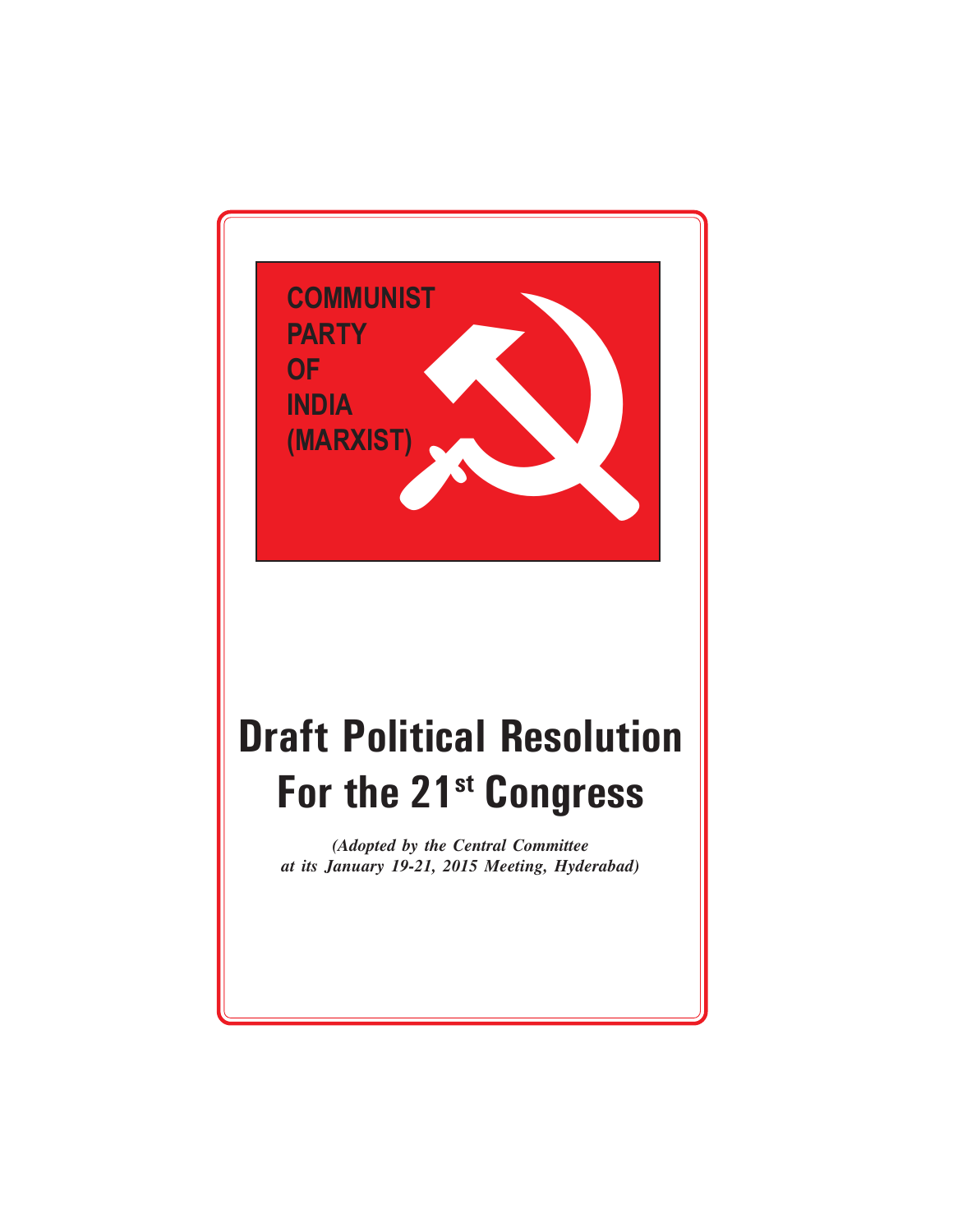# **Draft Political Resolution For the 21st Congress**

*(Adopted by the Central Committee at its January 19-21, 2015 Meeting, Hyderabad)*

# **International Situation**

- 1.1 There has been a big political change in the country. The advent of the Modi government represents the consolidation of the rightward shift in Indian politics. It welds together the neo-liberal thrust and the Hindutva drive with a pro-imperialist orientation. Already the impact can be seen in the nakedly pro-big business policies which will further deepen social inequalities and intensify the exploitation of the working people. This combined with the offensive of the Hindutva forces poses new and serious challenges to our aim of changing the correlation of class forces in favour of the working people. To properly appreciate the situation, it is first necessary to analyse the international situation, which has a direct bearing on the national situation.
- 1.2 The international situation since the  $20<sup>th</sup>$  Congress has been characterized by:
	- (i) An uncertain and tenuous recovery from the global financial crisis of 2008.
	- (ii) The continuing US effort to retain its hegemonic role globally through military interventions and its dominant role in the world capitalist system through its control of the financial and banking systems, the dollar as the reserve currency and key technology.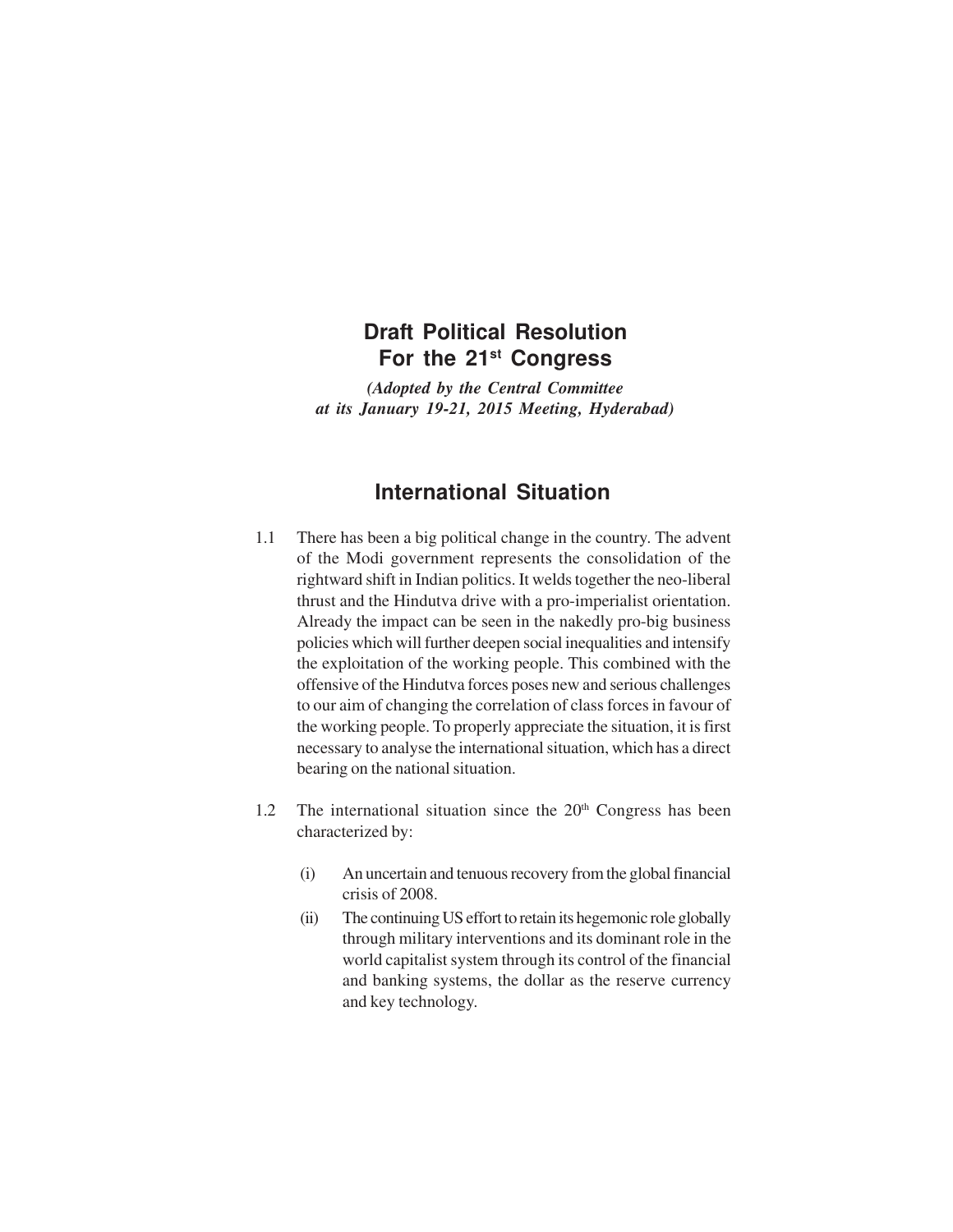- (iii) The destructive consequences of the US-led interventions in Iraq, Libya and Syria in West Asia, resulting in widespread human casualties and rising Islamist extremism.
- (iv) A new round of confrontation with Russia due to US and Nato powers expansion eastwards and more specifically in Ukraine.
- (v) The US concentration on Asia and the consequent strategic and military manoeuvres aimed at containing China's growing power and influence.
- (vi) The growing strategic cooperation between Russia and China; the BRICS countries taking steps to strengthen mutual cooperation; regional cooperation in Latin and South America; all this resulting in strengthening of the trend of multi-polarity.
- (vii) The struggles of the working class and popular movements against austerity measures in Europe and the emergence of new Left and popular parties and movements.
- (viii) The Left-led governments that continue to struggle as in Venezuela in the face of rising imperialist backed opposition. They have maintained their support for an alternative path as in Bolivia, Uruguay and Ecuador.

#### **Global Economy**

1.3 The ongoing economic crisis is not an isolated phenomenon. It is a systemic crisis that is deeply rooted in the intrinsic laws of the capitalist system. The financial crisis erupted in 2007-08 due to reckless lending and speculation and resulted in the sub-prime crisis leading to corporate insolvency. The next phase was the massive bailouts of the banks and financial corporations by the State. This in turn led to corporate debt being converted into sovereign debt and the sparking off of another phase of crisis. The steps taken by the ruling classes to overcome each successive phase of the crisis meant intensification of the exploitation of the working people and attacks on their livelihood and social welfare.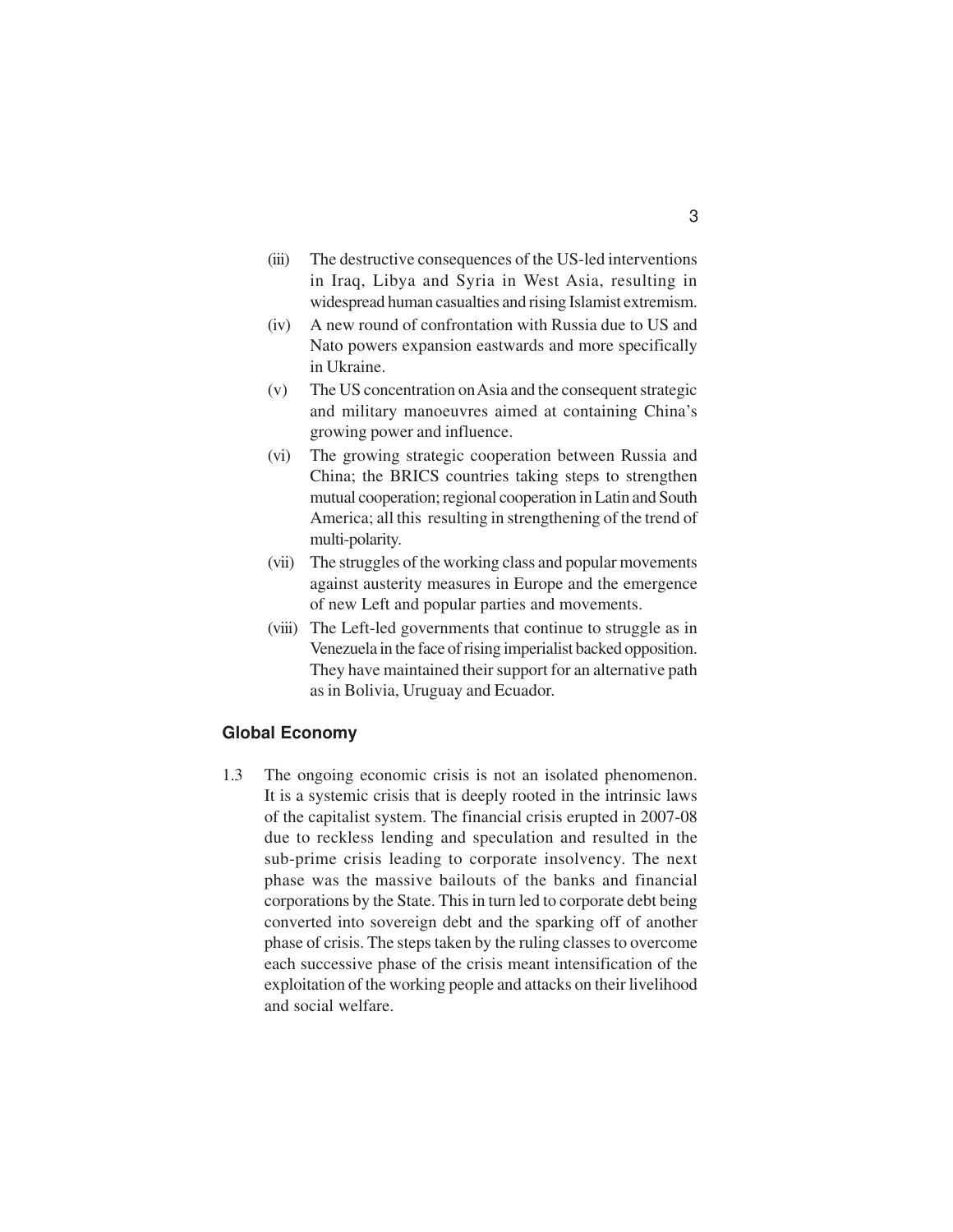- 1.4 The present phase of the crisis is unfolding with the governments drastically cutting expenditures by imposing 'austerity measures'. This is a naked attack on the hard won rights of the working people. This attack on their economic rights is accompanied by an attack on their social and political rights. This sows the seeds of a future crisis, where the consequent decline in the people's purchasing power will intensify this ongoing crisis.
- 1.5 In this background the so-called economic recovery, if any, is visible only in a limited geographical area (mainly the US), and even there it is still weak, and is more visible in GDP growth numbers than in employment trends. On the other hand, Europe is still in the midst of a recession and Japan has seen a worsening of its long-term poor growth record. Above all, the so-called "emerging markets", especially China and India, which were expected to compensate for low growth elsewhere, have in recent times experienced deceleration in growth.
- 1.6 Since 2009, world industrial production growth has averaged only 40 per cent of the rate achieved before the recession and only 60 per cent of the long term average. The productive sectors of world capitalism are growing very slowly. According to the UNCTAD Report of 2014, the world economy grew only by 2.3 per cent both in 2012 and 2013. it is not expected to do much better in 2014. Only China is expected to grow at 7 per cent in 2014 and 2015.
- 1.7 The fragility of the recovery is accentuated by various other factors which are coming into play. The scaling down on quantitative easing (easing dollar credit) in the US will adversely affect growth and the balance of payments situation in the "emerging" economies. The sharp decline in international oil prices are the result of a combination of factors. A decrease in global demand due to the economic slowdown, the increase in US oil production due to shale gas exploration and the reluctance of Saudi Arabia to cut down oil production in response. The slide in oil prices has already affected Russia, Iran and Venezuela. The

4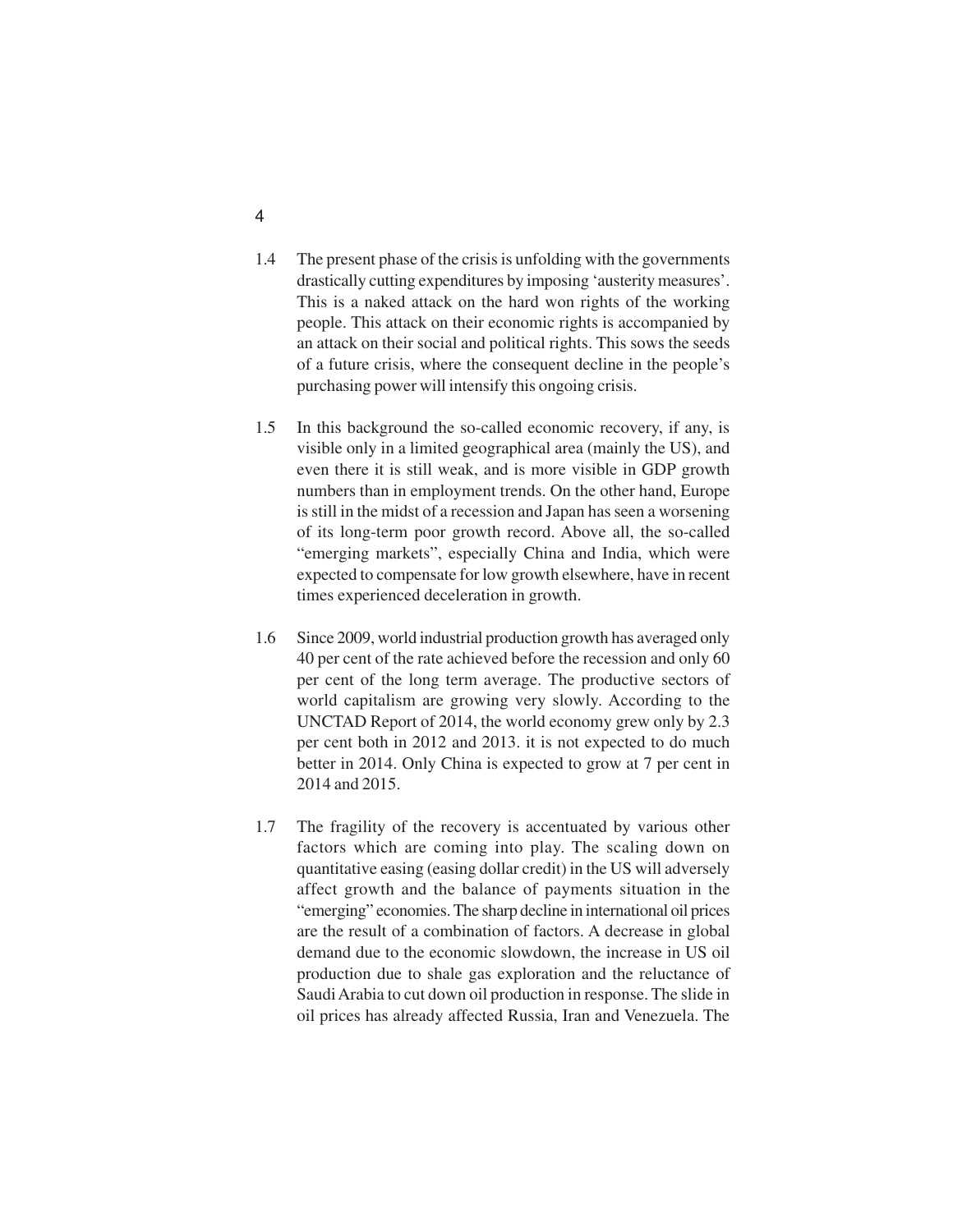fall in oil prices have contributed to the uncertainties of the global recovery. With rising political tensions across the world from Ukraine to West Asia, the growth prospects of the world capitalist economy in 2015 are poor, though differentiated across regions.

- 1.8 Neoliberal capitalism has created the worst inequalities. According to the Oxfam report on global wealth, almost half of the world's wealth is owned by just one per cent of the population. The wealth of the one percent richest people in the world amounts to \$ 110 trillion. That is 65 times the total wealth of the bottom half of the world's population. According to the Organisation for Economic Cooperation and Development (OECD) report, in the US, the average income of the richest 10 per cent is 16 times as large as the poorest ten per cent. In most OECD countries, the gap between the rich and the poor is at its highest level since 30 years.
- 1.9 The ruling class response to the crisis and the recession has been by intensifying the exploitation of labour and cutting down of public expenditure. The intensification of labour exploitation is indicated by the fact that between 1999 and 2013, global real wage growth lagged behind the growth of labour productivity. If China, which accounted for much of the global growth in real wages is excluded, real wage growth was only 1.3 per cent in 2012 and 1 per cent in 2013 (Global Wage Report, 2014-15, ILO).
- 1.10 Unemployment continues at a high level of 8.4 per cent in the developed capitalist countries, according to the World Economic Studies and Prospects 2014 of the United Nations. In the European Union countries, unemployment is still higher at 11 per cent. These official figures are a gross underestimation. Youth unemployment is double the overall rate, according to the ILO. The three years since the  $20<sup>th</sup>$  Congress have seen sustained high levels of unemployment, long average period of unemployment and poor earnings from work across the entire capitalist world.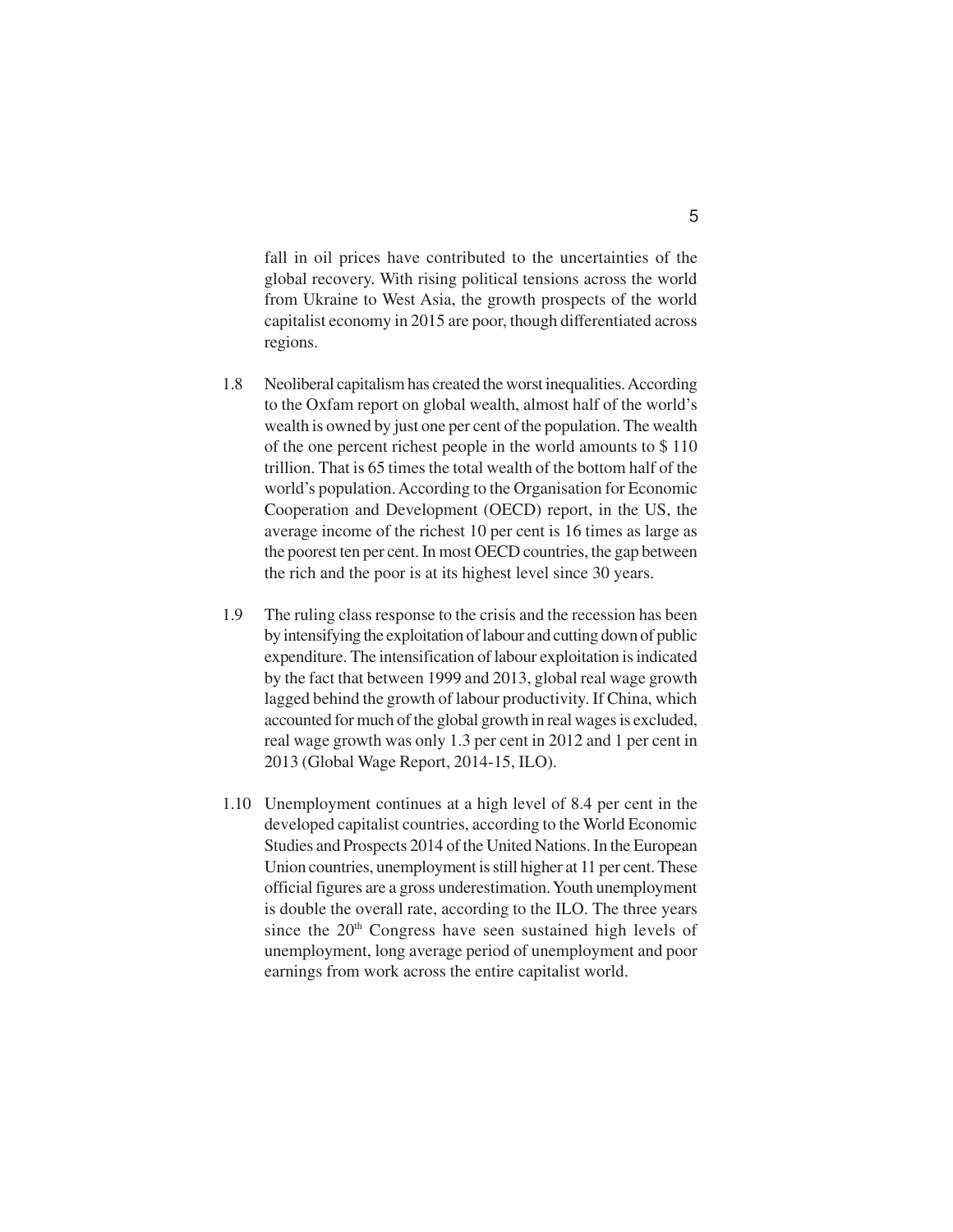## **Efforts to Retain Hegemony**

- 1.11 In the background of the long term decline in its economic power, especially in the light of the 2008 financial crisis, the United States which is the leader of the imperialist bloc, had to face new challenges and difficulties. Its military interventions in West Asia starting with Iraq had failed to fulfill its strategic goals of stabilising the region under its control; Russia continued to be assertive in the face of the US-NATO advance eastwards; the emergence of China as the second largest economy and a major power threatened US hegemony in the Asia-Pacific region. Nor was it easy for the United States to push through its diktats in multilateral organisations like the WTO.
- 1.12 The United States has sought to retain its hegemony by continuing military intervention in West Asia, the strategic pivot to Asia and by increasing its confrontation with Russia over expanding the West's influence in the former republics of the Soviet Union like Ukraine. It seeks to maintain its dominant role in the world capitalist system. With the aim of containing China's growing economic clout and expanding its reach into other economies, the United States has initiated two major trade treaties which cover two-thirds of the world economy – in the Asia Pacific region and with the European Union.
- 1.13 The period has seen the destructive impact of the US-NATO military intervention in the last more than two decades – in Afghanistan, Iraq, Libya and Syria. The secular albeit authoritarian governments in Iraq and Libya were overthrown by force resulting in loss of national sovereignty, large scale violence and the rise of Islamist extremist forces. In Syria, the US and its allies' intervention has brought widespread destruction through civil war with the Islamist extremist forces gaining the upper hand in the opposition. US imperialism created the conditions for the rise of such forces as the ISIS by its occupation of Iraq, by backing Islamist militias against Gaddafi in Libya, and by the support extended to the Islamist extremist forces in Syria (along with US allies – Saudi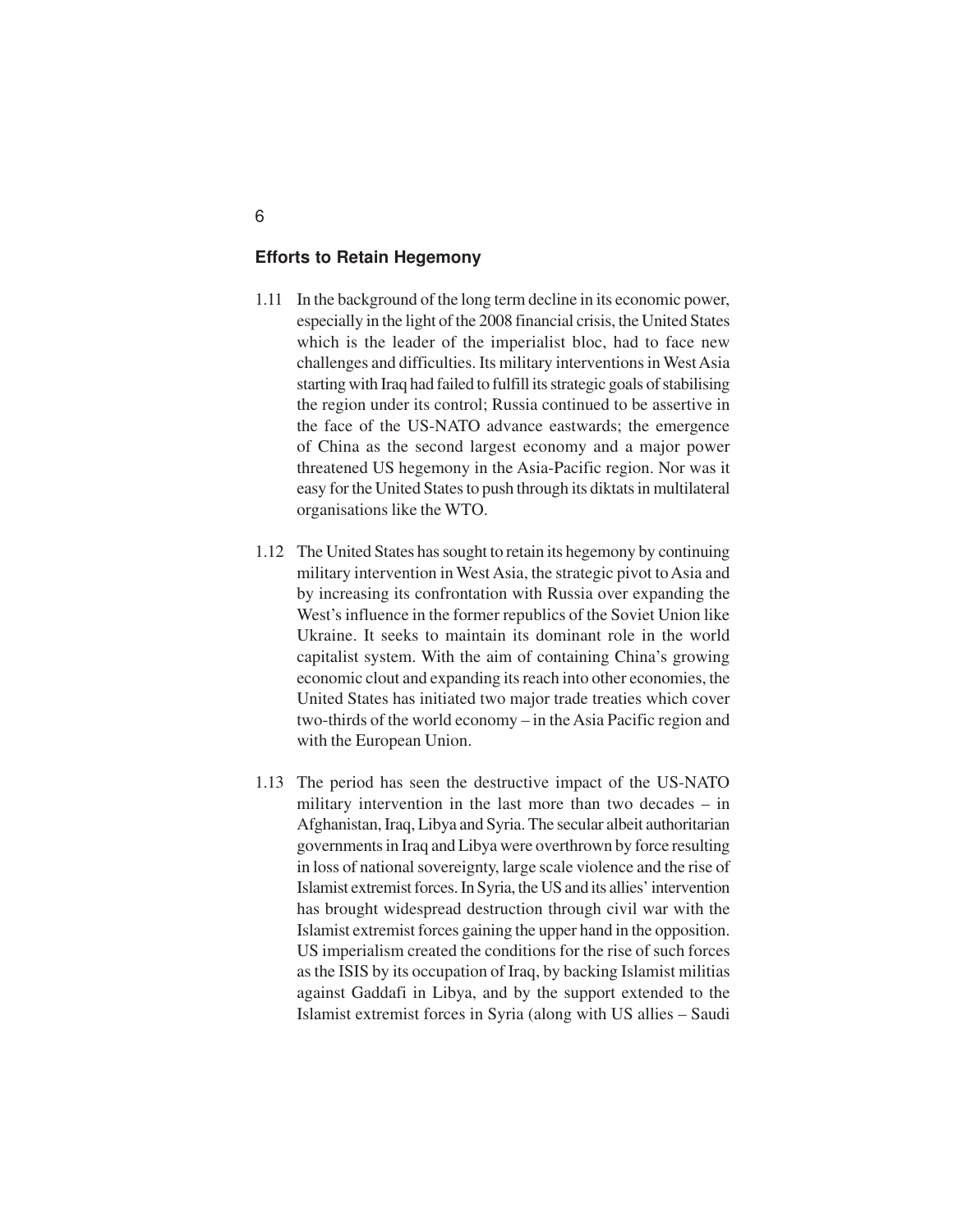Arabia, Turkey and Qatar). The contradictory aspects of US policy have become glaring, with the US bombing of the ISIS targets in Iraq and Syria, while its Arab allies are supporting the Islamist forces on the ground in Syria.

- 1.14 The US interventions were also aimed to suppress and divert the wave of popular uprisings which began in Tunisia and Egypt. The intervention of the US and its allies like Saudi Arabia and Qatar in Libya and Syria have led to the unleashing of the fundamentalist forces. Egypt, where a popular revolt had ousted the Mubarak regime, has returned to military authoritarian rule after the removal of the Muslim Brotherhood government.
- 1.15 In Afghanistan though President Obama had declared that US troops would be withdrawn by the end of 2014, subsequently, the US decided to continue its military presence there. An agreement was made with the new Afghan government to keep 13,000 US-NATO troops in military bases in the country.
- 1.16 The US extends its full support to Israel. The rightwing Israeli government utilised the turmoil in the Arab states to launch two successive rounds of brutal aggression against Gaza killing hundreds of people including women and children and destroying large scale civilian property. Settlements are being expanded in the West Bank. A move to declare a Jewish State has been initiated.
- 1.17 The United States has set up a global surveillance system to spy on countries, governments, organisations and individuals by monitoring and tapping into the internet and telecommunications. The United States assisted by the UK, does this brazenly in the name of national security and fighting terrorism. This is a direct threat to the national sovereignty of countries and violates the fundamental rights of individuals.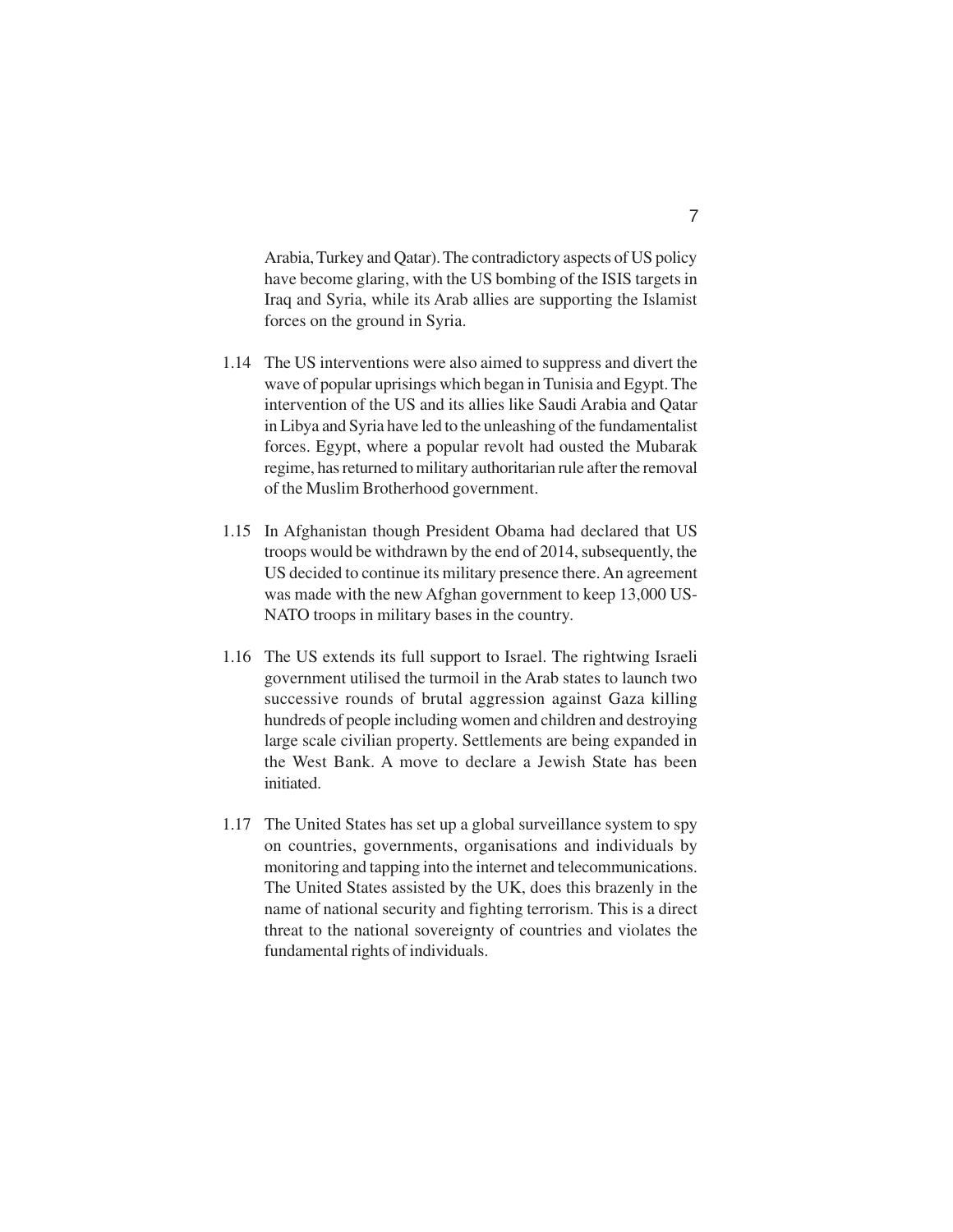### **Ukraine**

1.18 Ukraine has been targeted as part of the eastward expansion of NATO. The US and EU backed the movement to oust the elected government in order to facilitate Ukraine coming into the orbit of Western influence. They gave tacit recognition to the neo Nazi militias. This led to the rebellion in the Russian speaking parts of Eastern Ukraine. The US and the EU imposed sanctions on Russian entities and prominent business and political personalities. Russia has responded by banning food imports from Europe and the US. After failing to dislodge the Donetsk and Lugansk governments, a ceasefire was agreed upon. However, the US and the NATO powers are stepping up the confrontation with Russia. The Ukraine conflict reflects the contradictions between major capitalist powers in Europe, the US-EU on one side and Russia on the other.

# **Pivot to Asia**

1.19 The Obama administration announced a strategic shift to concentrate in the Asia Pacific region. This pivot to Asia is being pursued by the strengthening of military ties with its close allies and stationing of the bulk of its naval forces in the Pacific. The US intends to strengthen its military ties with India and promote a remilitarization of Japan as a counterweight to China.

#### **Trade Agreements**

- 1.20 Instead of relying on multilateral agreements, the United States is going for bilateral and regional agreements with the twin aim of maintaining its dominance and containing China.
- 1.21 The US has initiated the Trans-Pacific Partnership (TPP) in order to create the largest free trade area to deepen the economic integration of the US and its Asia Pacific allies, while simultaneously containing the economic influence of China by excluding it. The agreement aims to remove tariff barriers

## 8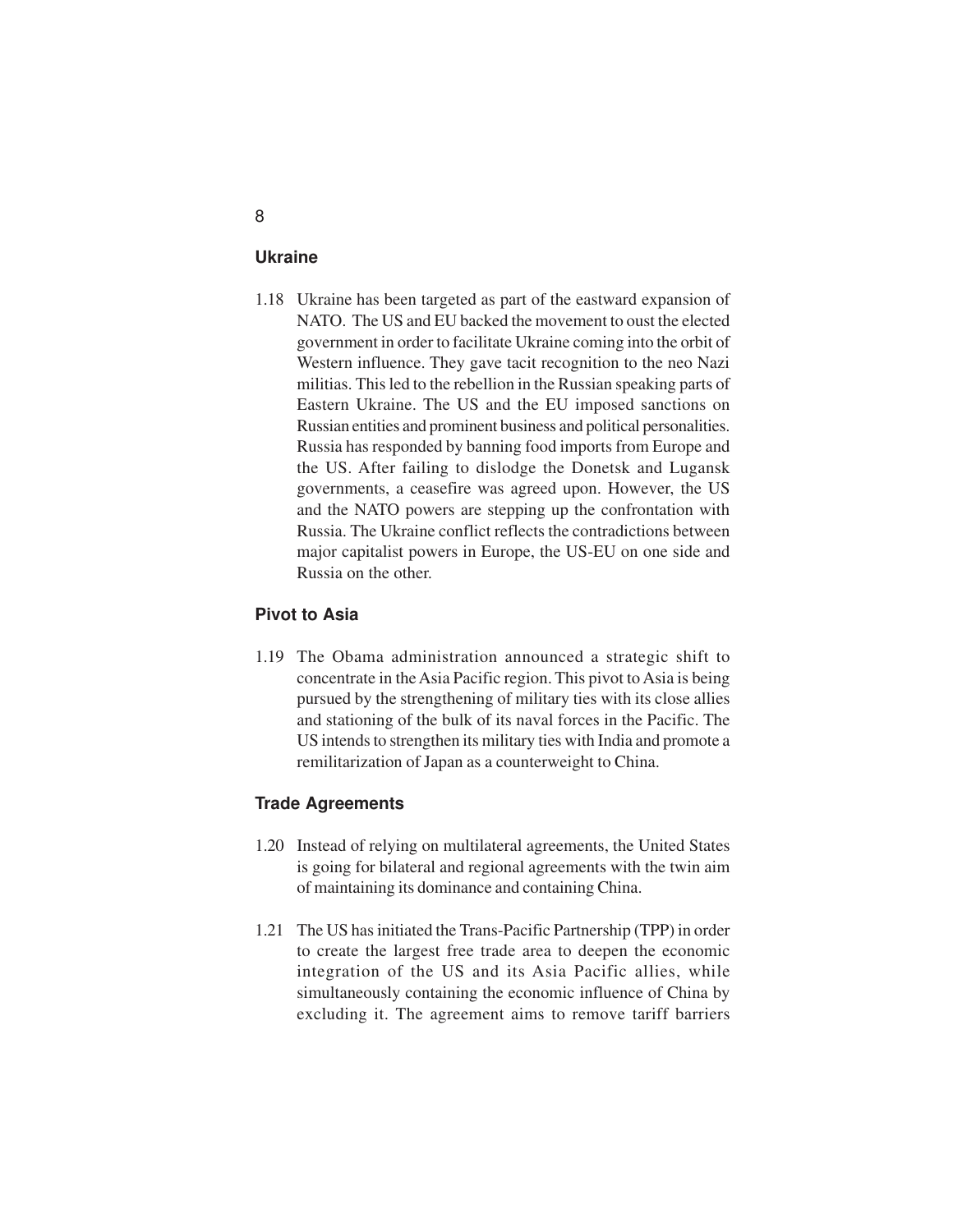which leads to increase in prices of medicines, change intellectual property rights and strengthen the power of financial institutions.

1.22 Simultaneously, negotiations are on for a Transatlantic Trade & Investment Partnership (TTIP) between the European Union and the United States which the US considers as a companion agreement to the TPP. When negotiations are completed this EU-US agreement would establish the biggest bilateral trade deal ever negotiated. This agreement would increase corporate power and make it more difficult for governments to regulate markets.

#### **Japan**

- 1.23 The Shinzo Abe government took steps to enhance the role of the armed forces by changing the interpretation of its role under the Constitution. Abe with the support of the US is stepping up Japan's defence potential and arms production. Japan has been taking a more aggressive position on the dispute with China on some islands in the East China sea. With Abe winning the parliament election, steps will be taken for closer security alliance with Australia and India, with the aim of forging a quadrilateral alliance between US-Japan-Australia and India.
- 1.24 Along with this, the US has strengthened its strategic ties with South Korea and embarked on joint military exercises, which added to the tensions in the Korean peninsula. With the presidency of South Korea going to the conservative party, there was a reverse in the efforts to deescalate tensions and resume negotiations with North Korea.

## **Growing Multi-polarity**

1.25 The BRICS countries – Brazil, Russia, India, China and South Africa – took further steps to give concrete shape to their cooperation on institutional lines. The 6<sup>th</sup> BRICS summit in Brazil, set up the New Development Bank and a Contingent Reserve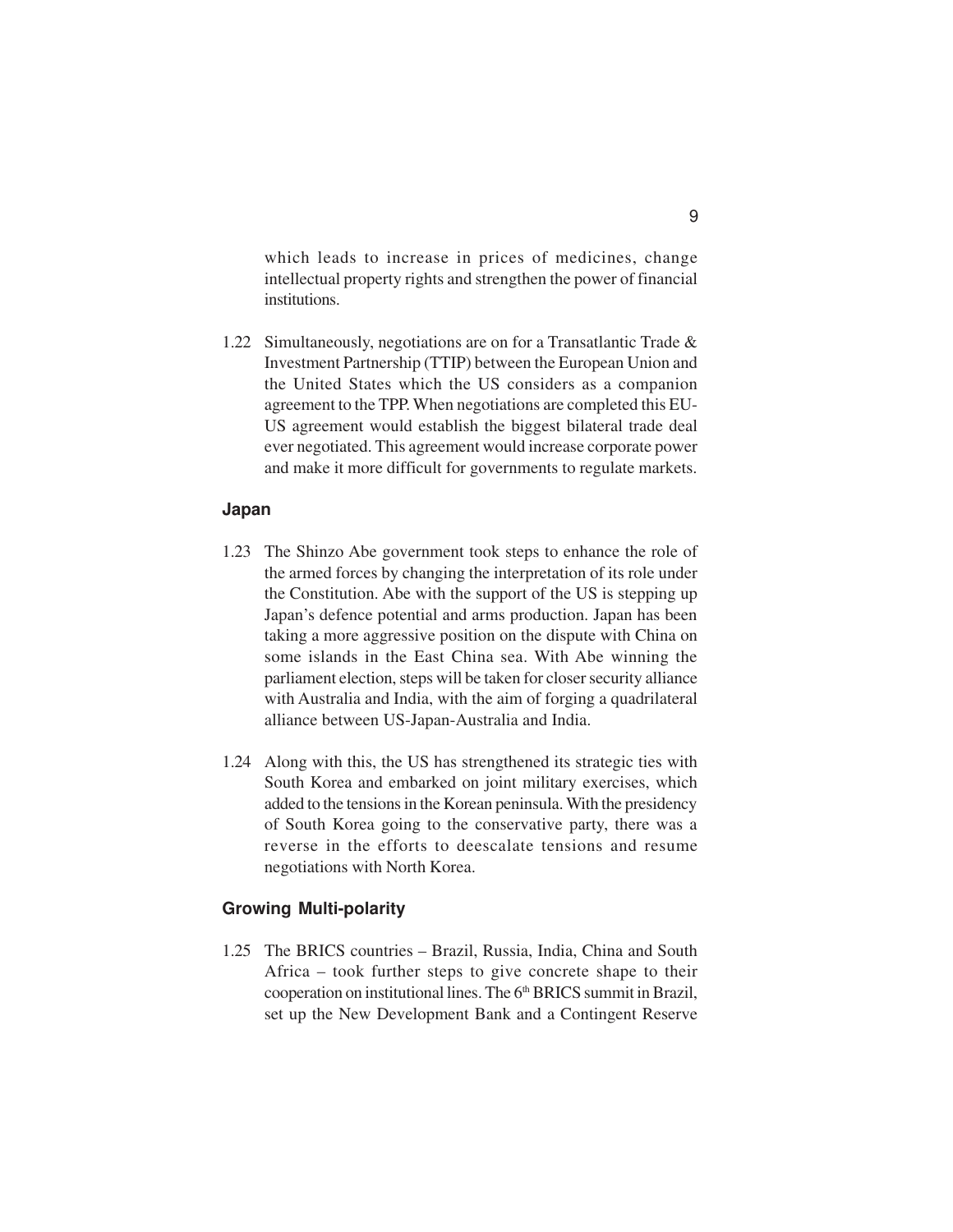Arrangement. The NDB has a positive potential if it is not run on the lines of the World Bank. On the political front, on important questions such as Syria and Iran, the BRICS has disagreed with the position of the United States and has opposed military intervention. Despite its limitations, given the nature of the governments in most of these countries, the consolidation of the BRICS forum is significant in the context of the growing trend towards multi-polarity.

1.26 The existing regional forums like the Shanghai Cooperation Organisation, the Community of Latin American And Caribbean States (CELAC), Bolivarian Alliance for the Peoples of our America (ALBA) and the Union of South American Nations (UNASUR) have further developed their areas of cooperation. Along with BRICS, other regional multilateral bodies are being set up such as the Asian Infrastructure Investment Bank initiated by China which has 21 Asian countries as members including India. All these regional forums and institutions are strengthening the multi-polar trend.

#### **Popular Struggles Against Austerity Measures**

1.27 In the aftermath of the global financial crisis, various struggles and protest movements had developed. After the Occupy Wall Street movement, protests against austerity measures continued in many countries. In Greece, big working class actions were conducted under the leadership of the Trade Union Confederation PAME. A new Left formation Syriza emerged opposed to the austerity measures and the E.U bailout package. It has won the January 2015 parliament elections getting 149 out of 300 seats and polling 36 per cent of the vote. This is a significant political development. In Spain, the Indignados movement (movement of the indignant) continued and a political force Podemos, which is challenging the mainstream parties, has emerged. Portugal has also seen big working class actions and protest demonstrations. Similarly, in Britain, France, Italy, Iceland and Belgium too there have been large-scale working class protest actions against their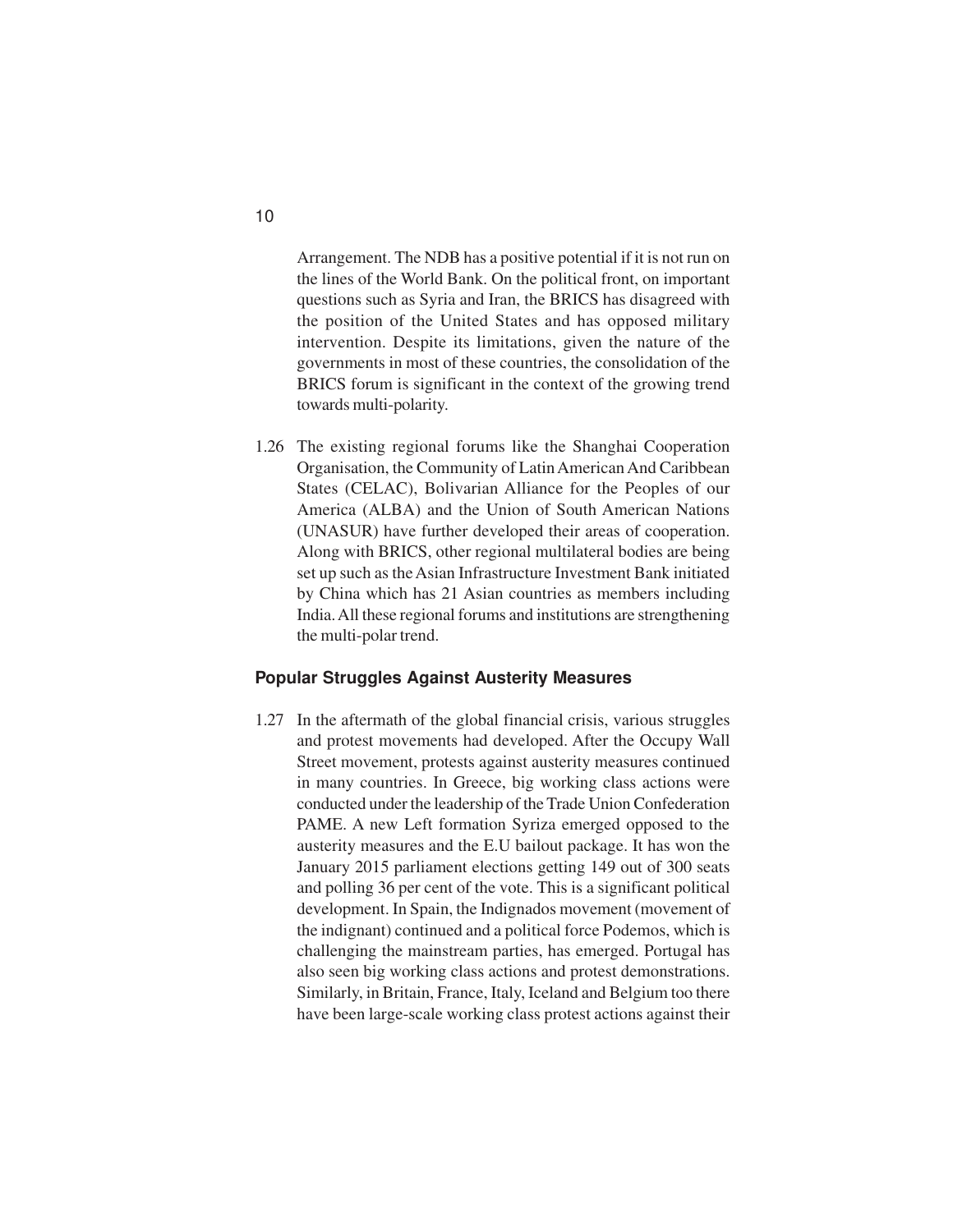respective government's attacks on the people. Another area where the workers have been holding militant strikes and actions is South Africa, particularly the strike by the platinum and other mining workers. In the US, there have been widespread protests after the Ferguson incident highlighted the racist shooting of young black men in various cities.

1.28 The popular discontent against the austerity measures has grown and this was reflected in the European Union parliament elections, where the protest was against the national governments which are pursuing these measures. At the same time, extreme rightwing parties have been active and have made gains with their xenophobia, anti-immigrant platform and their rhetoric against the EU. Such forces have grown in Greece, Italy, Netherlands and France.

#### **Rise of Reactionary Movements**

1.29 There has been a growth in virulent forms of fundamentalism, xenophobia and sectarian chauvinism around the world. The recent period has seen the rise of the ISIS and other extremist forces in West Asia, Boko Haram in Nigeria, Islamic fundamentalists in Somalia and North Africa, Buddhist chauvinist groups in Sri Lanka and Myanmar and extreme rightwing neo-Nazi parties in Europe. These are both a product of imperialist intervention and a result of the retreat from universal progressive values which took place after the setbacks to socialism.

# **Climate Change**

1.30 After a weak outcome of the penultimate Climate Summit in Lima, crafted deliberately by developed countries led by the US, the stage is set for the Paris Summit in December 2015, when a new global agreement to replace the Kyoto Protocol is to be clinched. It is now clear that the US and other advanced capitalist countries will end up grabbing most of the atmospheric commons, leaving developing countries little room for growth and for lifting living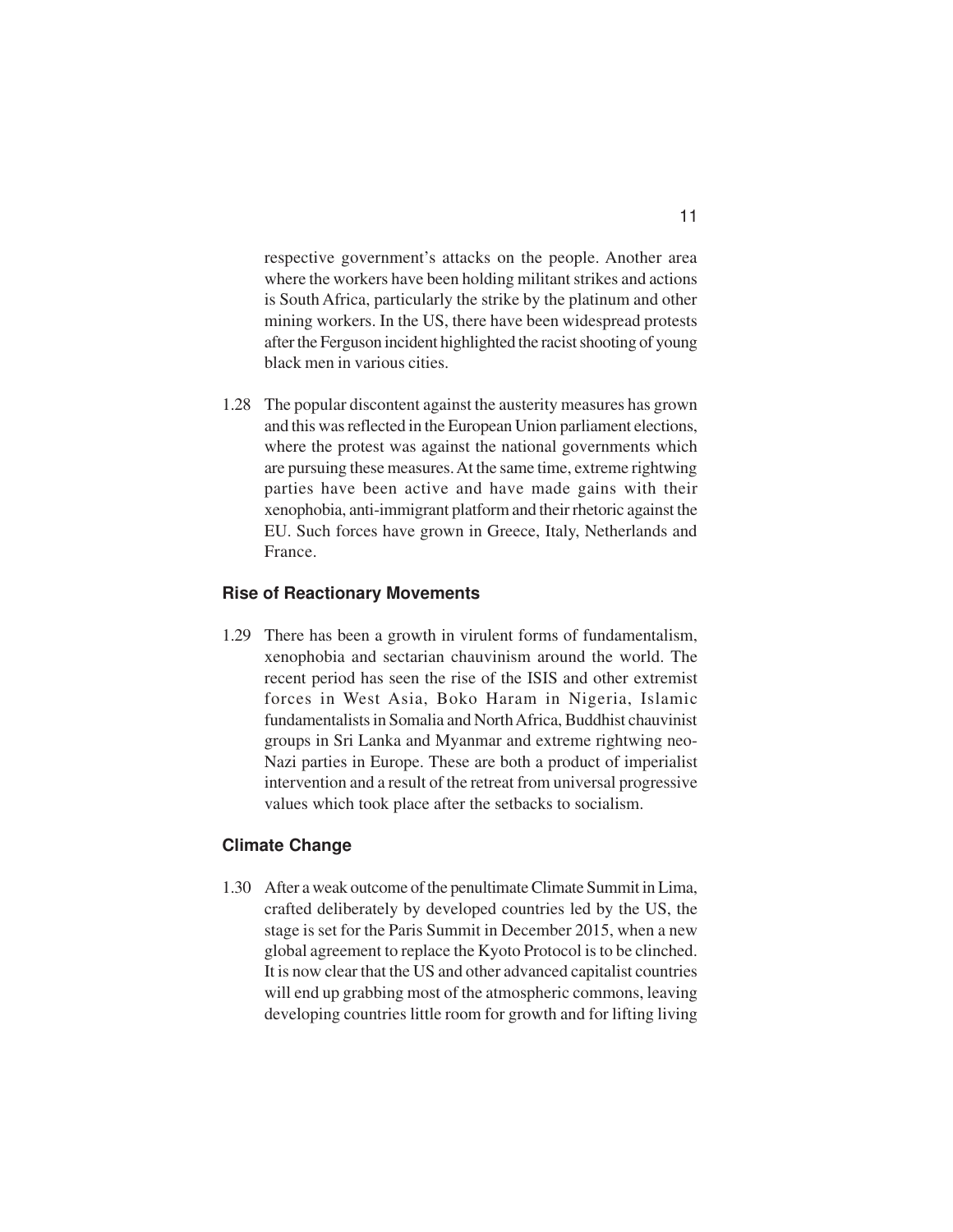standards of their people. The principle of equity between developed and developing countries has been rudely discarded with "common but differentiated responsibility" (CBDR) having been diluted significantly. An emissions control architecture based on voluntary pledges as pushed by the US is now most likely to form the basis of the Paris Agreement from 2020 onwards. Current low pledges by the US and other developed countries are likely to lead the planet to 3-4 degree C temperature rise, compared to the agreed goal of limiting global warming to 2 degree C, with devastating consequences especially for developing countries and for the poor all over the world.

#### **Latin America: Left Advance**

- 1.31 Despite the setback suffered by the death of President Hugo Chavez, Venezuela and the Left governments in Latin America have struggled to advance the alternative path challenging neoliberalism and imperialism. Venezuela has faced difficult challenges economically and also due to the virulent rightwing opposition backed by the USA. Despite this, Venezuela has pursued policies of subsidised food stores, free food kitchens, setting up a network of free health centres in communities and increasing access to free education and basic services like electricity and potable water.
- 1.32 In Bolivia, the Morales government's nationalization of the oil and gas sectors has led to a sharp increase in their revenue from gas accruing to the government i.e. 82 per cent. Telecommunications and electricity have also been taken over into the State sector. Bolivia has achieved the highest rate of poverty reduction in Latin America with a 32.2 per cent drop from 2012. In Ecuador, expenditure on education has doubled from 2.6 to 5.2 per cent of the GDP. The minimum wage has risen by 40 per cent in real terms in the last five years. Poverty has fallen dramatically since 2009 by about one-fourth over the last five years.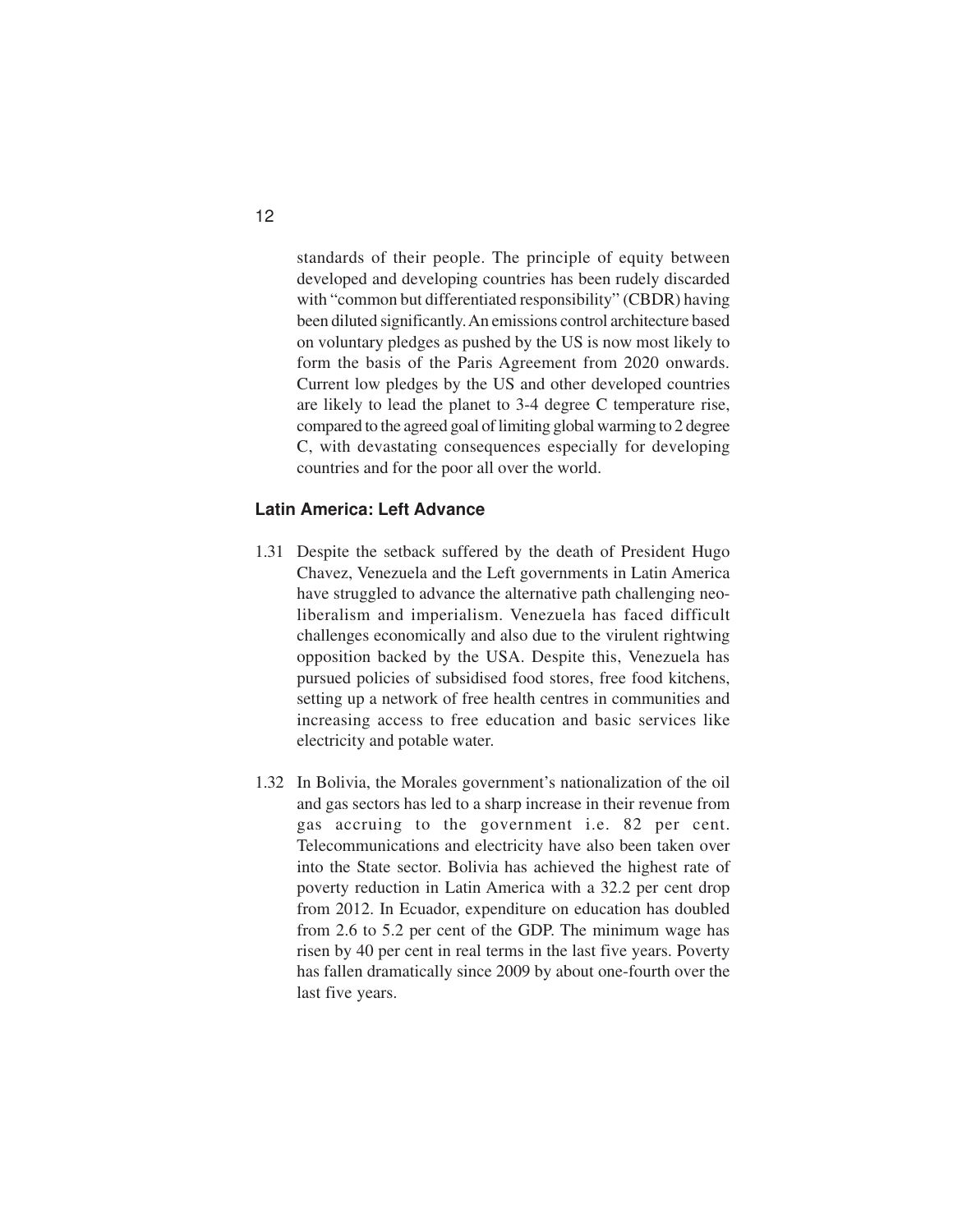- 1.33 Elections held in the last three years have returned Left governments with a renewed mandate. In Bolivia, President Evo Morales was reelected with 61.6 per cent of the vote. Left governments were reelected in Ecuador, Uruguay and Nicaragua. In the largest country in South America, Brazil, Dilma Rousseff was reelected as President fending off a concerted challenge from the rightwing forces.
- 1.34 By and large, the Left advance has been maintained in Latin America. The recent announcement of steps to normalize relations between Cuba and the USA must be seen in the background of the unanimous view of all countries in South America that Cuba should not be isolated, which the US could not ignore.

# **Socialist Countries**

1.35 China, which emerged as the second biggest economy in the world at the time of the last Party Congress, has continued to progress. The course adopted since 2012 emphasises sustainable development and quality of growth rather than GDP growth. Given the economic and social restructuring taking place, the Chinese economic growth of 7.4 per cent in 2014 is significant. Vietnam has registered economic growth in the last 3 years marked by a significant increase in exports. The success in poverty reduction has been substantial. The national poverty rate came down from 22 per cent in 2005 to 7.8 per cent in 2013, though inequality is still growing. The DPRK has withstood the sanctions imposed on it and successfully countered the provocative moves of the US and the South Korean government. Cuba has been updating its economic system and implementing reforms since 2011. Cuba has achieved a big victory in the release of the Cuban Five and in the decision to establish diplomatic relations between Cuba and the US. President Obama has openly admitted the failure of the policy of isolating Cuba for the last five decades.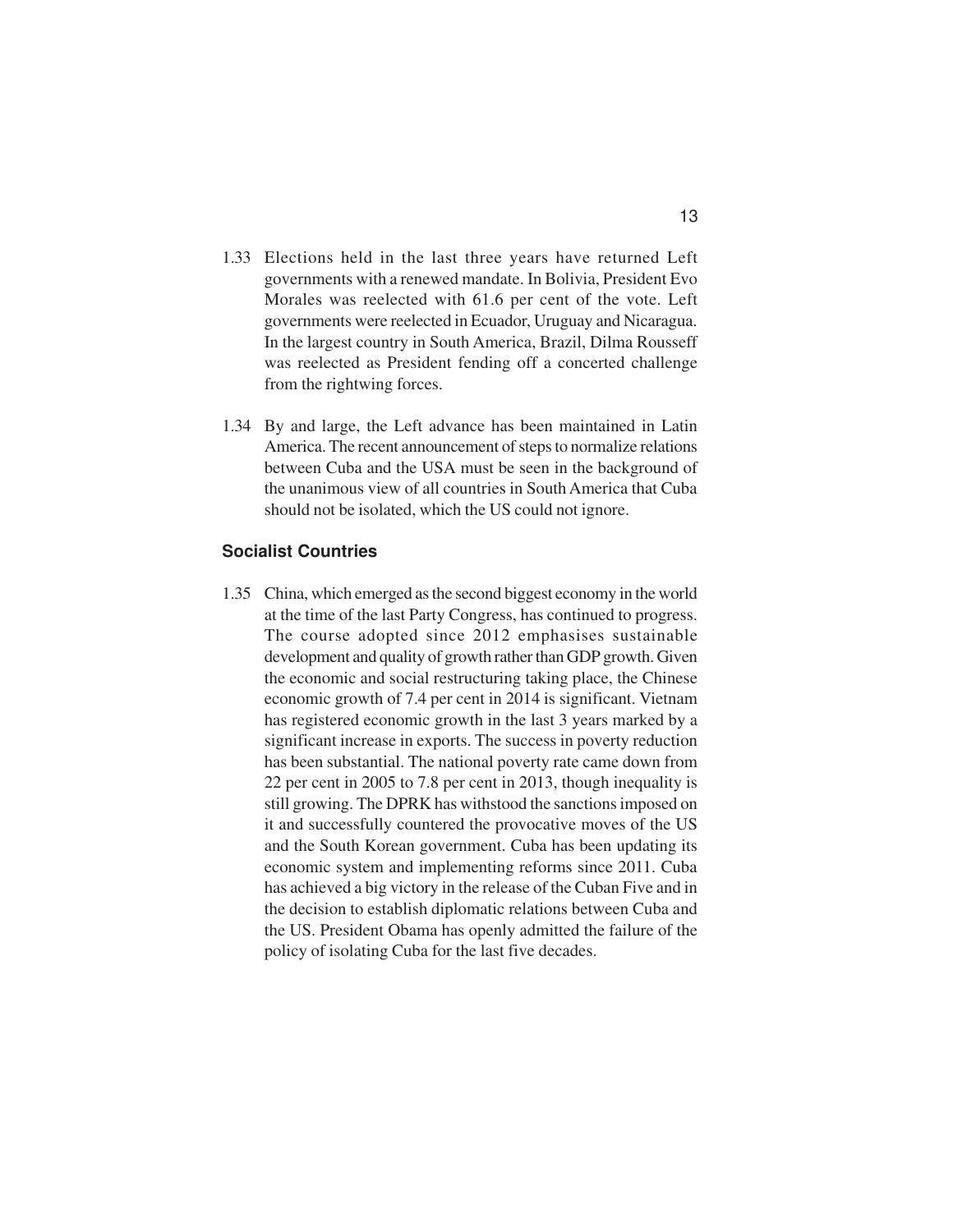# **South Asia**

- 1.36 The situation in South Asia is marked by the deterioration of the living standards of the working people because of the neo-liberal policies being pursued by the governments in the various countries. The Nawaz Sharief government was formed in Pakistan after the parliament elections in 2012. The period saw the continuing threat from the fundamentalist and extremist forces with the horrific massacre of school children in Peshawar exemplifying the danger. In Nepal, the efforts to formulate a new Constitution have not fructified even after the second Constituent Assembly was constituted in 2013. The deadline of January 2015 for the Draft Constitution to be adopted has been missed. In Bangladesh, the Jamaat-e-Islami and fundamentalist forces have been resorting to violent protests after the War Crimes Tribunal sentencing some of its top leaders. The progressive and democratic forces have been mobilizing against the threat posed by the rightwing fundamentalist forces as witnessed in the Shahbag movement. In Sri Lanka, the Rajapakse presidency came to an end with his unexpected defeat in the presidential election in January 2015. Maithrapale Sirisena, the candidate of the combined opposition has assumed office with a pledge to end the executive presidency. The advent of a new government has aroused hopes for a political settlement of the Tamil question which had remained unresolved in the past six years, since the end of the civil war.
- 1.37 The SAARC has been unable to realise its potential for economic cooperation and trade, due to the India-Pakistan stand off. This was visible in the SAARC Summit held in Kathmandu in November 2014.

#### **Anti-Imperialist Solidarity**

1.38 The CPI(M) will strongly oppose all the US manoeuvres to strengthen its influence and strategic ties in South Asia. The Party will cooperate and strengthen its relations with all the Left, progressive and anti-imperialist forces in South Asia.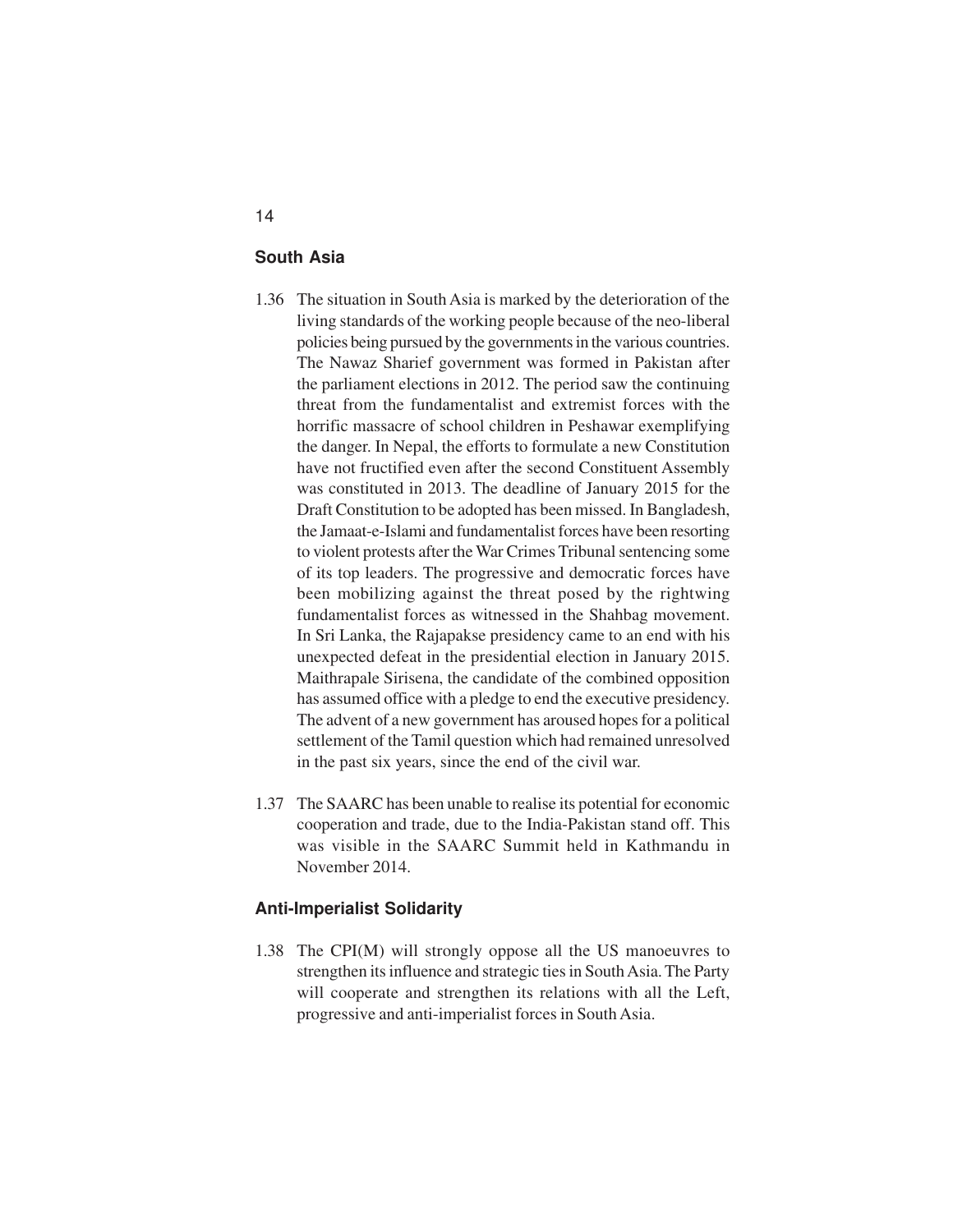- 1.39 The Party will extend its full support to the struggle of the Palestinian people against Israel's occupation and for an independent State. The Party is opposed to the Indian government's security and military collaboration with Israel.
- 1.40 The Party expresses its solidarity with the socialist countries of China, Vietnam, Cuba, DPRK and Laos. The Party fully supports the struggle of the Cuban government and the people to end the US led blockade.
- 1.41 The Party will actively work for building solidarity with the Left and revolutionary movements in Latin America and in particular Venezuela where the revolutionary forces are combating the rightwing opposition backed by imperialism.
- 1.42 The struggles against imperialist aggression, the manifold struggles against the neo-liberal order being imposed by imperialist globalisation and the movement to protect the environment and for climate justice should all be welded together to form a powerful anti-imperialist movement.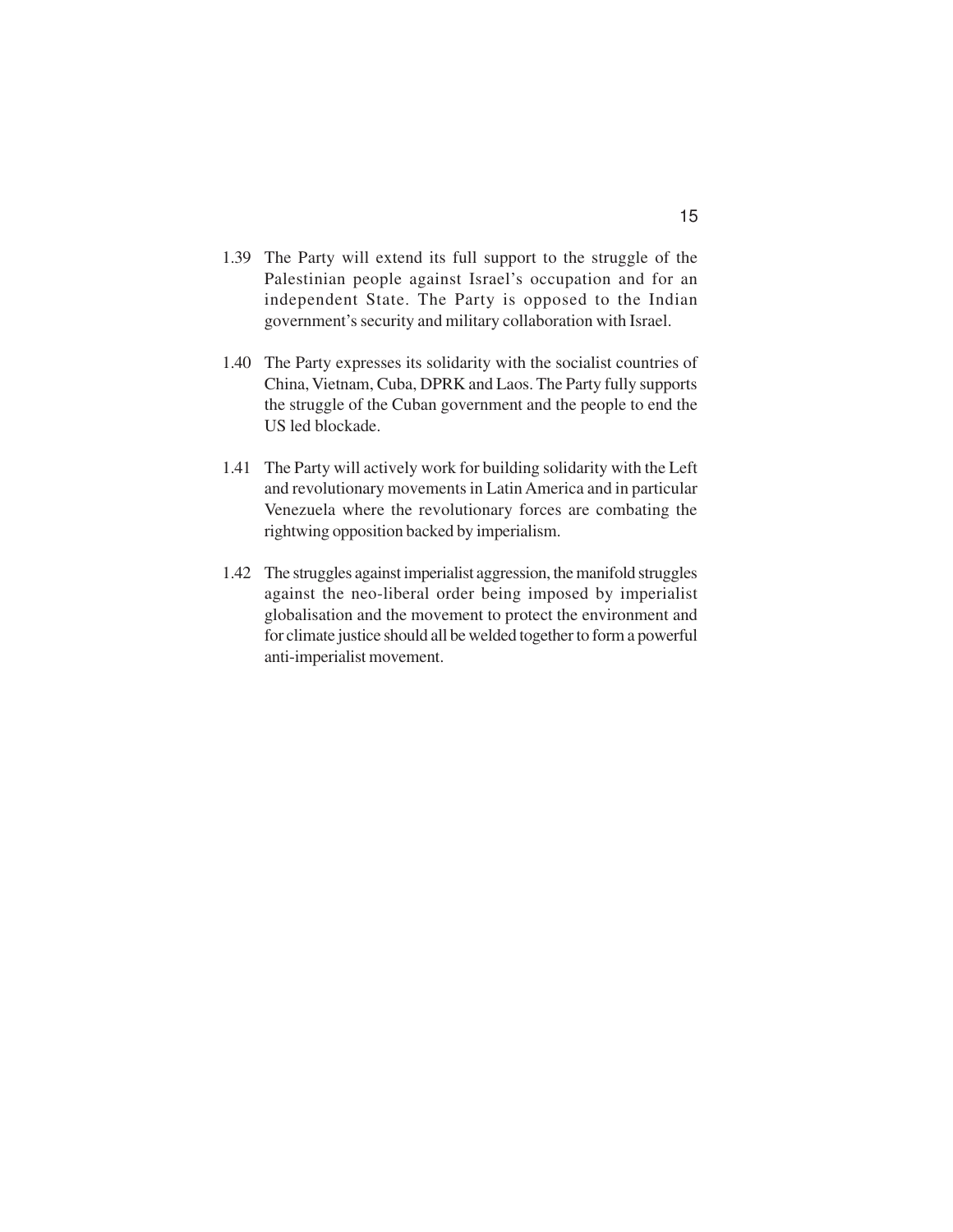# **National Situation**

- 2.1 The Lok Sabha elections of May 2014 brought about a big change in the political situation. For the first time, the Bharatiya Janata Party got an absolute majority in the Lok Sabha while getting only 31 per cent of the vote. This has set the stage for a rightwing offensive comprising an aggressive pursuit of neo-liberal policies and a full-scale attempt by the RSS-led Hindutva forces to advance their communal agenda. Such a conjuncture presages growing authoritarianism.
- 2.2 The 20<sup>th</sup> Congress held in April 2012 had noted that the Congressled UPA government was pursuing further the neo-liberal agenda in its second term. The exposure of massive corruption, the relentless price rise and growing unemployment was alienating a large section of the people, particularly the middle class and youth. The political resolution also noted that communal politics continues to pose a danger as the RSS and its political wing the BJP seek an opportunity to push forward the communal agenda. The resolution therefore called for fighting against both the Congress and the BJP. The resolution also pointed out that the UPA government was working to strengthen the strategic alliance with the USA at all levels. The CPI(M) was facing a severe attack in West Bengal and efforts were being made to isolate the Left in general. The 20th Congress called upon the Party to expand its independent role, strengthen Left unity and mobilise the working class, peasantry and other sections on the basis of a Left and democratic platform.
- 2.3 The main developments and features since the last Party Congress are as follows:

# **Overall Features**

(i) The UPA-II government concluded its term in office with an ignominious record of high level massive corruption, unprecedented price rise and growing unemployment. The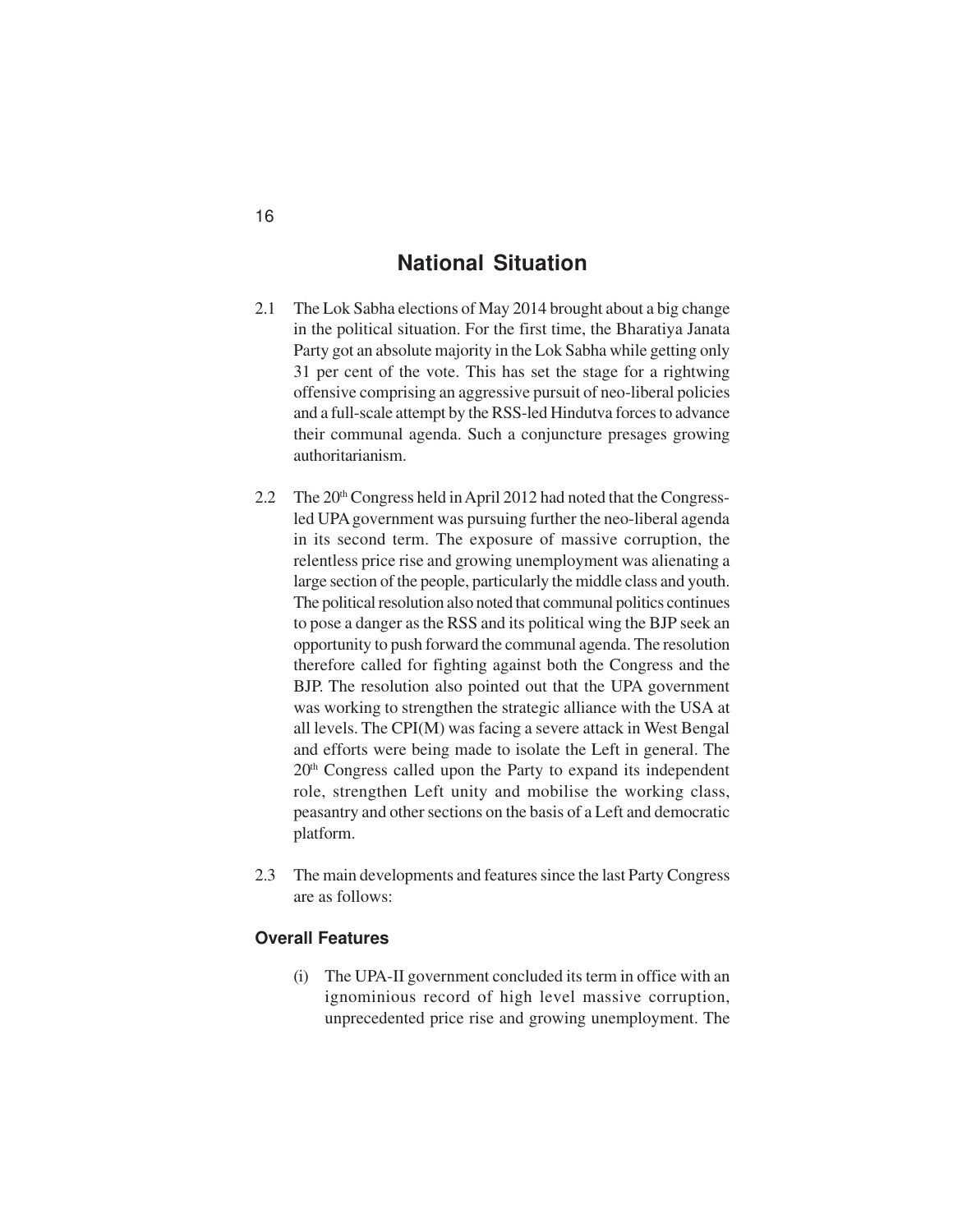period saw the continued push for neo-liberal policies with the Manmohan Singh government opening new areas for FDI as in retail trade and greater privatisation.

- (ii) The BJP, which had lost the previous two general elections, was able to take full advantage of this situation. Backed by the big bourgeoisie and the full strength of the RSS, Narendra Modi was effectively projected, with the help of the corporate media, as the leader who would govern well and deliver.
- (iii) At the same time, the RSS and its outfits went into action a year before the elections to create communal tensions and mobilise support through communal polarization. The country witnessed a significant increase in communal incidents, with the spurt of communal violence in Uttar Pradesh being a glaring instance.
- (iv) The victory of the BJP and the advent of the Modi government has unleashed a rightwing offensive. The twin forces of corporate power and Hindutva are fuelling the rightward shift.
- (v) The nine month period of the Modi government is marked by an aggressive pursuit of neo-liberal policies with emphasis on increasing foreign capital in all spheres of the economy; increased privatisation; dilution of labour laws and land acquisition laws. There is a wholesale pursuit of the Hindutva agenda which threatens the secular-democratic basis of the Republic.
- (vi) The foreign policy direction of the UPA II government continued to strengthen strategic ties with the United States and thus acted as a detriment to an independent foreign policy. The Modi government is intensifying this approach.
- (vii) The UPA government was embroiled in a series of corruption scams which brought the issue of high level corruption to the fore. Such corruption was a systemic outcome of the neoliberal regime and the flourishing nexus of big business-ruling politicians-bureaucrats.
- (viii)There has been a further acceleration of social and economic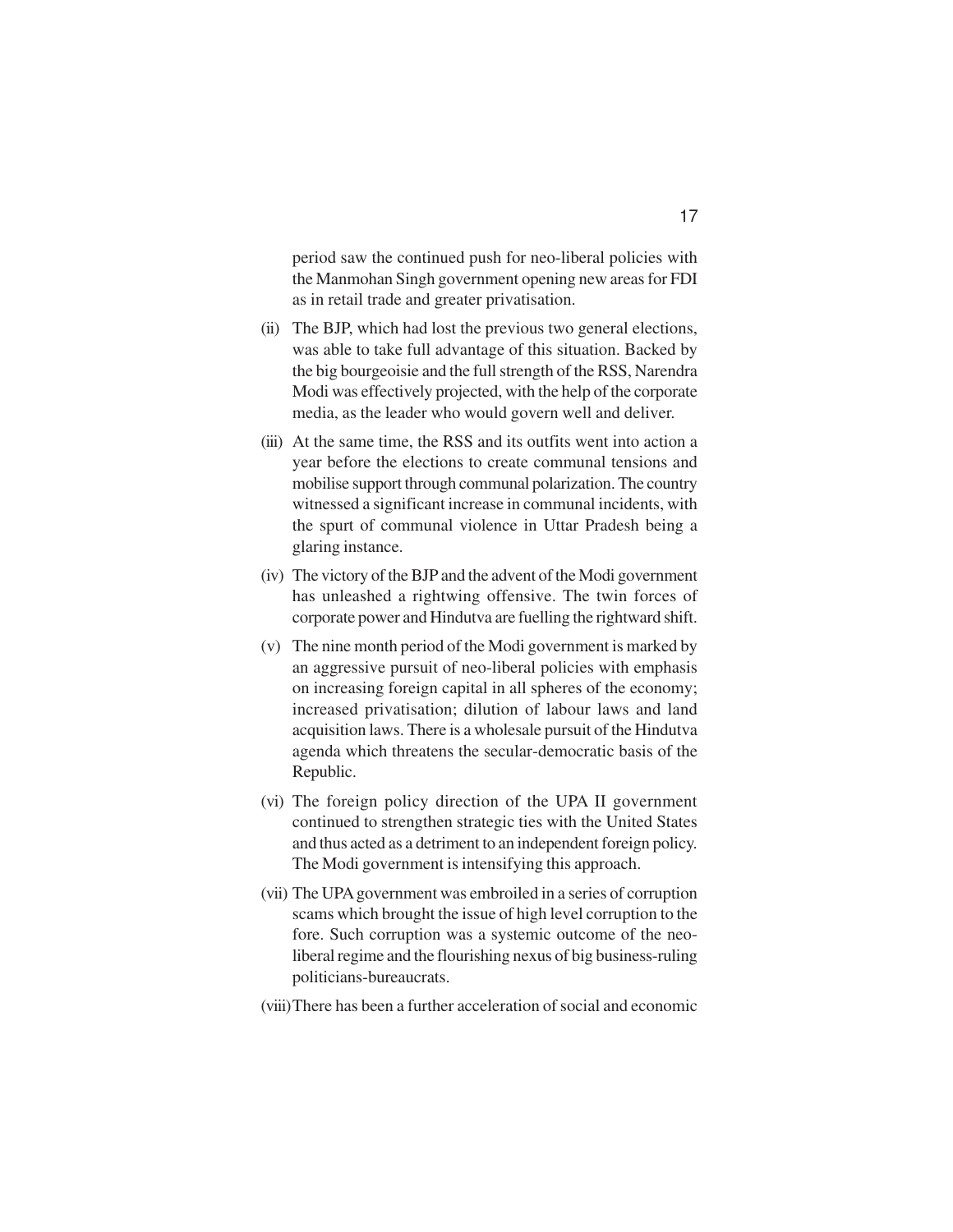inequalities. The exploitation of the working class and poor peasantry has intensified. The main sufferers have also been those already oppressed and deprived, the adivasis, dalits, minorities and women.

- (ix) The disruptive activities of the divisive forces also surfaced such as the largescale attacks on Bengali speaking Muslims by Bodo extremist outfits in the BTAD and non-BTAD areas in Assam followed by attacks on Adivasis. There have been attacks on the people from the North East in different parts of the country.
- (x) There was an alarming increase in the scale and nature of attacks on women. Sexual assaults against women, young girls and children grew exponentially. Patriarchal and market values have resulted in widespread violence against women.
- (xi) The period saw the growing united actions by all the central trade unions which culminated in the historic two day general strike in February 2013. The united struggle of the trade unions against dilution of labour laws is continuing.
- (xii) The period saw the continuing attack on the CPI(M) and the Left in West Bengal by the TMC and the state government. The CPI(M) and the Left suffered serious electoral reverses in the Lok Sabha elections, which underlines the need to strengthen the CPI(M) and the Left on a priority basis.

# **Economic Situation**

- 2.4 The last two years have served to confirm that the neo-liberal growth trajectory has entered into a phase of serious crisis and the initial expectations that countries like India would be able to escape the prolonged crisis of global capitalism have been belied.
- 2.5 The most prominent indicator of the crisis is the slowing down of growth from the very high levels that had been maintained for nearly a decade, barring the period immediately after the global crisis. The signs of the slowdown had emerged in the second half of 2011-12 itself. In 2012-13 and 2013-14 the annual rate of growth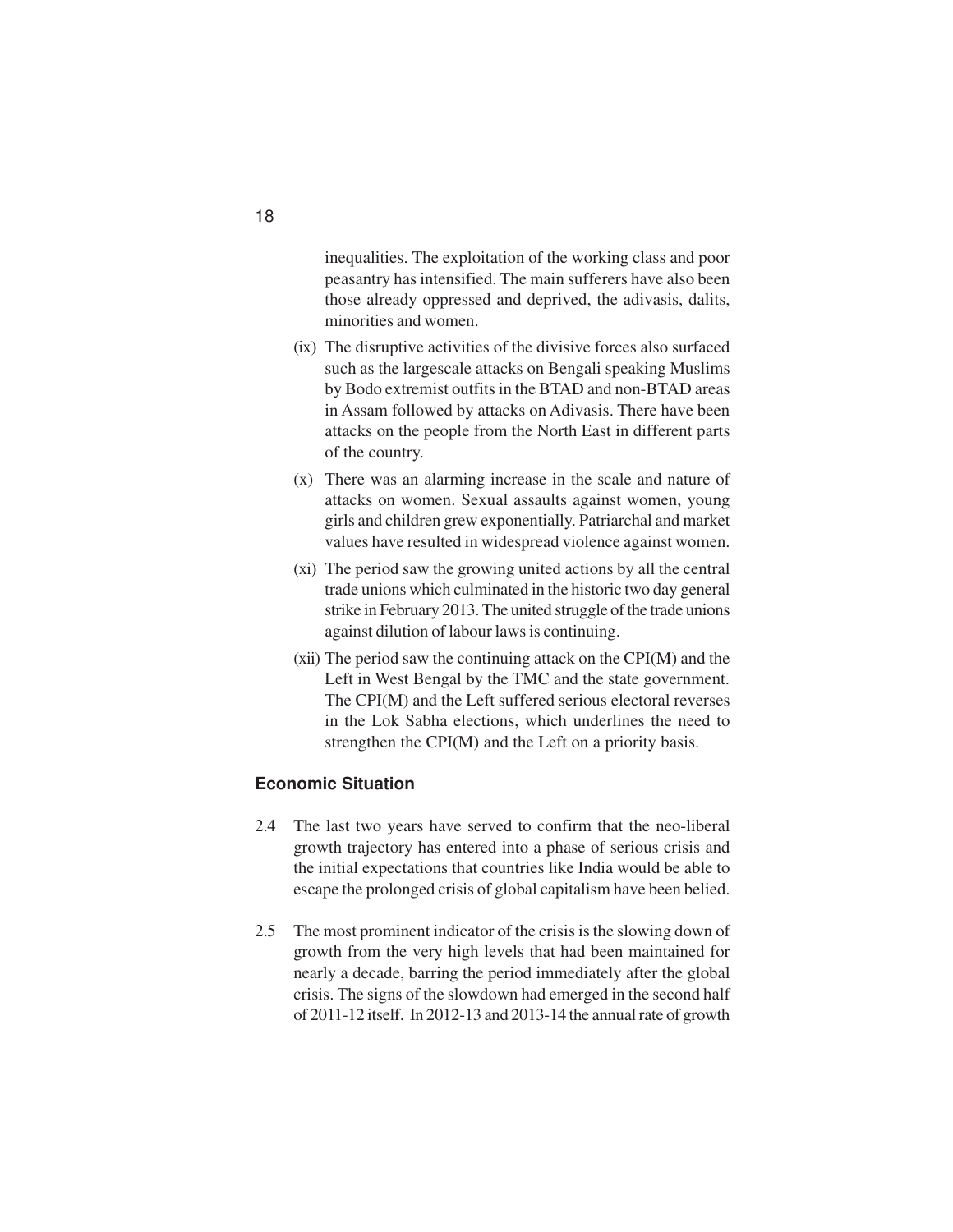of GDP was below 5 per cent and the data for the first two quarters of 2014-15 suggest only a minor increase will take place in this year. While the slowdown in growth has been widespread across sectors including many services and also construction, the worst hit has been the industrial sector. Manufacturing growth has been close to zero for more than 40 months since July 2011.

- 2.6 The UPA government sought to meet this situation by a slew of measures to further the interests of foreign capital and to appease Indian big business. Further tax concessions and dilution of tax provisions were made to benefit foreign companies and Indian big business. The government decided to allow 51 per cent FDI in multibrand retail trade; the banking laws amendment Act provided for foreign banks to have 26 per cent voting rights on the shares they hold in Indian banks instead of the earlier 10 per cent cap; it opened the way for industrial houses to operate private banks; the pensions Bill was adopted to privatize pension funds and to allow 26 per cent FDI in pension funds. The National Pharmaceutical Pricing Policy announced provided for a drug pricing control regime which would help the big Pharma companies including MNCs to make super-profits.
- 2.7 Under the UPA it was precisely those expenditures with an important bearing on the lives of the common people – agriculture and rural development; fertilizer and food subsidies; and social sector expenditures which bore the brunt of the expenditure control strategy along with capital expenditures. In real terms the annual expenditure on these heads was lower in the five years of UPA II than in the last year of UPA I. The Modi government's measures such as the slashing of expenditure on the MNREGA programme, health budget and other welfare expenditure or stepping up of the disinvestment programme clearly indicate that more of the same can be expected in the coming days.
- 2.8 The Modi government is aggressively pursuing neo-liberal policies. The BJP government announced FDI in railways; increased the FDI cap in defence production. It has increased FDI in insurance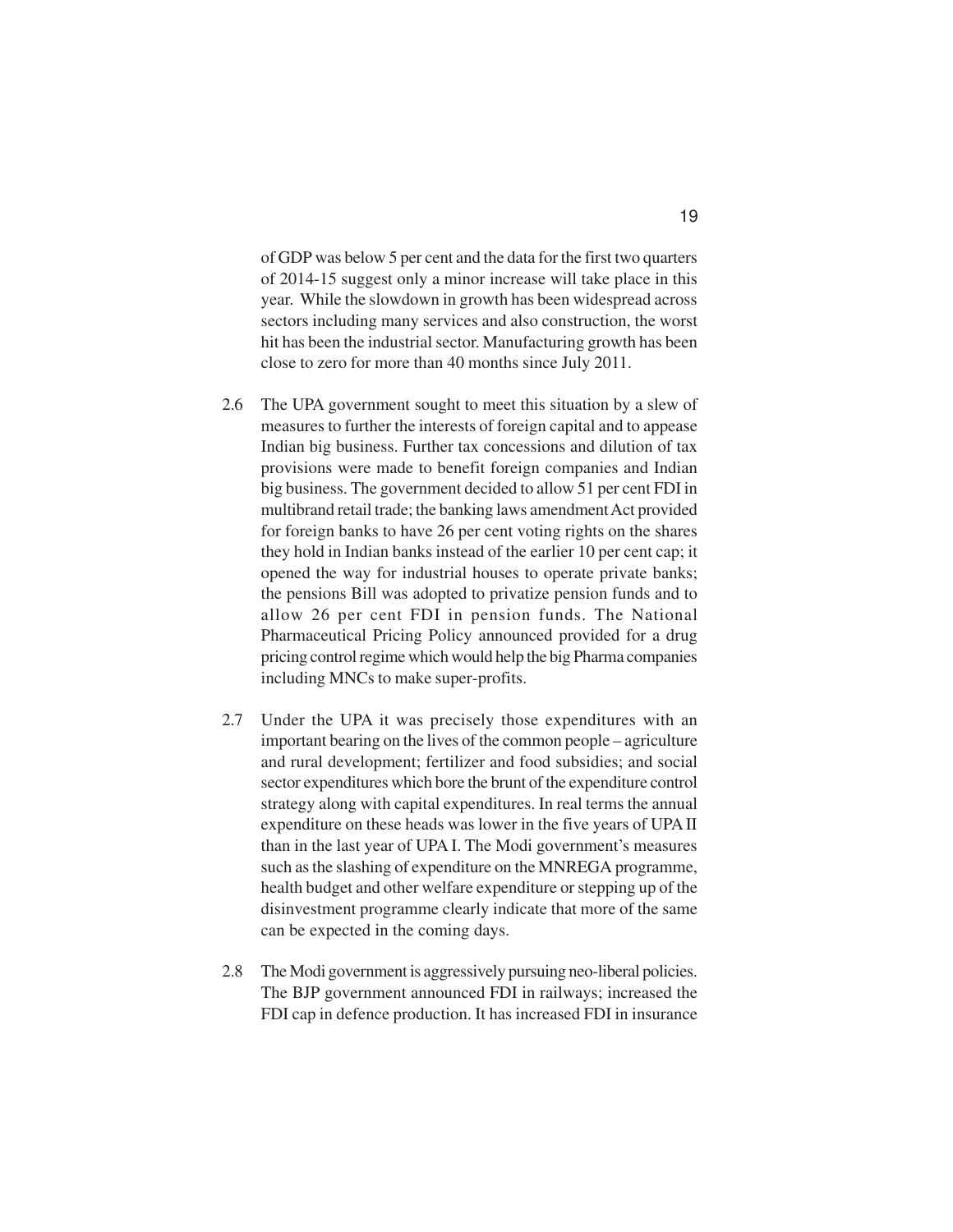to 49 per cent by ordinance and relaxed norms for FDI investment in real estate. The Planning Commission has been replaced by the Niti Aayog which is a body under the Prime Minister and financial allocations to the states will become more centralized.

- 2.9 The Union Budget for 2014-15 provided for disinvestment of PSU shares worth Rs. 43,425 crores. The government has promulgated an ordinance for auctioning of coal mine blocks and along with that a provision for commercial private mining by amendment of the Coal Nationalisation Act leading to denationalisation. The government has deregulated diesel pricing. It has given environmental clearance to a large number of projects in mining and power in the forested areas. It will adversely affect the rights of the tribal people and the environment. After the Modi government's coming to power the economy is still growing slowly. The index of industrial production is not expected to be beyond 2.5 per cent. Agricultural production in 2014-15 is expected to decline given the below normal monsoon.
- 2.10 The inflationary process has been heavily concentrated in food items. The trend of sharply rising food prices has been the dominant one for nearly a decade and resulted in more than a doubling of prices of most food items in this period. While growth continues to be modest, the rate of inflation continues to be inexplicably high for the common people. Though the government points to the wholesale price index coming down, the rate of inflation for food articles remains high at 8.63 per cent in 2014-15. This is despite a significant decline in the import prices of crude oil which should have translated into a decline in the energy prices and the rate of inflation. There has been a steep fall in international oil prices amounting to 55 per cent since June 2014. But the Modi government has raised excise duties on oil imports four times in this period, thereby preventing the benefits of the decreased petrol and diesel prices being passed on to the people.
- 2.11 Unemployment has increased in the last three years. The rate of employment growth has been less than one per cent resulting in

20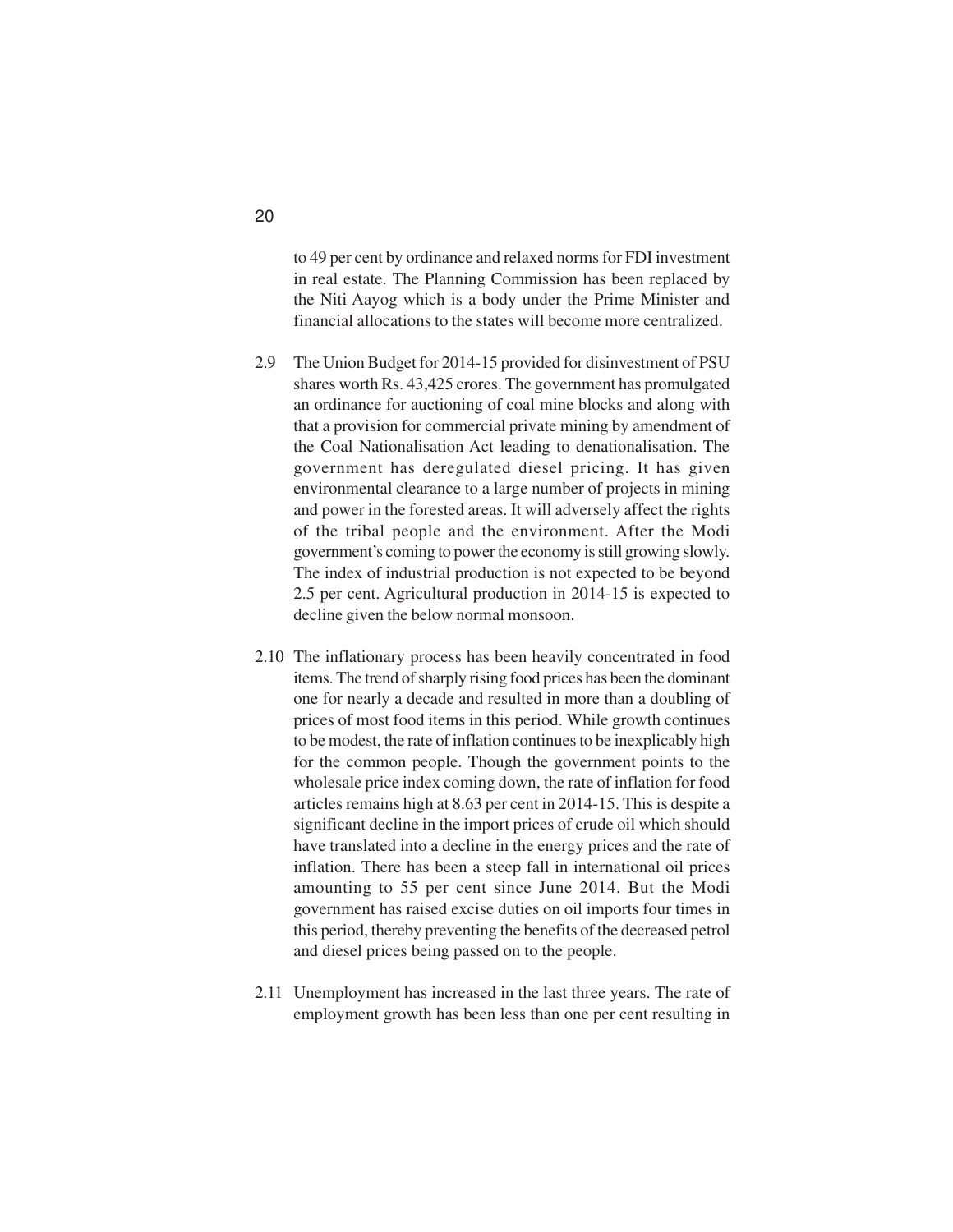the ranks of the unemployed swelling in both urban and rural areas. Of the 15-29 age group who number 330 million (33 crore), the unemployment rate is 13.3 per cent. The slowdown in the industry and economy is creating joblessness for engineers and technical personnel. The number of women workers has come down drastically. Jobs which are available are low-paid and with no job security. This is a typical phenomenon in the neo-liberal regime.

- 2.12 In the absence of a policy of using public expenditure and investment to stimulate growth, other measures to attract private investment and stimulate profits are also being pushed. Key aspects of this include: a) further strengthening of the position of capital relative to labour through changes in labour laws which can increase 'flexibility'; b) making it easier for big business to acquire cheap land for real estate, infrastructure, mining and industrial projects at the expense of peasants and tribal populations – by making amendments in the land acquisition laws through an ordinance; c) increased handover of national resources to corporate houses through privatization of public sector enterprises and activities – the very process which had led to a mushrooming of corruption during the UPA regime; d) lowering of environmental standards which would allow more projects to get approval; and e) tax concessions and loan write-offs which would make it more difficult to find resources for meeting the needs of the people; and f) significant cuts in social sector expenditure.
- 2.13 The response to the crisis of the Indian State reflects the narrow class perspective of the bourgeoisie and is essentially an attempt to reproduce the same process that created the crisis – in other words seeking a solution within the neo-liberal framework itself which can only work through aggravating the already existing employment and income crisis. As such it is reinforcing the contradictions between the interests of the ruling classes and the working people – both the working class and the peasantry. This all out assault against the people makes increased authoritarianism a necessity for the ruling class in the current juncture.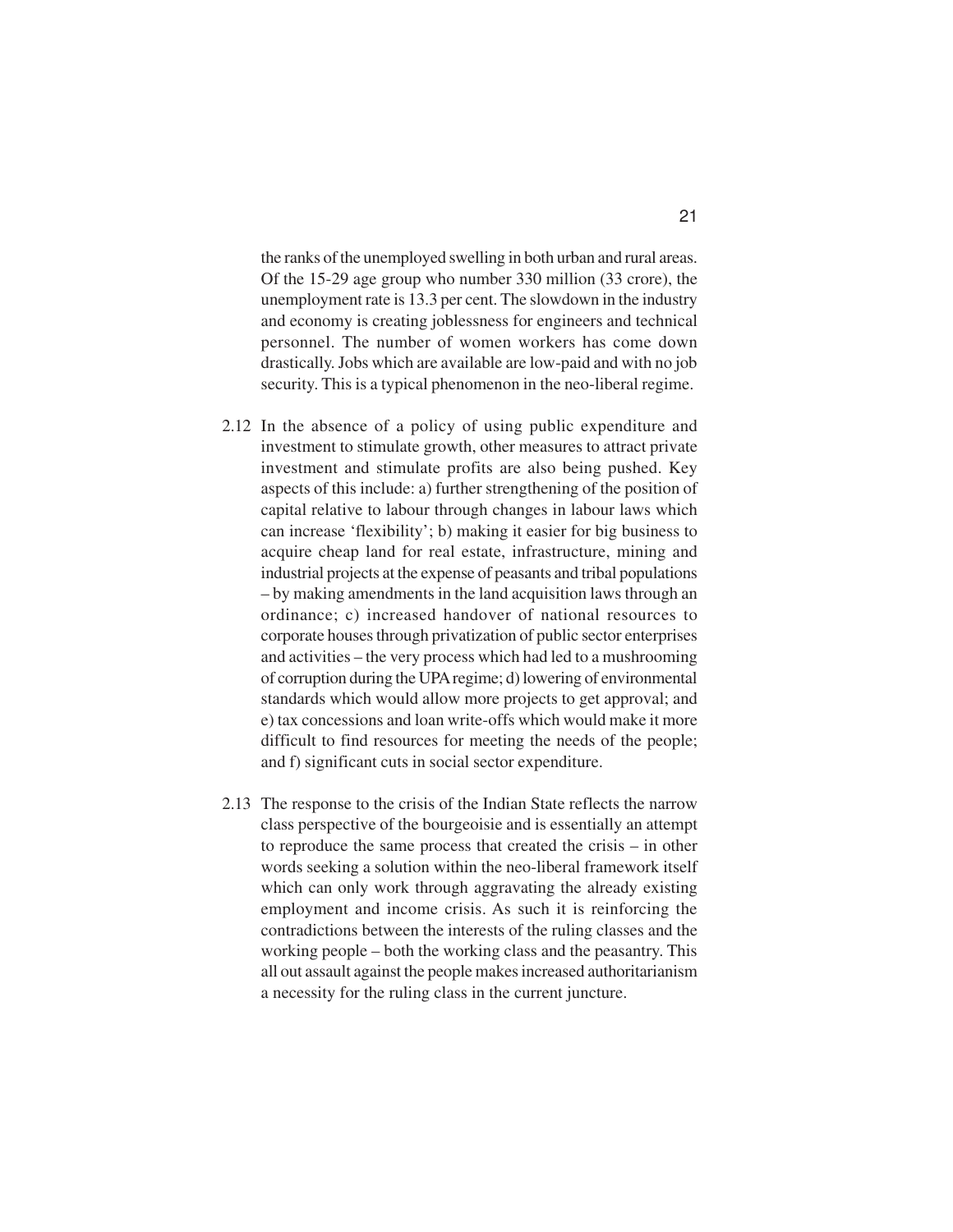# **Agrarian Conditions**

- 2.14 Agrarian conditions in rural India have further deteriorated for the broad mass of the poor and middle peasants and rural agricultural workers in the last three years. The long-term slowdown of agricultural growth continued and per capita food grain availability remained stagnant. Public investment in capital formation in agriculture declined as a share of agricultural GDP. Farmers' suicides continue in many states – Maharashtra, Telangana, West Bengal etc. As per National Crime Records Bureau, 11772 persons in farming and agriculture committed suicide in 2013. The proximate reason for such agrarian distress is the increasingly uneconomic nature of farming, particularly for small and marginal farmers. This crisis in small-peasant farm economy, marked by a sharp rise in input prices and the lack of proportionate rise in output prices — has intensified.
- 2.15 On the one hand, the prices of inputs, such as seeds, fertilisers, pesticides, power and fuel have sharply risen after 2012 due to the policies of the government. The downgrading of public agricultural research has led to an intensification of the market power of multinational and domestic corporates in seed production and distribution. The control of corporates over inputs for farming is growing. On the other hand, the sharp rise in the costs of a variety of inputs has not been compensated by corresponding increases in output prices. In fact, the prices of crops like tea, rubber, pepper, coconut, cotton, tur, gram and onion have either stagnated or declined. The fall in prices of agricultural commodities in international market has adversely affected farmers. Strengthening the public procurement system is one form of relief in such circumstances but the new government is determined to dismantle public procurement system and invite multi-national corporations and retail giants into farm-gate purchase. The sugarcane farmers are affected by failure of the state to ensure the payment of dues worth about Rs 110 billion from sugar mills.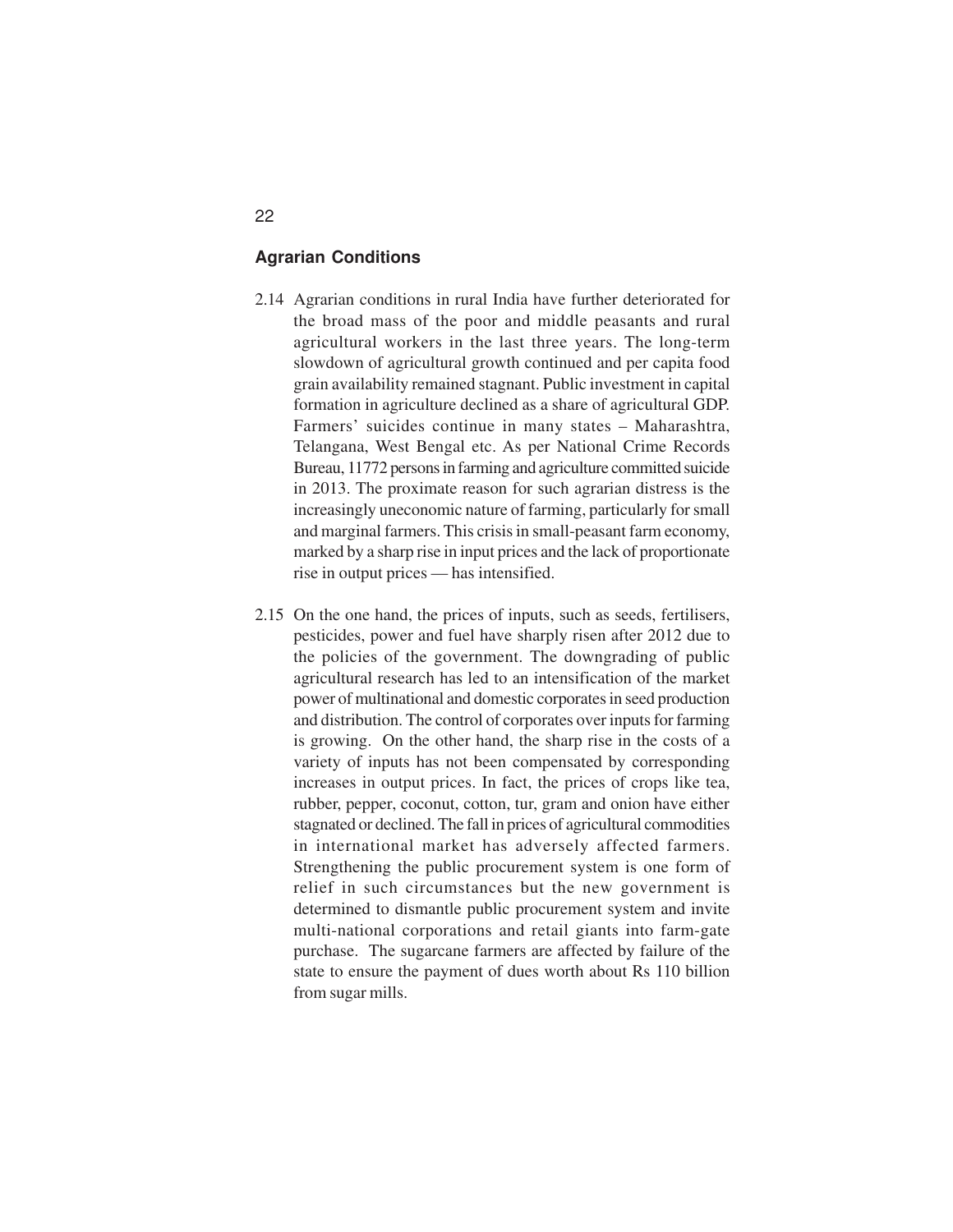- 2.16 The increase in agricultural credit has been extremely skewed in favour of multinational corporations, agri-business houses and large farmers. Small and marginal farmers are being squeezed out of the formal credit system forcing them to depend on moneylenders. The indebtedness among the peasantry is growing.
- 2.17 New policies on co-operative credit societies seek to undermine the foundations of India's Primary Agricultural Credit Cooperatives by converting them into "banking correspondents" of commercial banks, barring them from accepting deposits and reducing them to intermediaries between commercial banks and their customers.
- 2.18 Landlords and big capitalist farmers have been beneficiaries of rural change under liberalisation. For hired wage-workers, agricultural and non-agricultural, wage rates continue to be, in absolute terms, low, and characterised by very wide regional differences and sharp gender discrimination. In addition, the average number of days of employment received by rural workers is abysmally low, particularly for women. The plight of the migrant workers is dismal and so is the condition of migrants' families in their home villages.
- 2.19 The Land Acquisition Act passed by the previous parliament was amended undemocratically through an ordinance by the BJP government to promote profiteering and real estate speculation by corporates and land mafia. The ordinance ignores the genuine concerns of farmers and millions of people dependent on land. It, in fact, reinstates the most draconian elements of the colonial Land Acquisition Act of 1894.

#### **Sharpened Inequalities**

2.20 The period has seen the accentuation of the economic and social inequalities due to the neo-liberal policies. As per the Forbes list 2014, the 100 richest people in India are all billionaires (\$ 1 billion is equivalent to Rs. 6,200 crore). This is 45 more than the figure of 55 in the same list in 2011. The combined wealth of these 100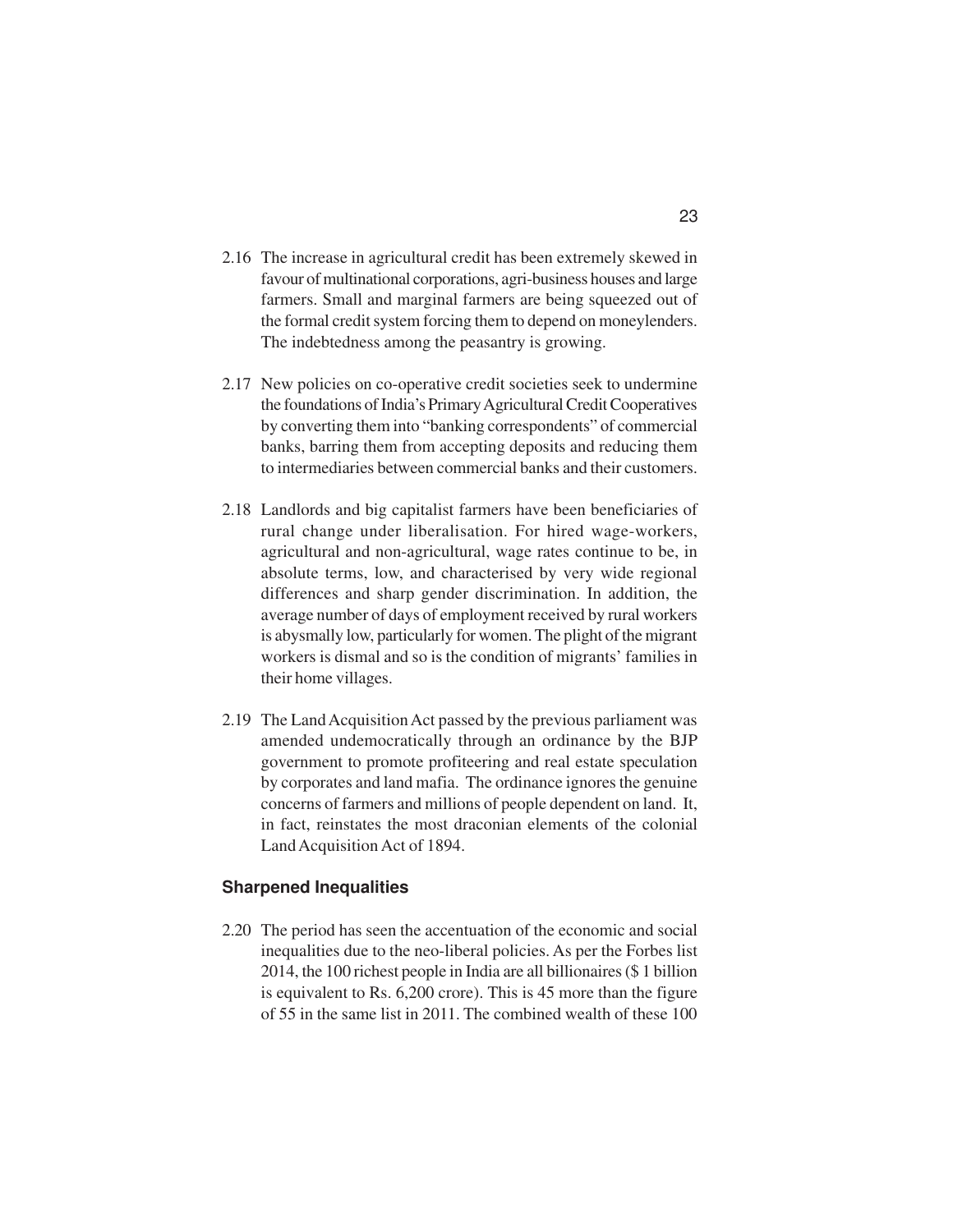billionaires comes to \$ 346 billion. The share of top 1 per cent in the total wealth of households has increased from 36.8 per cent in 2000 to a phenomenal 49 per cent in 2014 (Credit Suisse, Global Wealth Report)

- 2.21 As against this obscene wealth, more than 80 per cent of rural households in India had a daily per capita of consumer expenditure of Rs. 50 or less in 2011-12. This was also true of 45 per cent of all urban households. The per capita availability of foodgrains was 164 kg per year in 2012, which is below the figure in 1991 when per capita availability was 186 kg per year.
- 2.22 The burgeoning wealth and profits of the big capitalists is a result of the intensified exploitation of labour. The share of wages in the net value addition in the factories sector in 2011-12 was down to 11.9 per cent compared to 25.6 per cent in 1990-91.
- 2.23 The corporate sector and the rich have also been the beneficiaries of State largesse. Between 2008-09 and 2012-13, over a four year period tax revenues forgone amounted to Rs. 23.84 lakh crores.

#### **Conditions of Workers**

2.24 Changes in the nature of employment of workers to facilitate intensified exploitation mark the neo-liberal regime. The average real wage per worker in the organised factory sector had declined. It was Rs. 108.41 in 1990-91, which has come down to Rs. 103.76 in 2010-11. Contractualisation, casualisation and outsourcing of work are the methods by which there is intensified exploitation of labour. The share of contract workers in total organised employment increased from 10.54 per cent in 1995-96 to 25.7 per cent by 2009-10. Home-based workers, mainly women, to whom companies outsource work are paid a pittance as piece-rate wages. The "scheme" workers employed in the various schemes of the government are paid a nominal honorarium and denied all statutory benefits. A large segment of the unorganized sector are migrant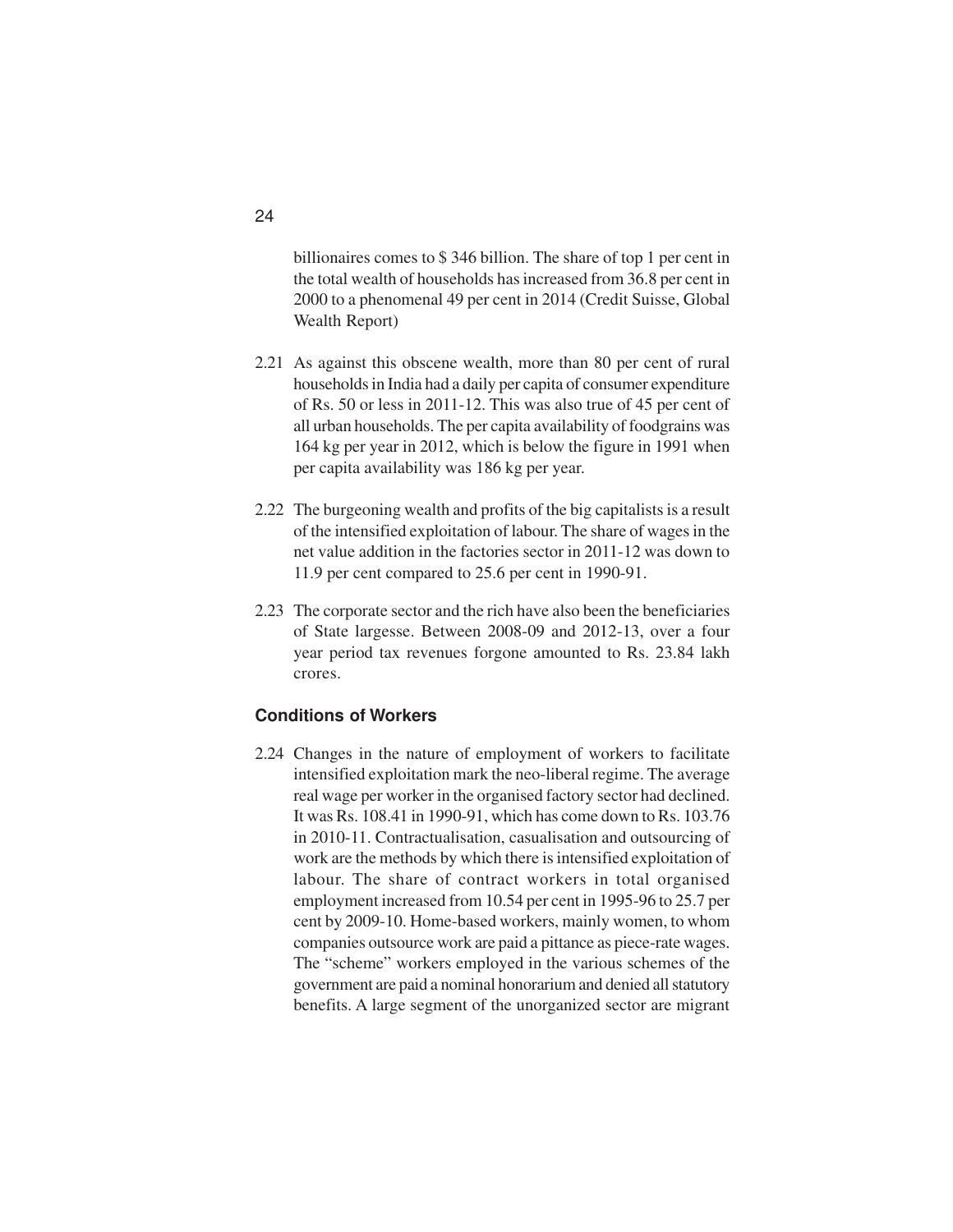workers whose plight is the worst with miserable working conditions based on daily wage labour and no social security.

#### **Corruption & Black Money**

- 2.25 The spate of corruption scandals that were exposed during the tenure of the UPA-II government was indeed unprecedented. It showed how corruption has been used to facilitate loot of natural resources under the neo-liberal regime. Earlier, the 2G spectrum case had exposed the big business-politician-bureaucrat nexus. Subsequently, in 2012, the CAG report showed how the coal block allocation led to private companies enriching themselves to the tune of Rs. 1.86 lakh crores. The Augusta-Westland helicopter deal and the bribery case in the rail ministry followed. There have been a spate of corruption scandals in the states like the Saradha chit fund case in West Bengal, chit fund scandals in Odisha and the solar panel scam in Kerala.
- 2.26 The corporate media and popular perception ascribed this sort of corruption to corrupt politicians and bureaucrats without pointing to the source of the corruption which is the neo-liberal regime. It is this that enabled big business houses to indulge in corrupt practices. The Lokpal Act passed by parliament in 2013 has set up an institution to look into cases of corruption defined under the Prevention of Corruption Act. However, for the CPI(M) and the Left, the fight against corruption necessarily involves the dismantling of the neo-liberal regime and the corrupt nexus.
- 2.27 The government itself admitted that the country suffered a loss of Rs. 20.92 lakh crores as illicit outflows since independence. Of this Rs. 11.28 lakh crores were lost between 2008 and 2010. However, the UPA government did nothing to bring back the illegal money stashed abroad. The Modi government is also following the same path after promising to bring back black money within hundred days of coming to power. Neither the BJP nor the Congress are talking about the steps to be taken within the country to stop the generation of black money and to unearth the illegal funds.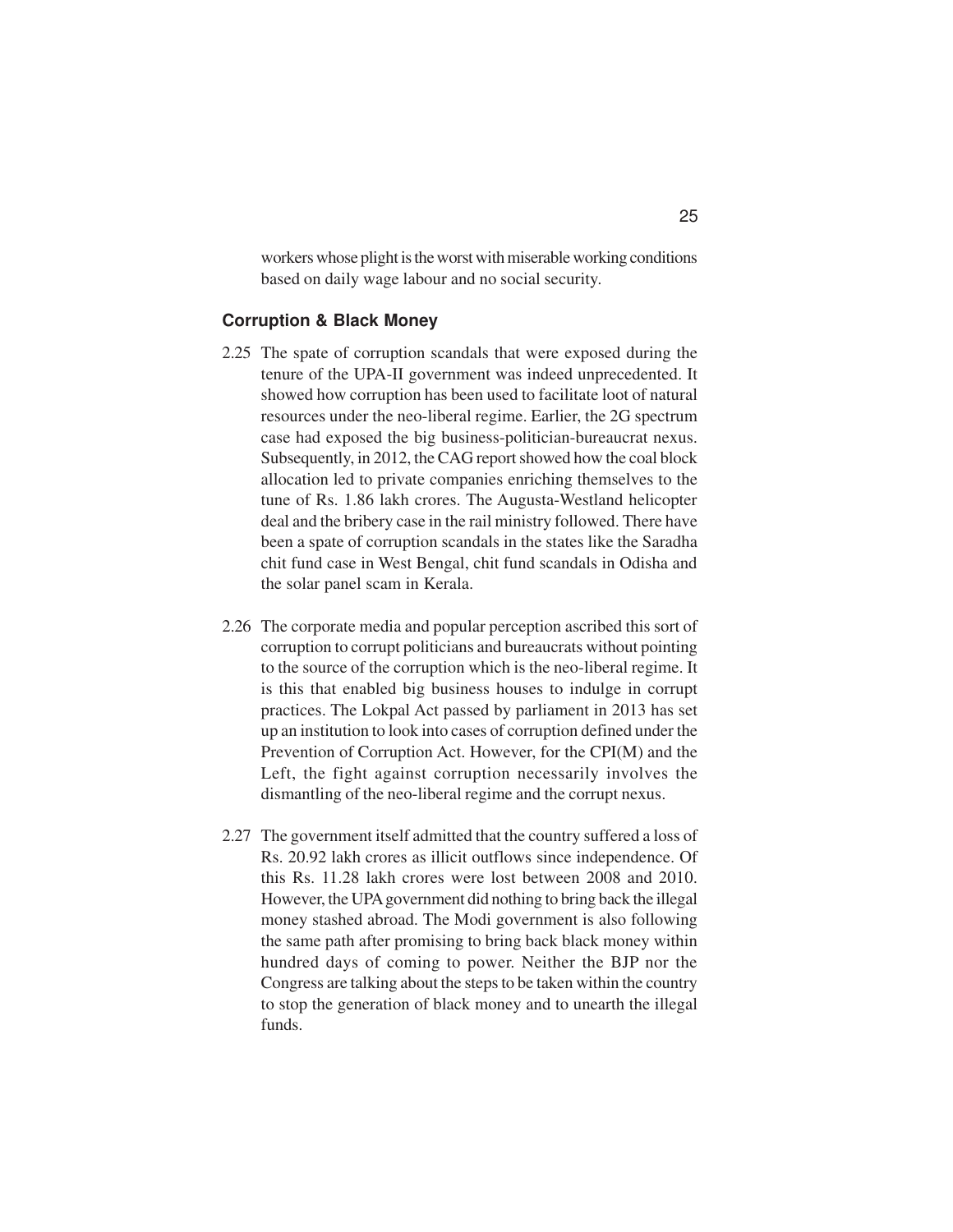#### **Hindutva Project:Threat to Secular Democracy**

- 2.28 The victory of the BJP in the Lok Sabha election was preceded by a systematic campaign on a communal agenda by the RSS and its front organisations. Cow slaughter, allegations of Muslim youths luring Hindu girls, Bangladeshi infiltration and general propaganda about Muslims being appeased for vote banks were used to create communal tensions and provoke communal polarization. The year 2013 saw a significant rise in communal incidents with the bulk of them being concentrated in Uttar Pradesh. The violence in Muzaffarnagar in September 2013 succeeded in creating communal polarization in Western UP. Bihar, Madhya Pradesh, Maharashtra and Karnataka also witnessed communal incidents. After the results of the elections and the advent of the Modi government, incidents continue to occur in various states, the aim being to send a signal to the minorities that they have to live in a subordinate position under BJP rule.
- 2.29 There has been a qualitative change in the situation with the BJP being in government and the RSS game plan being put into effect. There is close coordination between the RSS and ministers in key portfolios. To facilitate this, the RSS has set up six groups. The educational system is a prime target. The new education policy is in the offing with change of curriculum and text books to introduce communal content. History is to be rewritten and Sanskrit pushed at the expense of other Indian languages. The personnel to head the top policy making bodies in higher education and research to undertake this work are being appointed. From the Prime Minister downwards obscurantist values are propagated and the scientific temper undermined.
- 2.30 What is unfolding is a multi-pronged effort to advance the disruptive Hindutva project which threatens the secular-democratic basis of the Republic. The statements by BJP leaders and MPs threatening those who do not agree with the Hindutva ideas; the glorification of Nathuram Godse; the "reconversion" of Muslims and Christians to the fold of Hinduism; the demand that the Ram temple be built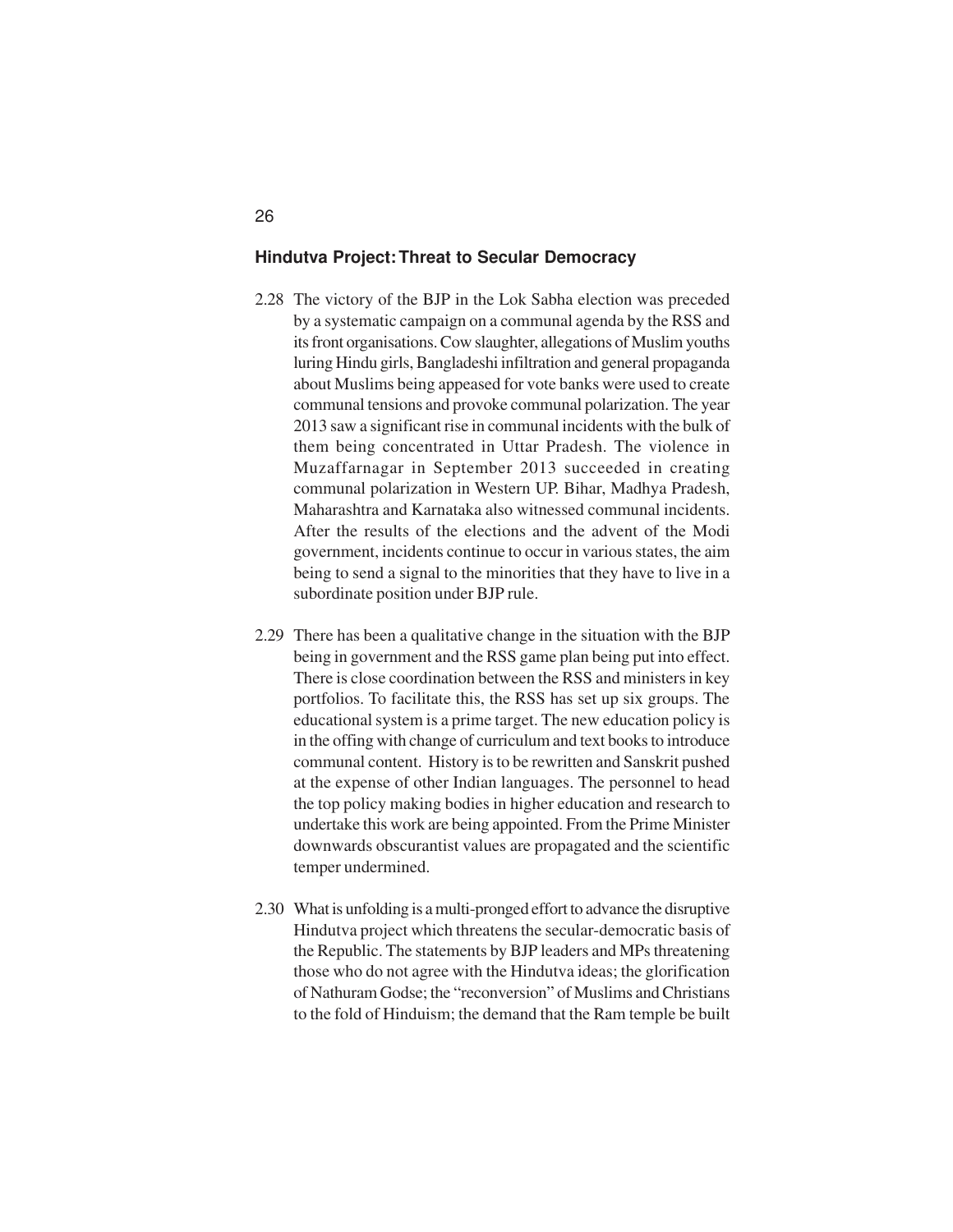at Ayodhya – are all part of this RSS driven plan. Hindutva defends and strengthens existing caste structures in the name of Hindu tradition. It also advocates retrograde patriarchal notions which see women as repositories of the community and family "honour" expecting them to conform to subordinate status to uphold socalled tradition, the latest onslaught being the dictate to Hindu women to produce more children.

2.31 With government patronage, the network of RSS organisations in the field will be provided State support and funds. The RSS organisations are especially concentrating on coopting the dalit and adivasi communities into the pan-Hindutva ideology and order.

## **Way to Fight Communalism**

- 2.32 The fight against the Hindutva forces and other forms of communalism must be integrated and combined with the fight against the neo-liberal policies and their effects on the working people. It is by mobilizing the people in defence of their livelihood and against the burdens imposed on them by the Modi government and the BJP state governments that the campaign against the communal forces led by the RSS can acquire a mass appeal.
- 2.33 The onslaught of the Hindutva forces and their attacks on minorities are creating conditions for the rise of extremist forces in the minority community. Therefore attention should be paid to combat minority communalism, which again helps to strengthen the majority communal forces.
- 2.34 Given the danger posed by the communal forces, we should strive for the broadest mobilization of the secular and democratic forces. Joint platforms are necessary for a wider united movement against communalism.
- 2.35 The tactics to fight against the RSS-BJP combine should be given concrete shape not only in the political sphere but also in the social, cultural and educational fields. It is in these areas that the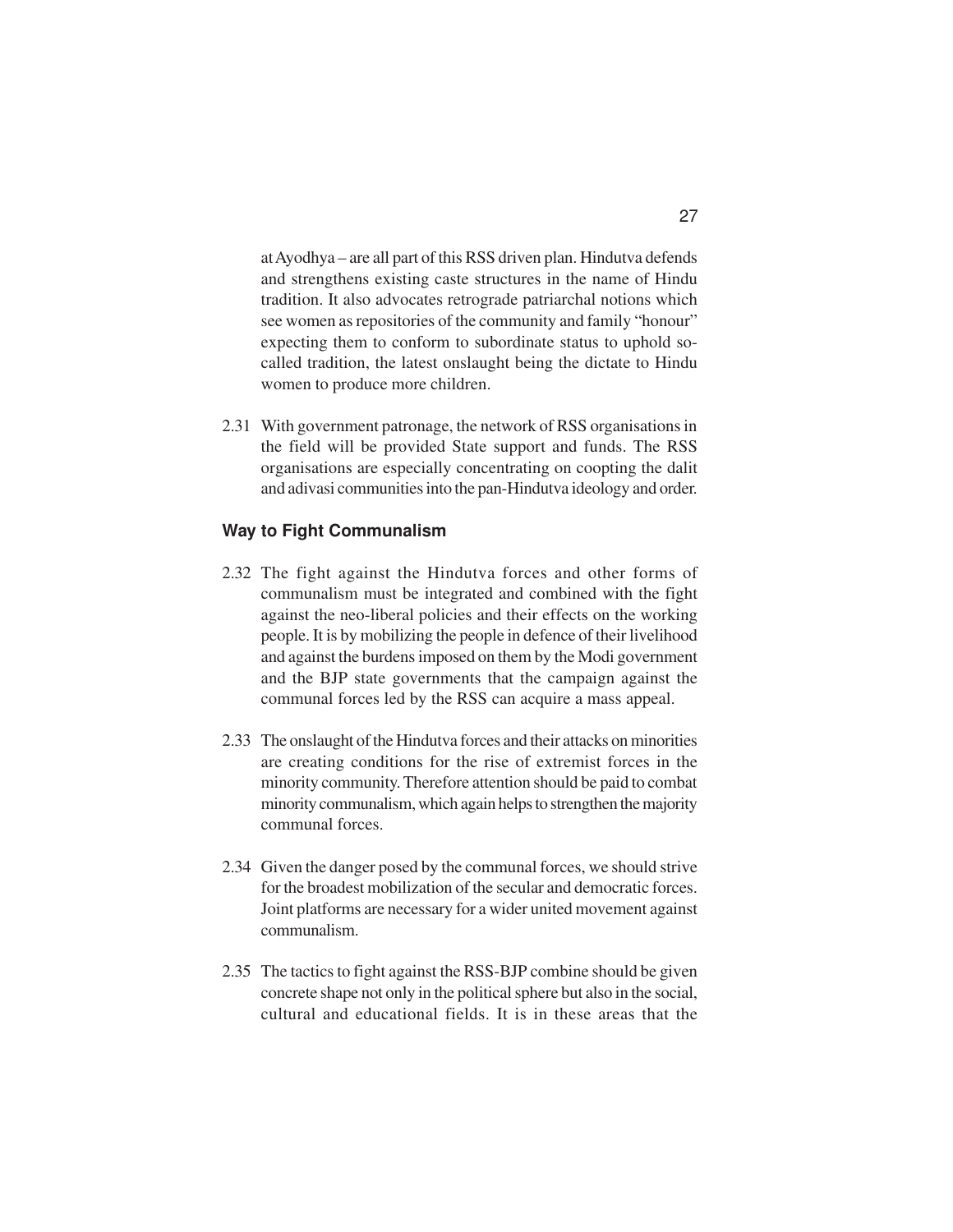communal ideology and values are purveyed and gain influence. Along with the political struggle, the Party and the mass organisations should undertake the following:

- (i) Ideological and political material in popular style must be prepared for use in the campaign to expose the reactionary and divisive nature of Hindutva and other forms of communalism. The intellectual resources and research centres run by the Party should be deployed to mobilise intellectuals, historians and cultural personalities for the ideological fight against the communal forces.
- (ii) In the educational field initiatives at the pre-school and school level should be taken with the help of teachers and social organisations.
- (iii) Special attention to organise social and cultural activities to propagate secular and scientific attitudes among the working class and in the working class residential areas by the Party and the trade unions.
- (iv) Develop cultural and social activities with a view to combat the pernicious, casteist and obscurantist values purveyed by the communal forces. The popular science movement should be harnessed for this purpose.
- (v) Develop the organisational work in the adivasi areas and among the dalits to counter the multifarious activities of the RSS outfits.

## **Defence of Minority Rights**

2.36 The Hindutva offensive targets the Muslim minority community in particular. The reconversion campaign and the so-called love jihad campaign are creating insecurities and fear among the minorities. The genuine issue of socio-economic deprivation of the Muslim community and the Sachar report recommendations have been pushed off the agenda with the BJP coming to power at the Centre. The defence of minority rights and the demand that special measures be undertaken for the educational and economic advancement of the minorities assumes crucial importance.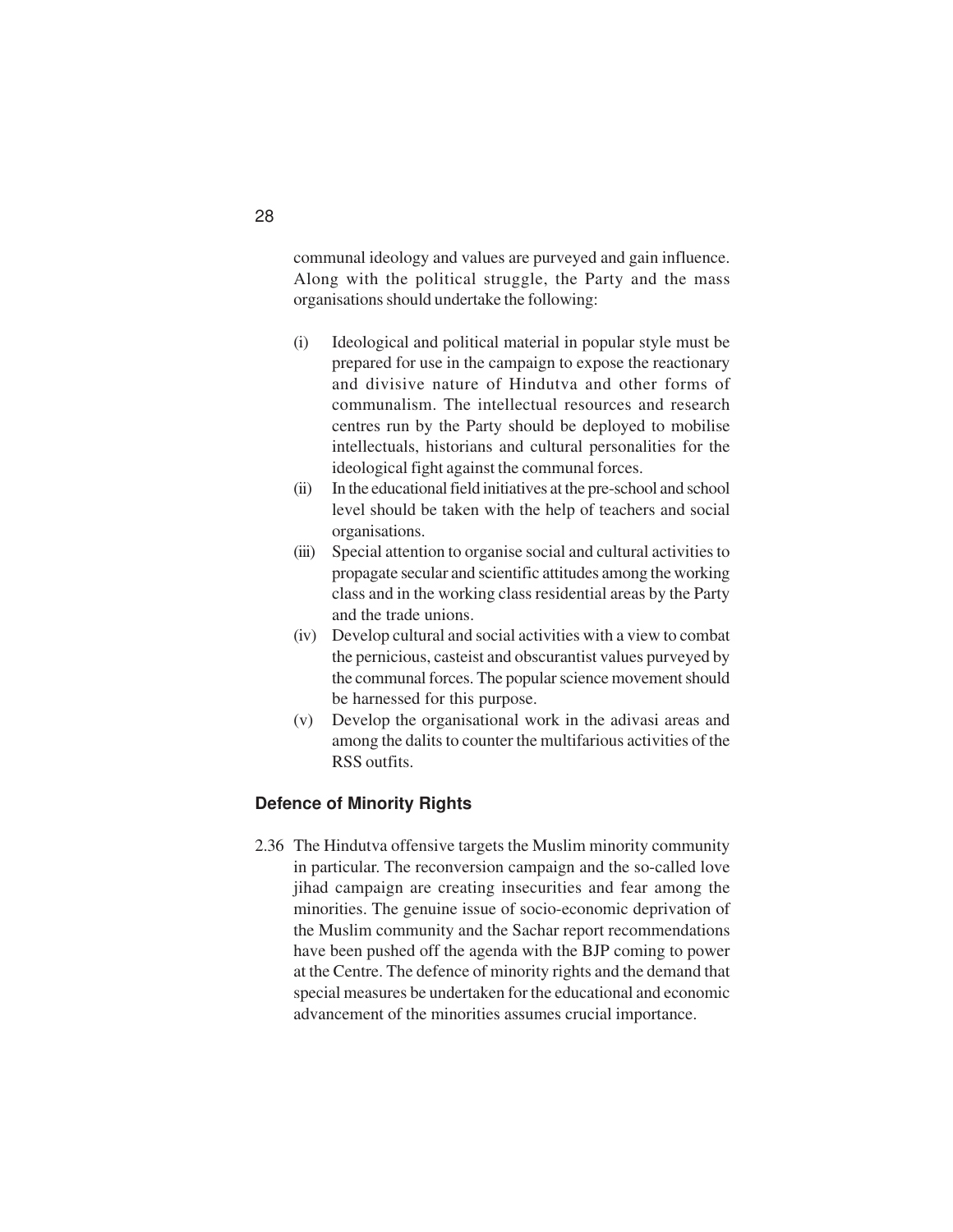## **Jammu & Kashmir**

2.37 The political question of Jammu & Kashmir was not addressed by the UPA government in its second term in any meaningful manner. No political dialogue was conducted on vital issues concerning Jammu & Kashmir. Instead, the communal divide between Jammu and the valley has grown, a feature which is getting aggravated with the BJP government at the Centre and its prospective entry into the state government. The CPI(M) reiterates its basic stand that there has to be a political solution based on provision of maximum autonomy to the state with regional autonomy for the three regions.

# **Direction of Foreign Policy**

- 2.38 The orientation towards a pro-US foreign policy began with the advent of liberalisation in the 1990s. The UPA government forged a strategic alliance with the United States which had been initiated by the Vajpayee government. The Modi government's intention to go forward on this path is clear. During Prime Minister Modi's visit to Washington in September 2014, the renewal of the Indo-US Defence Framework Agreement for another ten years (from January 2015) was announced. The Modi government is strengthening strategic and military ties with Japan and Australia, and a security cooperation framework agreement has been signed with the latter. The Joint Vision Statement on the Asia-Pacific and Indian Ocean region made during the Obama visit in January 2015 has for the first time explicitly aligned India's 'Act East' policy with the U.S. pivot to Asia to contain China. The consequences of this approach will be the emergence of quadrilateral security alliance involving the U.S, India, Japan and Australia.
- 2.39 The BJP government is strengthening its security and strategic collaboration with Israel. It is also adopting a confrontational stance with Pakistan after calling off the foreign secretary level talks last year. While relations with Russia are being nurtured, the Modi government should not let its ideological predilections come in the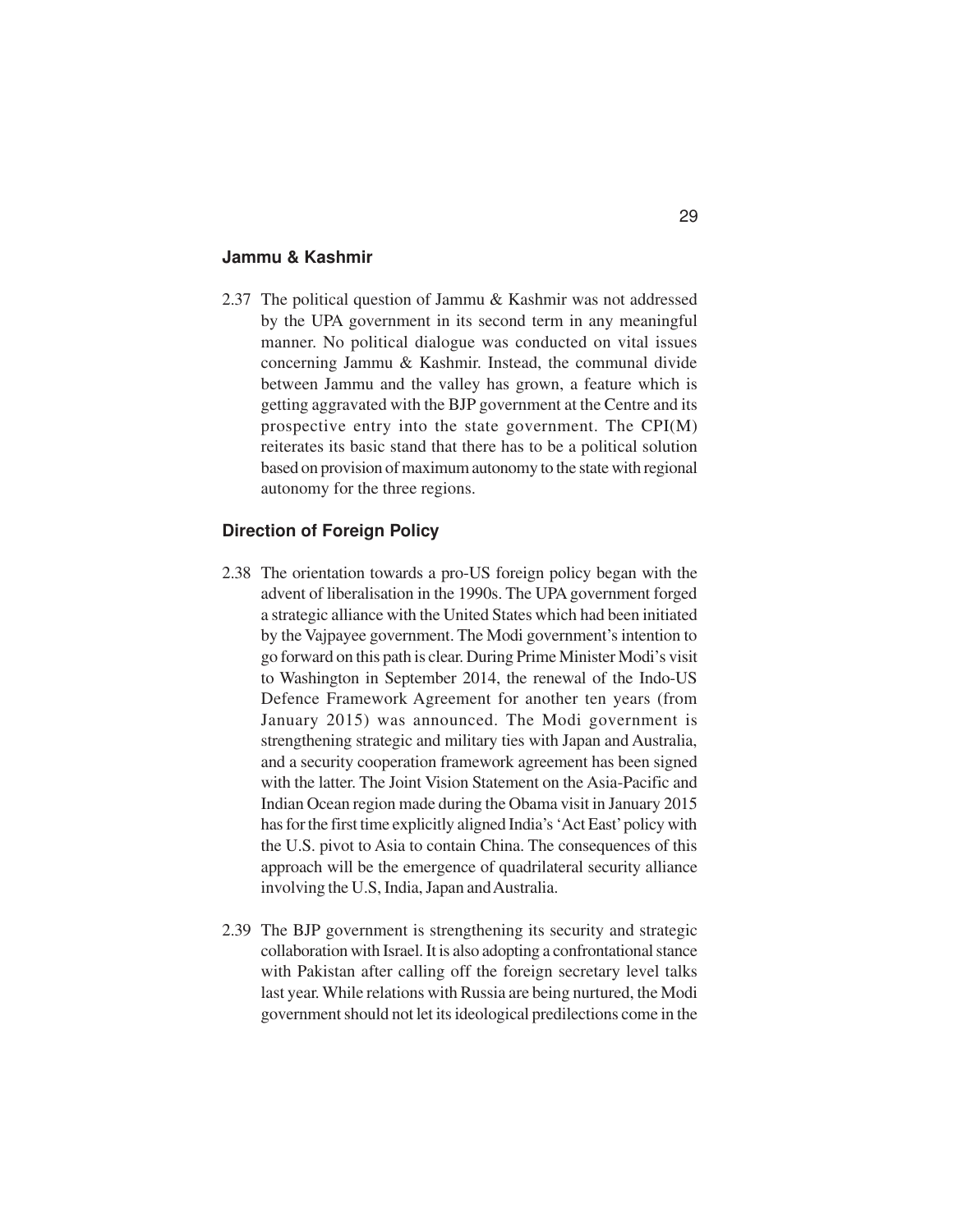way of improving and strengthening relations with China.

2.40 The Party has to constantly campaign against the strategic tie up with the United States and advocate an independent foreign policy which alone can serve the country's interests well.

## **The State and the Neo-Liberal Regime**

- 2.41 The State and its institutions are being corroded and influenced by the neo-liberal outlook. The State is increasingly acting as the instrument for big capital to grab natural resources and accumulate capital. The State acts as a facilitator for the market forces and to remove any obstacles opposing them. At the same time, the role of the State as a provider of welfare measures is under attack. The neo-liberal impact has led to an increasing nexus between business and politics. Big money pervades the electoral system. The intertwining of politics and business has corroded democratic institutions. Parliamentary democracy is getting attenuated as a result. Basic economic policies are decided irrespective of parliament and legislatures. The Modi government is relying more and more on ordinances to push through major policy measures thereby undermining parliamentary democracy.
- 2.42 The states are compelled to pursue policies of privatisation, imposition of user charges and privatisation of agricultural markets through conditionalities imposed on fiscal transfers and through loans taken from the World Bank. It is in such a situation that efforts to communalise the institutions of the State are taking place under the BJP rule. The concept of a national security State is sought to be promoted. All this presages an authoritarian regime being put in place.

### **Struggle for Electoral Reforms**

2.43 The corrosion of parliamentary democracy by big money and the distortions of the first past the post elected system underline the importance of basic electoral reforms. The Party should campaign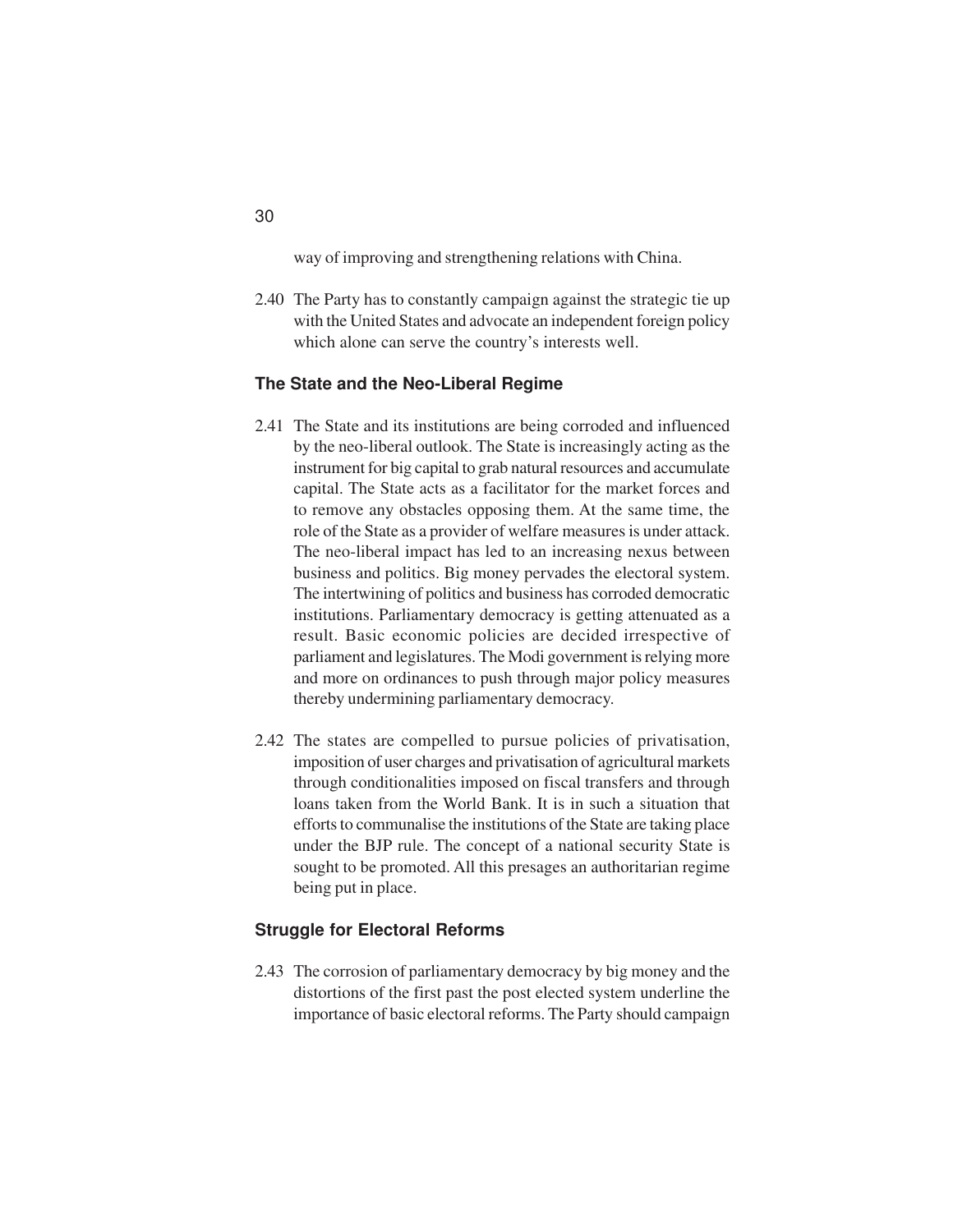for the introduction of proportional representation with a partial list system. Along with this there should be State funding in kind and stringent measures to curb money spent illegally for elections. It is essential that the expenditure incurred by the Party is included in the candidate's expenditure in elections.

## **State Repression, Curbs on Democratic Rights**

- 2.44 The growing authoritarian trends are reflected in the serious encroachments on democratic rights and attacks on civil liberties. There are more and more curbs on the right to protest, hold demonstrations and public meetings being imposed by various state governments. The judiciary is also being utilised to place such restrictions.
- 2.45 State repression is being exercised through draconian laws. The Armed Forces Special Powers Act (AFSPA) enforced in Jammu & Kashmir and Manipur has led to killings of civilians with impunity by the armed forces. The State machinery is also utilizing the Unlawful Activities Prevention Act (UAPA) to target Muslim youth in the name of fighting terrorism. In the last three years, innumerable examples are there of Muslim youth incarcerated for long periods being acquitted of all charges by the courts. The stiff clauses in the Indian Penal Code are being used indiscriminately against popular movements and against those who are fighting government policies. Section 66A of the IT Act is used to suppress dissenting views on the internet and the social media. Increasingly, the police is used to serve the interests of the ruling party and there is a nexus of the police, ruling politicians and mafia gangs in certain places. A dangerous feature which is emerging is the use of the police for carrying out the illegal diktats of the Hindutva forces targeting the minorities in BJP ruled states.
- 2.46 All these underline the importance of mobilizing all democratic forces and citizens groups for the defence of democratic rights and civil liberties.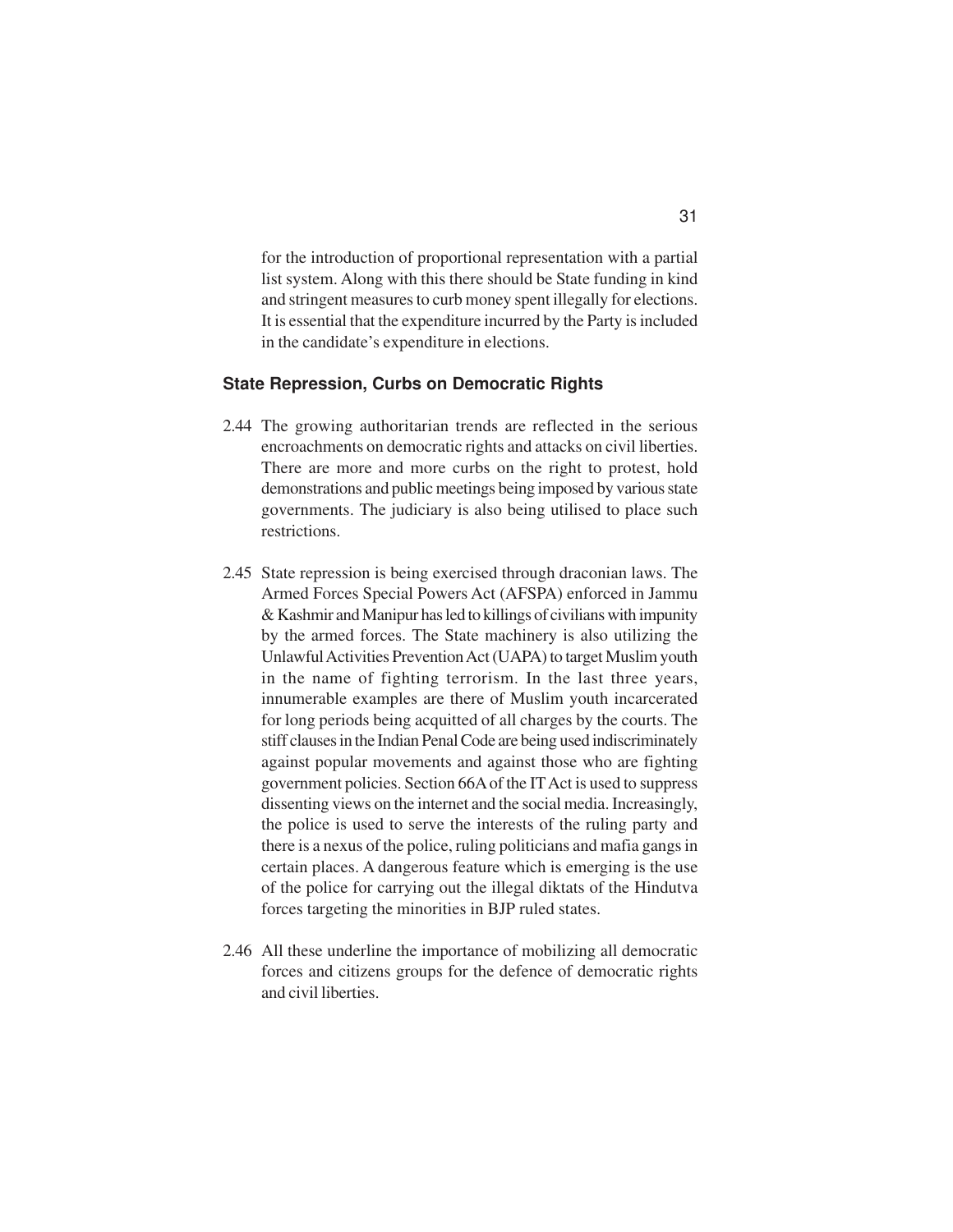# **II**

# **Current Political Situation**

# **BJP & Congress**

- 2.47 In the present situation there is a significant shift in the relative strength of the two major parties of the ruling classes. The BJP has gained strength at the expense of the Congress. It was able to win 282 seats by getting only 31 per cent of the vote in the Lok Sabha elections. However, it was able to win new support from amongst the middle classes, youth and from among other backward classes in the rural areas. That the BJP has been able to advance into new areas was seen in the way it has won the assembly elections in Haryana, Maharashtra and Jharkhand. The BJP was in disarray from the two successive defeats in the parliament elections. It was finally the RSS intervention which made the party select a new leadership. A notable result of this has been the strengthening of the grip and control of the RSS over the party.
- 2.48 The Congress party's long term decline which was masked by the UPA victories in the 2004 and 2009 elections, has come back to the fore. The disastrous record of the UPA-II government resulted in the mass discontent and erosion of the popular base of the Congress. The Congress party's adoption of neo-liberal policies and the resultant corruption is primarily responsible for this. That the party is unable to recover yet is seen from the defeats it has suffered in the state elections in Maharashtra, Haryana, Jharkhand and Jammu & Kashmir. It is facing a crisis in choosing a new leadership.

# **Regional Parties**

2.49 The Party had noted the change in the role of the regional parties in the past one and a half decades. In class terms, the regional parties reflect the aspirations of the bourgeoisie of their regions. This has led them to conform by and large to the neo-liberal policies.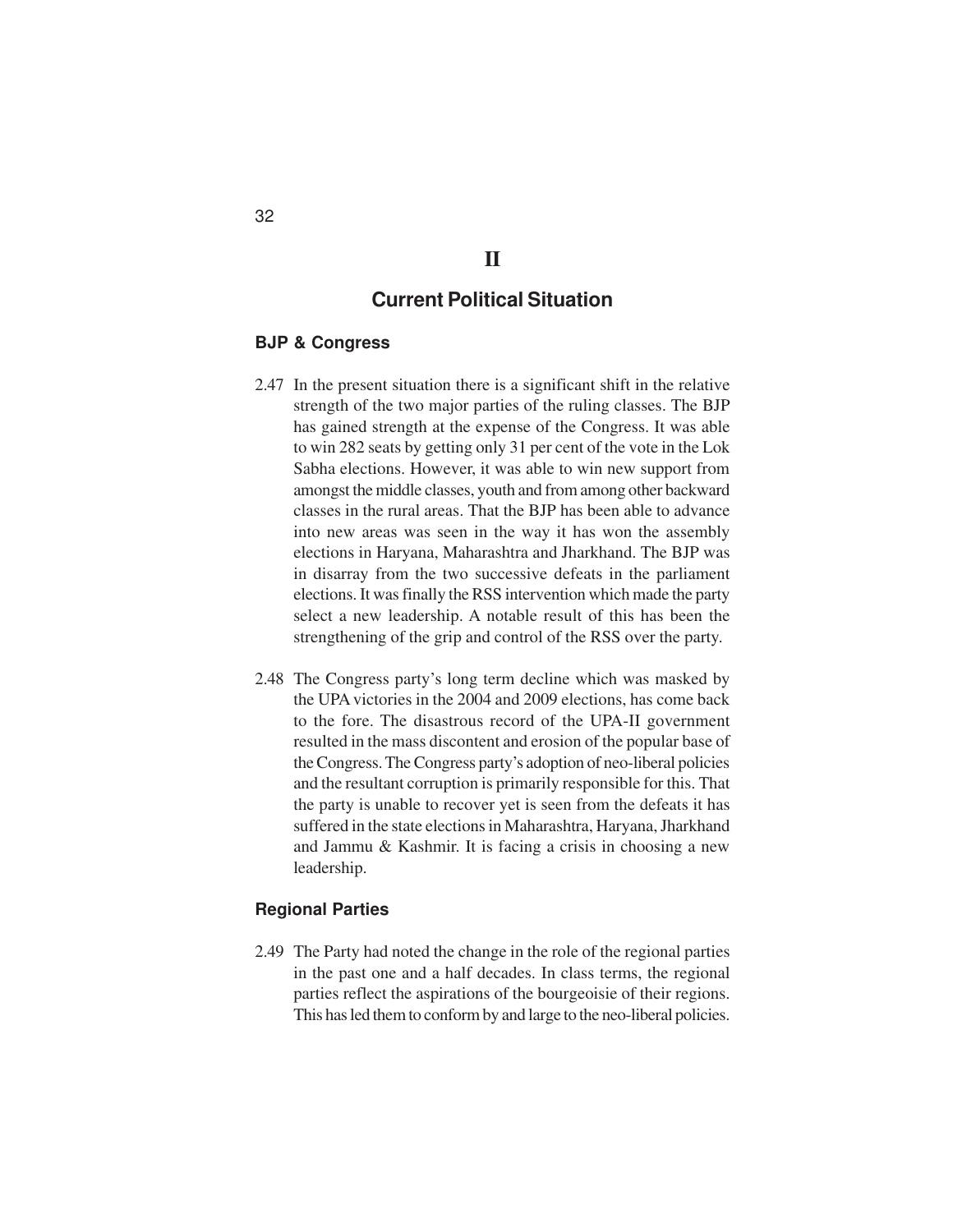Further, they display opportunism and vacillation with regard to the BJP and Congress in order to suit their political interests in the state. The Telugu Desam Party and the Lok Janshakti Party allied with the BJP in the Lok Sabha election. The NCP which was in alliance with the Congress in Maharashtra broke with it and made overtures to the BJP after the assembly elections.

- 2.50 The AIADMK and the BJD could do well fighting independently in the Lok Sabha elections. However, they are both taking a pro-BJP government stance subsequently. The BJD and AIADMK governments in Odisha and Tamilnadu are pursuing neo-liberal policies. Both the AIADMK and the DMK in Tamilnadu are plagued by corruption cases involving their top leadership.
- 2.51 It is necessary to fight against the policies of the state governments run by the regional parties which adopt anti-people and anti-working class positions. It is also essential to politically campaign against the bourgeois ideology and politics of the dominant regional parties so that the masses can be won over from their influence.
- 2.52 The parties which sprung up from the erstwhile Janata Dal are making efforts to unite. The SP, RJD, JD(U), JD(S), INLD and SJP are planning to merge into a single party. If this materializes, they can emerge as an effective force in Uttar Pradesh, Bihar and some other pockets in North India. However, it remains to be seen whether they can formulate a coherent programme which has a democratic social and economic content.
- 2.53 A new political party to emerge since the last Congress is the Aam Aadmi Party. It originated from the anti-corruption movement led by Anna Hazare. The AAP emerged as a major party in the Delhi assembly elections and later in Punjab during the Lok Sabha elections. The AAP has had an appeal to middle class sections and youth in many places. However, apart from agitating on popular issues, it has not come out with a clear cut programme and policies.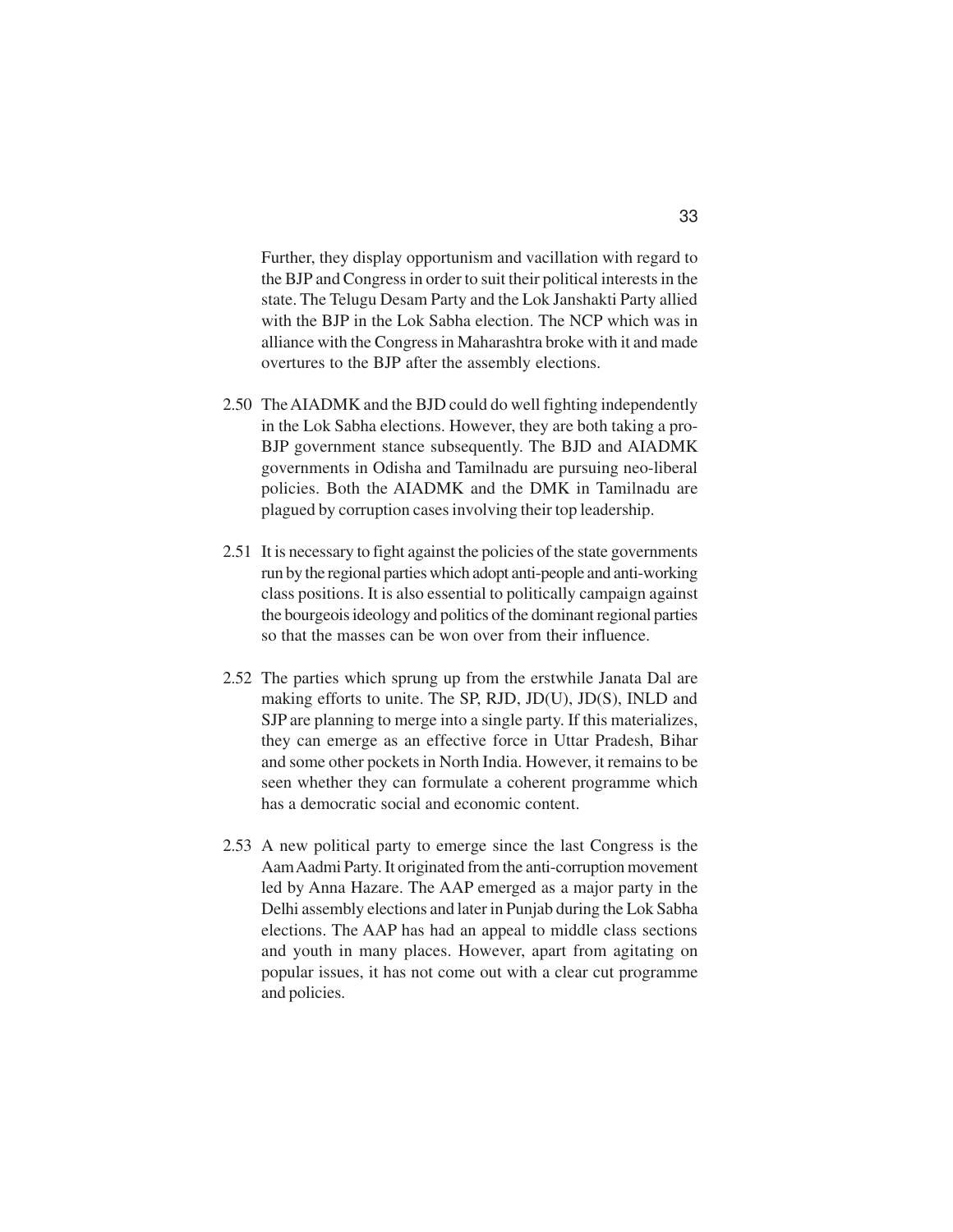#### **Mass Struggles & Mass Movements**

- 2.54 The CPI(M) and the Left parties conducted a sustained campaign on food security. Starting from block level, it led up to a five day mass dharna in Delhi in July-August 2012. Subsequently, mass picketing was resorted to in September. This was followed by a mass signature campaign for a universal public distribution system in which 3.5 crore signatures were collected. The CPI(M) and the Left parties took the initiative to mobilise other non-Congress secular opposition parties against the FDI in retail and disinvestment of PSU shares. A countrywide strike and protest was held on September 20, 2012 which became a powerful protest action. The Party also observed a protest day against violence on women and demanding firm measures to curb such violence all over the country on October 30, 2012.
- 2.55 The Party undertook its largest mass campaign in recent times by conducting the *sangharsh sandesh jathas*. These four jathas covered over 11,000 kms in March 2013. They culminated in a big rally on March 19. The rally gave a call for mass picketing on six demands between May 15 to 31. The Left parties held a convention in July 2013 to bring out an alternative set of policies. Rallies were held in various states to popularize this platform.
- 2.56 In the coming period, emphasis should be on developing mass struggles and movements by the Party and the mass fronts should also lead and organise struggles and movements on the problems and issues affecting different sections of the people. It is only by building powerful mass organisations that the Party can advance and the Left and democratic forces be strengthened.
- 2.57 The development of the mass movements and class and mass organisations of the working class, peasantry, agricultural workers, women, students, youth, tribals and dalits is essential for the advance of the struggles against the neo-liberal policies, communalism and social oppression. The expansion of the mass organisations and their mass influence is key to enhancing the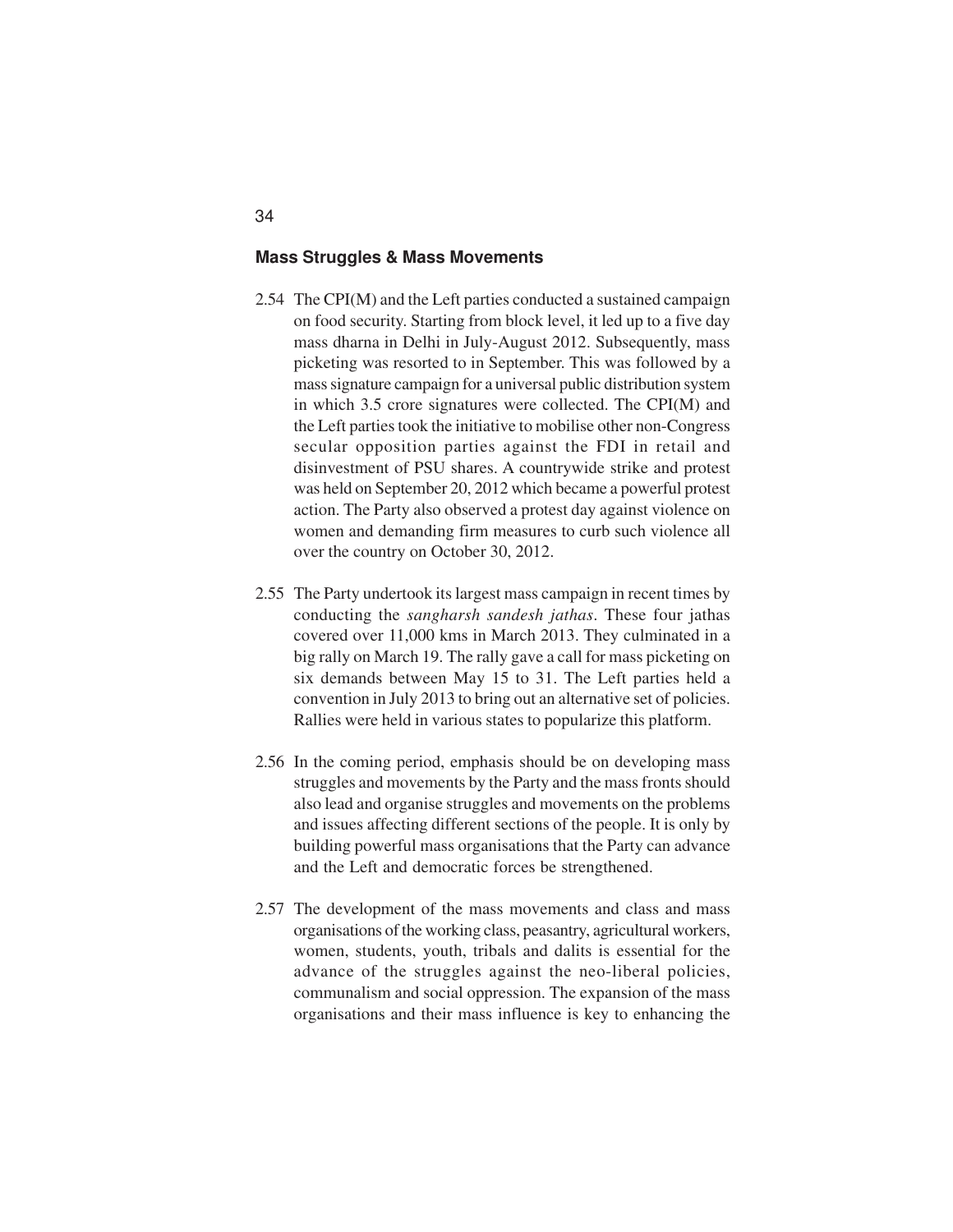independent strength of the Party and for rallying the Left and democratic forces.

#### **Working Class**

- 2.58 The united struggles which developed under the joint platform of all central trade unions and national federations which resulted in the historic two-day strike in February 2013, should be carried forward. The struggle against the dilution of labour laws should be conducted by this united platform. The two-day strike of coal mine workers was a result of this unity.
- 2.59 The working class front should concentrate on organizing workers in the key industries and new manufacturing units. It should further develop the movement and organise the vast masses of workers in the unorgansied sector. The trade unions should organise social and educational activities in the working class localities and take up social issues. The Party should pay attention to work in the working class residential areas and conduct activities to counter the activities of the communal organisations.

### **Kisan**

2.60 The struggles and movements in the agrarian front should be oriented towards the poor peasants, agricultural workers and the rural poor. The differentiated nature of the impact of the agrarian crisis among various sections among the peasantry, regions, crops and periods, the strong ideological influence of the landlords and richer sections must be taken into account in organising agitations and struggles and rallying the peasantry against the anti-peasant policies. These problems have to be surmounted by planned and determined organisational work, by raising correct slogans and building movements on the issues of land (for land rights and against indiscriminate acquisition) forest rights, rights of tenants, struggles to resist neo-liberal policies and free trade, against corporate takeover of agriculture, water, seeds and forests, for remunerative prices and expansion of credit facilities.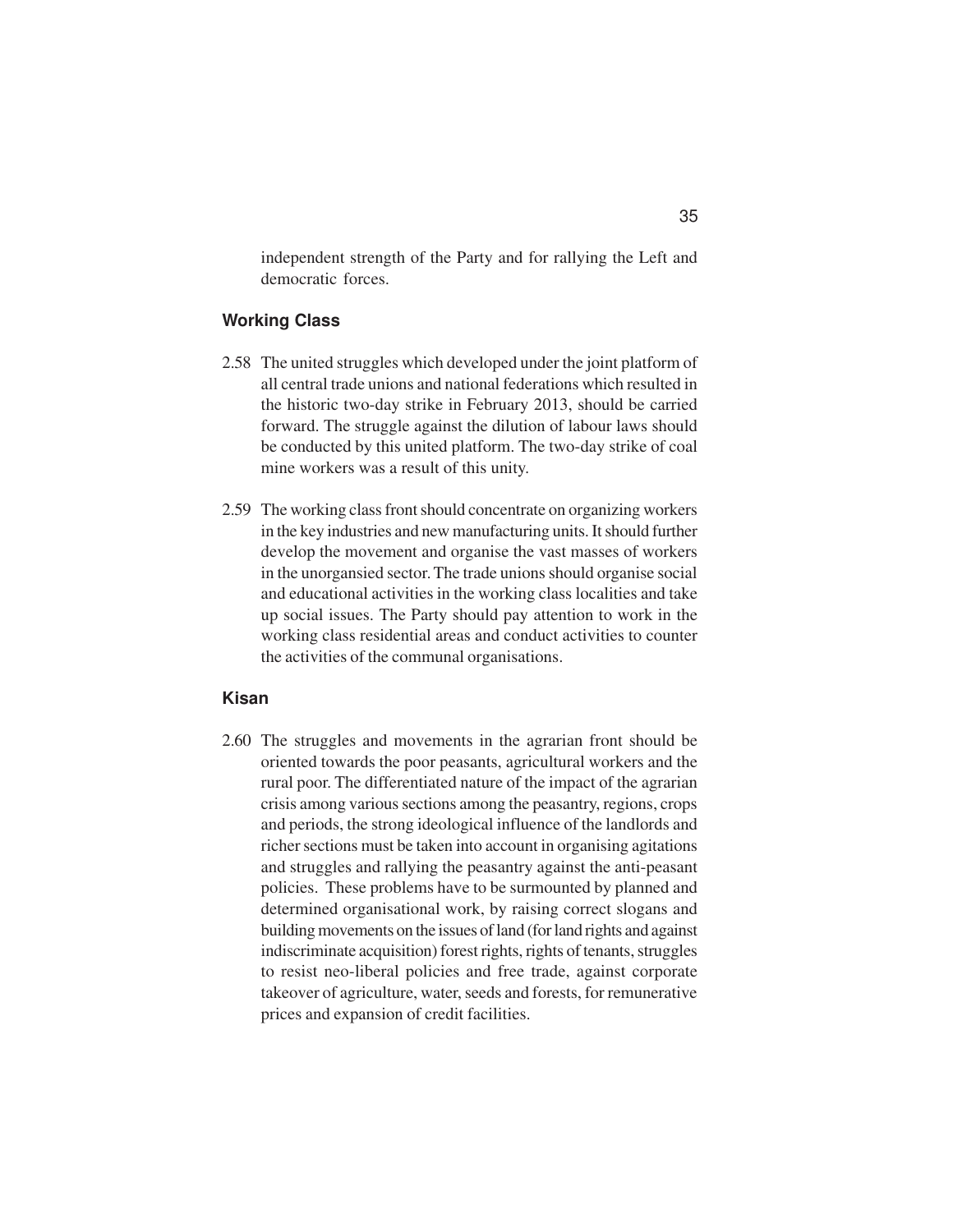#### **Agricultural Workers**

2.61 The agricultural workers movement should continue to take up issues related to employment and wages, MGNREGA, migrant labour, land, forest lands, price rise and food security, house sites, social security, caste discrimination, women agricultural workers issues, comprehensive central legislation for wages and social security measures for agricultural workers. These issues should be taken up for building powerful agricultural workers movements in most of the states in the coming period. There are visible changes in the nature of work of the agricultural workers in the rural areas. They should be studied concretely and strategies ought to be evolved to organise rural workers.

## **Women**

2.62 The exponential increase in crimes of sexual violence against women and children require a concerted effort to build up broad based resistance through united action by women's organisations and groups. With the offensive of communal forces, a most critical issue is how to counter the communal and anti-woman ideology and practice by the Hindutva forces among women. This will have to be combined with more struggles against the specific impact of neo liberal policies on the lives and livelihood of women, especially the poorer sections of women. In the coming days, the women's organisation will also have to intensify its work on the issue of violence against women which has assumed extremely vicious forms and also find ways to reach out to broader sections of young women in urban centres who are the targets of sexual assault and harassment.

## **Youth**

2.63 The youth movement has to be developed by taking up various issues of the youth concerning unemployment, lack of opportunities for advancement, paucity of sports and cultural facilities and the concerted effort to depoliticize the youth. The youth front should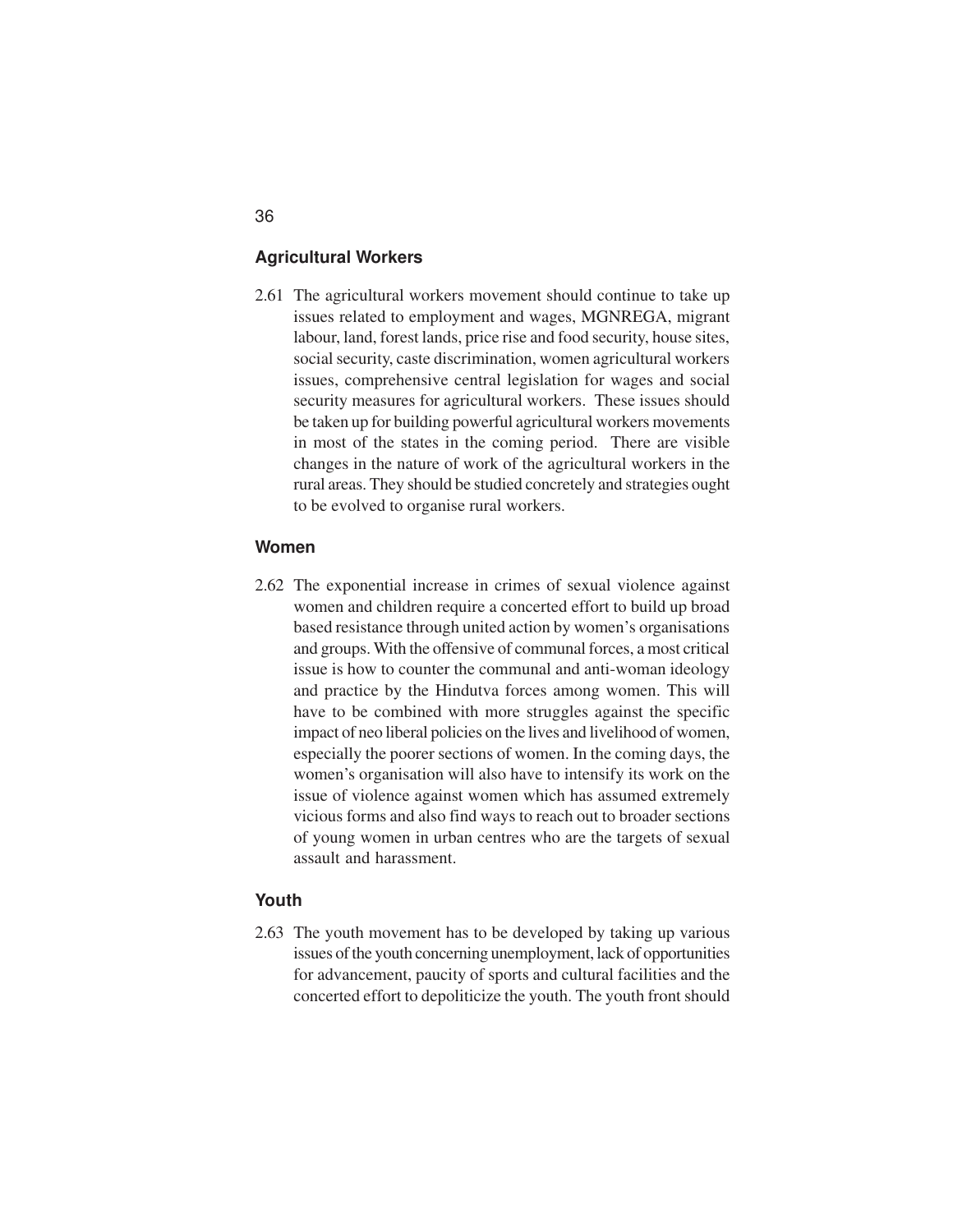be in the fore in taking up social issues which can also inspire the youth to democratic and secular ideals. This should be a part of the enhanced campaign against the communal forces.

## **Students**

2.64 The student front has been struggling against commercialization and centralization in the education sector during the UPA-II regime. With the Modi government in power, steps to communalise the education sector have begun. With no increase in the budgetary allocation for education, commercialization is on the rise. The main thrust of the student movement should be against the commercialization and communalization of education. There should be emphasis on fighting for the democratic rights of students. Broadbased united movements should be built up on these issues. Special attention has to be paid to organizing and drawing students into the movement from the bourgeoning private educational institutions.

#### **Adivasis**

2.65 The formation of a separate platform for adivasis has given impetus to work among adivasis in different States where major issues such as implementation of the Forest Rights Act, displacement, education rights, issues connected with tribal women's right to minor forest produce and security have been taken up. This work must be taken further through strengthening local struggles and building organization. The class approach to adivasi issues must be fully combined with social and cultural issues. This will prove effective against the communal onslaught of the RSS in tribal areas.

#### **Dalits**

2.66 The struggle against caste oppression of the dalits constitutes an important part of the democratic movement. The fight against untouchability and other forms of caste discrimination; the struggle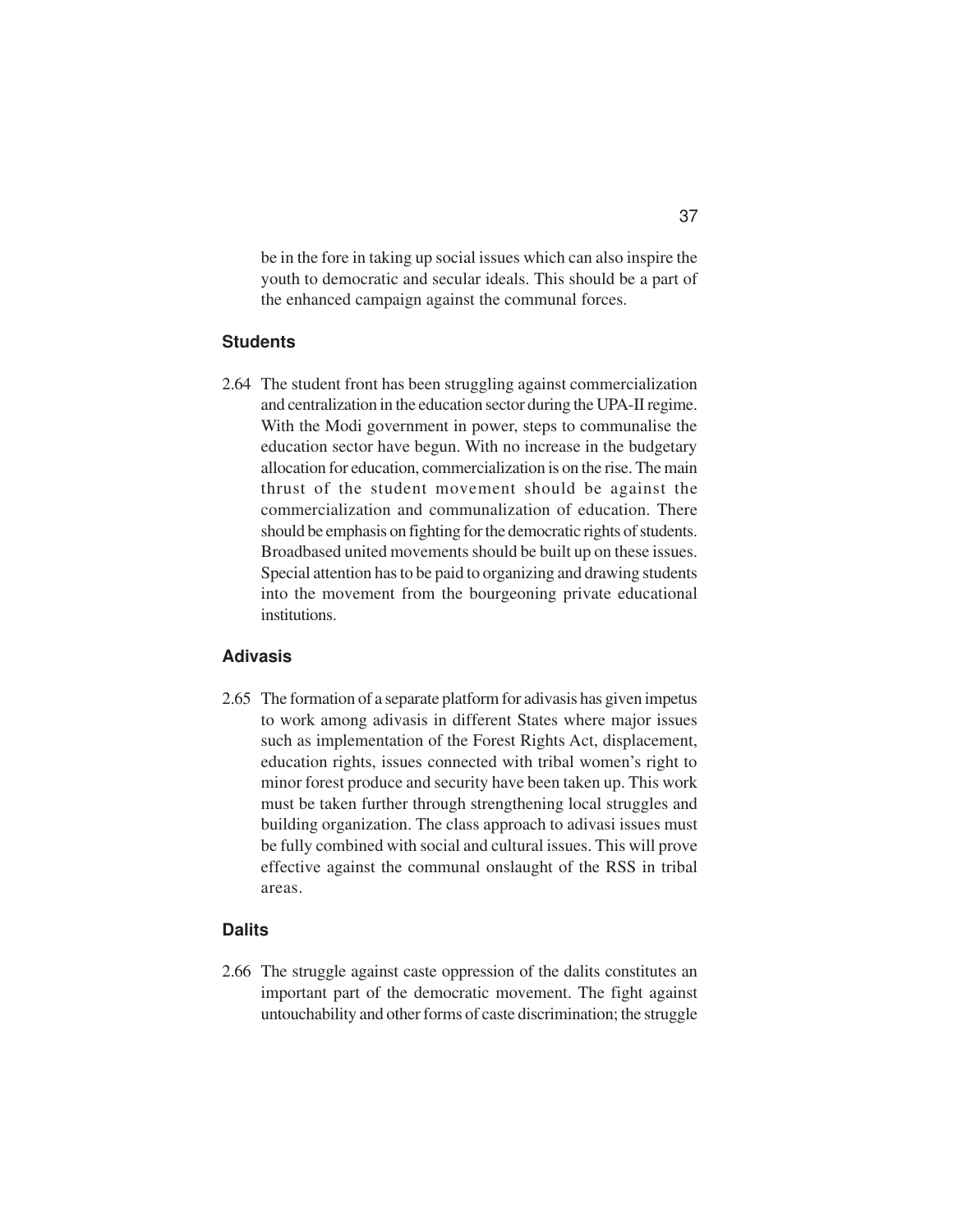to ensure that reservation and welfare measures for dalits are fully implemented; the legal basis for SC/ST sub-plan/special component plan to be enforced and the overall struggle against the caste system needs to be taken forward. The formation of the dalit platform should provide a fillip to the dalit emancipation movement.

# **Political Line**

- 2.67 The Party has to fight against the BJP and Modi government's policies. This is the main task at hand. This requires a concerted opposition to the Modi government's economic policies and its Hindutva oriented social and educational policies. The Party has to conduct a political-ideological struggle against the BJP-RSS combine. The fight against communalism cannot be conducted in isolation. It has to be integrated with the struggle against the neoliberal policies and in defence of the people's livelihood.
- 2.68 While the main direction of the struggle is against the BJP, the Party will continue to oppose the Congress. It has pursued neoliberal policies and it is the Congress-led UPA government's antipeople policies and corruption which helped the BJP to acquire popular support. The Party will have no understanding or electoral alliance with the Congress.
- 2.69 The fight against the neo-liberal policies requires the struggle against such policies being pursued by the state governments, including those run by the regional parties. It is also necessary to politically oppose the bourgeois-landlord politics and policies of the regional parties in order to organise the working people and mobilise them around the Left and democratic platform.
- 2.70 The Party will give primary attention to developing and building the independent strength of the Party. At the same time, the Party will strive to develop united actions on people's issues, defence of national sovereignty, states rights and against imperialism with other democratic forces and non-Congress secular parties. Joint platforms for mass movements and united struggles are necessary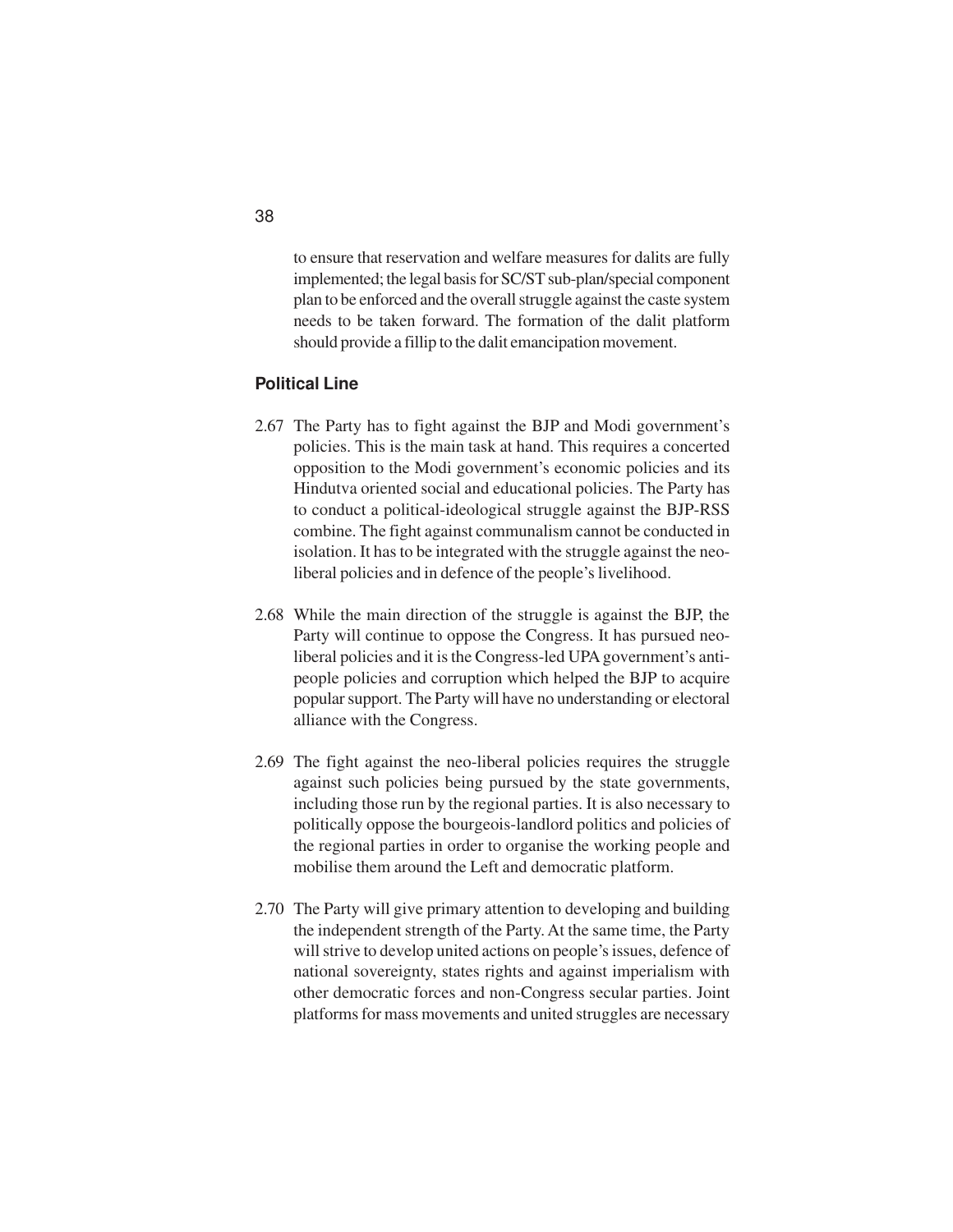if the Party is to expand its independent strength. The united actions of the class and mass organisations will seek to draw in the masses following the Congress, the BJP and the other bourgeois parties.

2.71 The Party will actively work to rally the Left and democratic forces so that a Left and democratic front can be forged step by step. This can be done only through the process of developing united struggles and joint movements. The electoral tactics of the Party should be guided by the Party's interests to strengthen itself and to help the rallying of the Left and democratic forces.

#### **Left Unity and Movements**

- 2.72 The process of Left unity was so far confined to four parties at the national level – CPI(M), CPI, Forward Bloc and RSP. Since the Lok Sabha election, there has been emphasis to widen and strengthen Left unity. With this in view six Left parties which includes the CPI(ML)-Liberation and the SUCI(C) came together on a 9-point charter of demands for a joint campaign in December 2014. In the states also united Left platforms have developed. In Punjab, four Left parties – CPI(M), CPI, CPI(ML)-Liberation and CPM(Punjab) came together for a joint movement on a charter of demands and a joint movement has been going on since September 2014.
- 2.73 In West Bengal 17 left parties and groups have come together for joint actions against imperialism and communalism. In Telangana and Andhra Pradesh 11 Left parties are working together. In Maharashtra, the Peasants & Workers Party rejoined with the CPI(M) and CPI in the recent assembly elections. The efforts to widen Left unity and forge a broad Left platform including parties, groups and individuals must be taken forward.

# **Left Bases**

2.74 The Political Resolution of the 20<sup>th</sup> Congress had noted the weakened position of the Party and the Left at the national level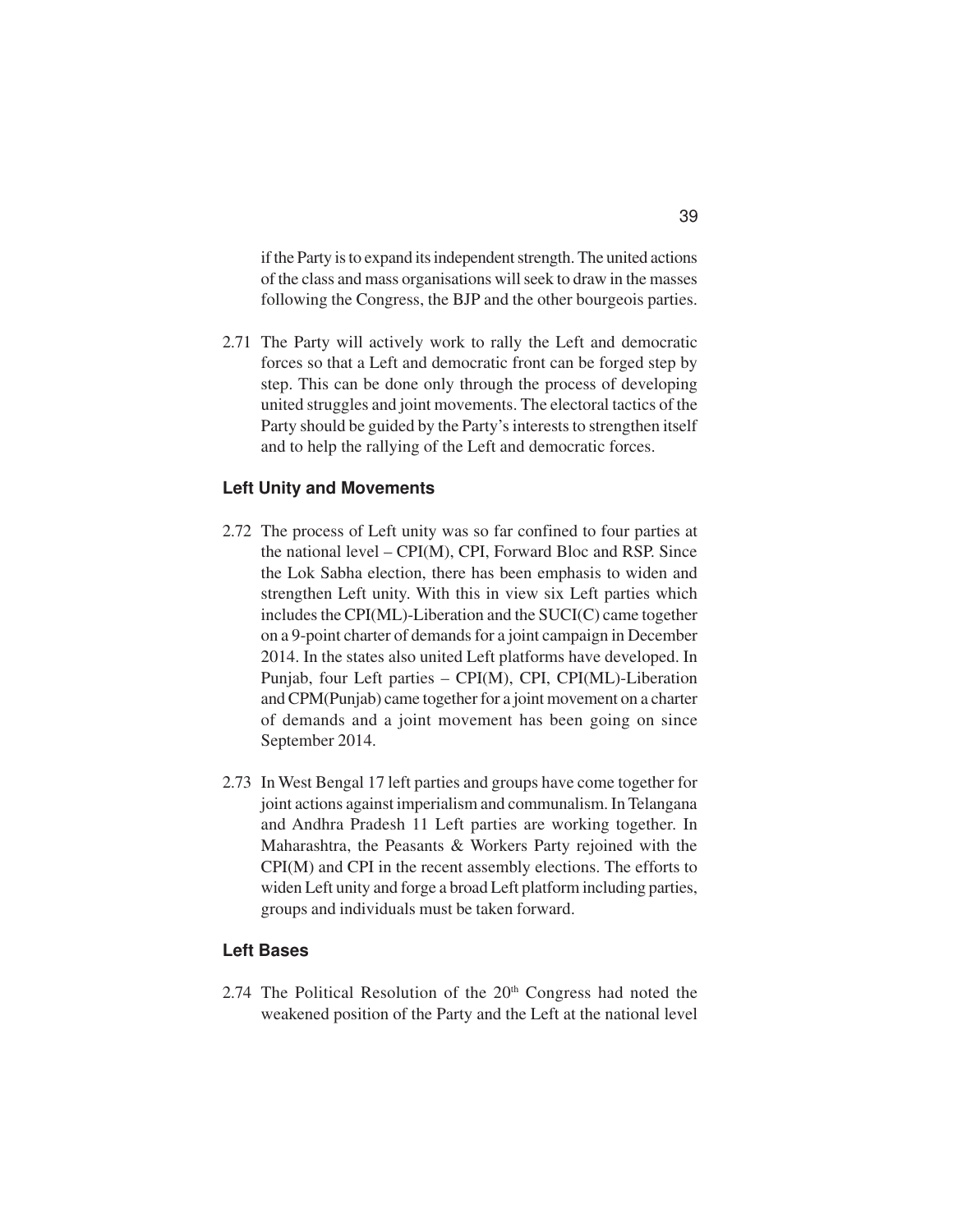due to the electoral reverses in West Bengal and Kerala and because the Party had made no substantial advance in any other state. During the period since, the Party has sought to overcome the situation, particularly with regard to the three strong states of the Party.

- 2.75 The concerted violence and attack on the CPI(M) and the Left in West Bengal which was launched in 2009 continues. It has surpassed the scale and scope of the violence and terror of the 1970s. In the last three years, there have been successive rounds of attack meant to suppress the Party's activities and to intimidate its cadres, as was seen during and after the panchayat elections in 2013 and the post poll violence after the 2014 Lok Sabha election. Party cadres, supporters and even those who voted for the Party were targeted in these successive rounds. Women have borne the brunt of the violence in many areas and have courageously resisted the attackers. The State machinery has been blatantly misused to file false cases against Party activists. The TMC leaders and MPs made speeches inciting violence, rape and killings. 163 Party members and supporters were killed since the Assembly elections in May 2011.
- 2.76 The misrule of the TMC government, the Saradha scam and the involvement of the top TMC leadership, the worsening plight of the working class and the peasantry, the widespread crimes against women and the loot and extortion have all been features of the current situation. The TMC's opportunist politics and fascistic actions have created the basis for the BJP to make gains. The Party has been working to overcome the adverse situation. It is campaigning for the defence of democracy and democratic rights, mobilizing the people on the issues of their livelihood and economic problems to conduct struggles. It is also campaigning and countering the rising threat of the communal forces. Such campaigns and struggles are getting increasing support from the people.
- 2.77 In Kerala, the Party and the Left Democratic Front (LDF) have been conducting struggles against the anti-people policies of the

40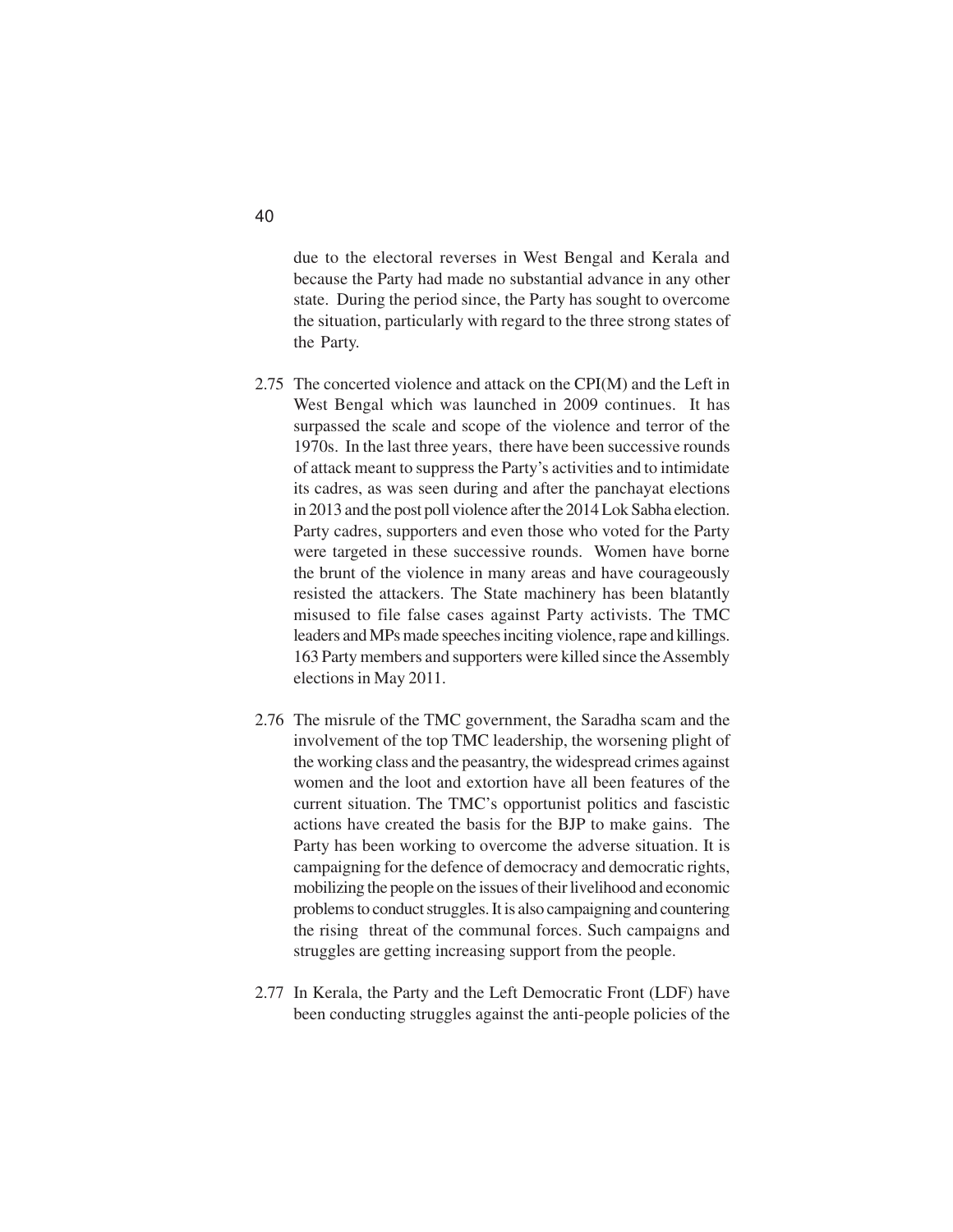UDF government. Various mass movements occurred during this period, the notable being the two-day siege of the Secretariat by lakhs of people on the demand for the resignation of the Chief Minister in the solar panel scam. The Party and the LDF have conducted struggles against price rise for food security and against the cases of corruption in the Ministry. The LDF was able to improve its position in the Lok Sabha election though the defection of the RSP was a setback. Steps should be taken to strengthen the LDF.

2.78 Tripura is the state where the Party and Left base has expanded since last Party Congress. In the Assembly elections held in February 2013, the Left Front won a decisive victory for the fifth successive time. The Left Front won 50 out of the 60 seats polling 52.3 per cent of the vote. The Party won a sweeping victory in the three-tier panchayat election in July 2014. The Left Front gained majority in more than 95 per cent of the gram panchayats, 98.3 per cent of the panchayat samitis and 99 per cent of the zilla parishad seats. In the Lok Sabha election of 2014, the CPI(M) won both the seats with huge margins polling 64.4 per cent of the total vote. The good work done by the Left Front government and the Party's intervention in all the political and mass issues have helped to expand the influence of the Party. Steps should be taken to consolidate this. There should be vigilance to defend the Left Front government from the attacks by the BJP government at the Centre.

#### **Strengthen & Expand Party**

2.79 The 20<sup>th</sup> Congress Political Resolution had stated:

"In the current situation, when the Left has suffered serious electoral reverses, and when West Bengal, the strongest base of the Party, is under attack, it is of the utmost importance to expand the influence and base of the Party in other states. To accomplish this, it is essential to strengthen and expand the independent role of the Party. This is the key to advancing the Party. The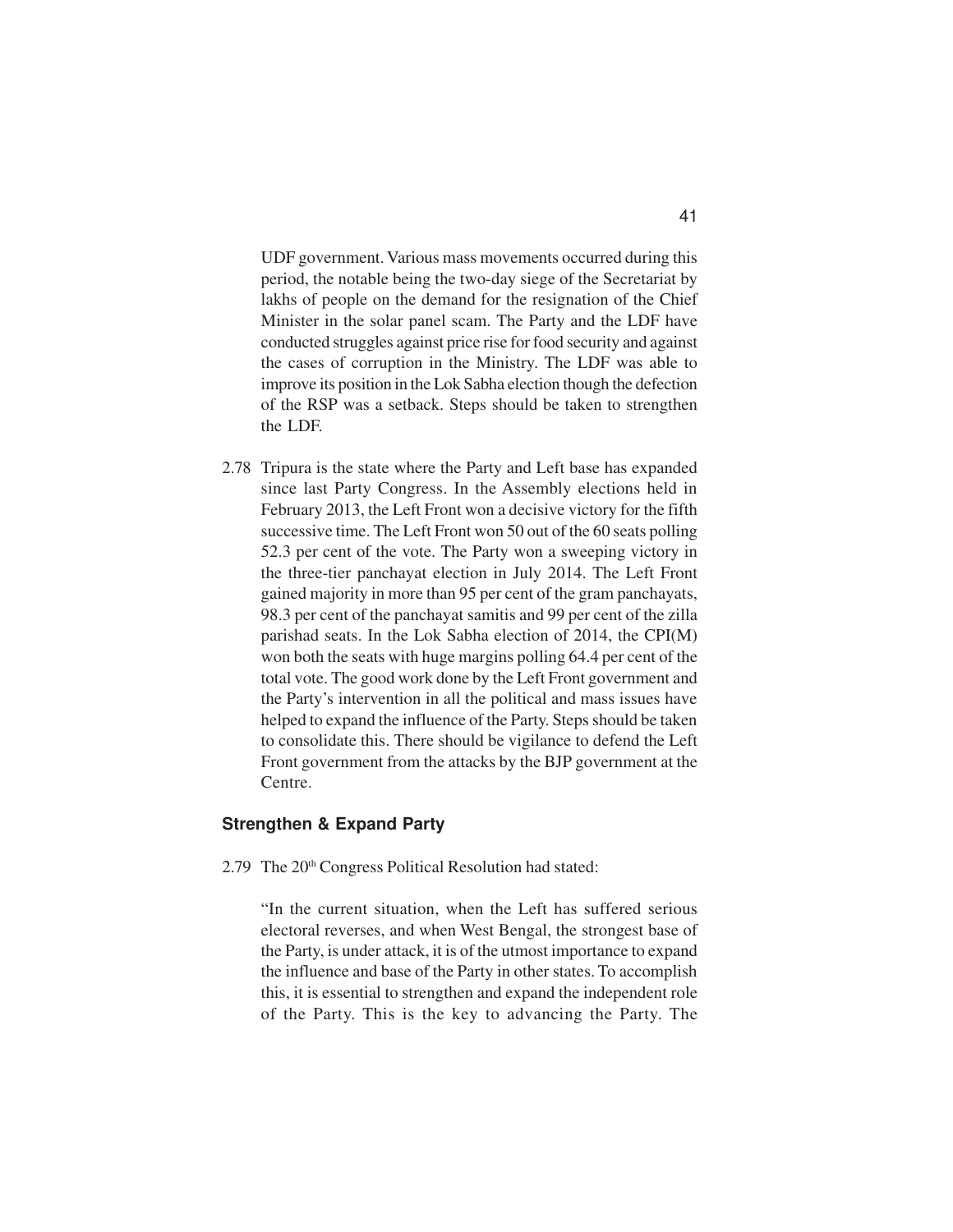independent activities of the Party on political, economic issues and social issues are necessary to activise the masses and to heighten the consciousness of the people to join the movements and struggles. The mass organisations should become independent forums for mobilising the people and organising them, for broadbased movements which will draw in the masses outside their fold." (Para 2.140)

- 2.80 This continues to be valid and has added relevance in the present situation, especially after the Lok Sabha election of 2014. In the context of our reduced strength in parliament and the weakening of the mass base of the Party, it is absolutely vital to expand the independent role of the Party and enhance its strength and mass base. The emphasis of the Party has to be on developing class and mass movements. The link with the struggle against neoliberal policies is the development of sustained struggles on local issues.
- 2.81 The Party has to provide the lead to the class and mass organisations to develop their independent functioning to launch broad-based movements and struggles.
- 2.82 There has to be a bold initiative to take on the politics and ideology of the bourgeois-landlord parties and to counter them with the CPI(M)'s political line and the Left and democratic programme. The Party must intervene and take up struggles on social issues.
- 2.83 The Party should politically and ideologically equip its cadres to undertake the political struggle and to counter the ideology and politics of the ruling classes.
- 2.84 The Party has to revamp the organisation and reorient it to take up the political and ideological tasks and the capability to conduct militant struggles.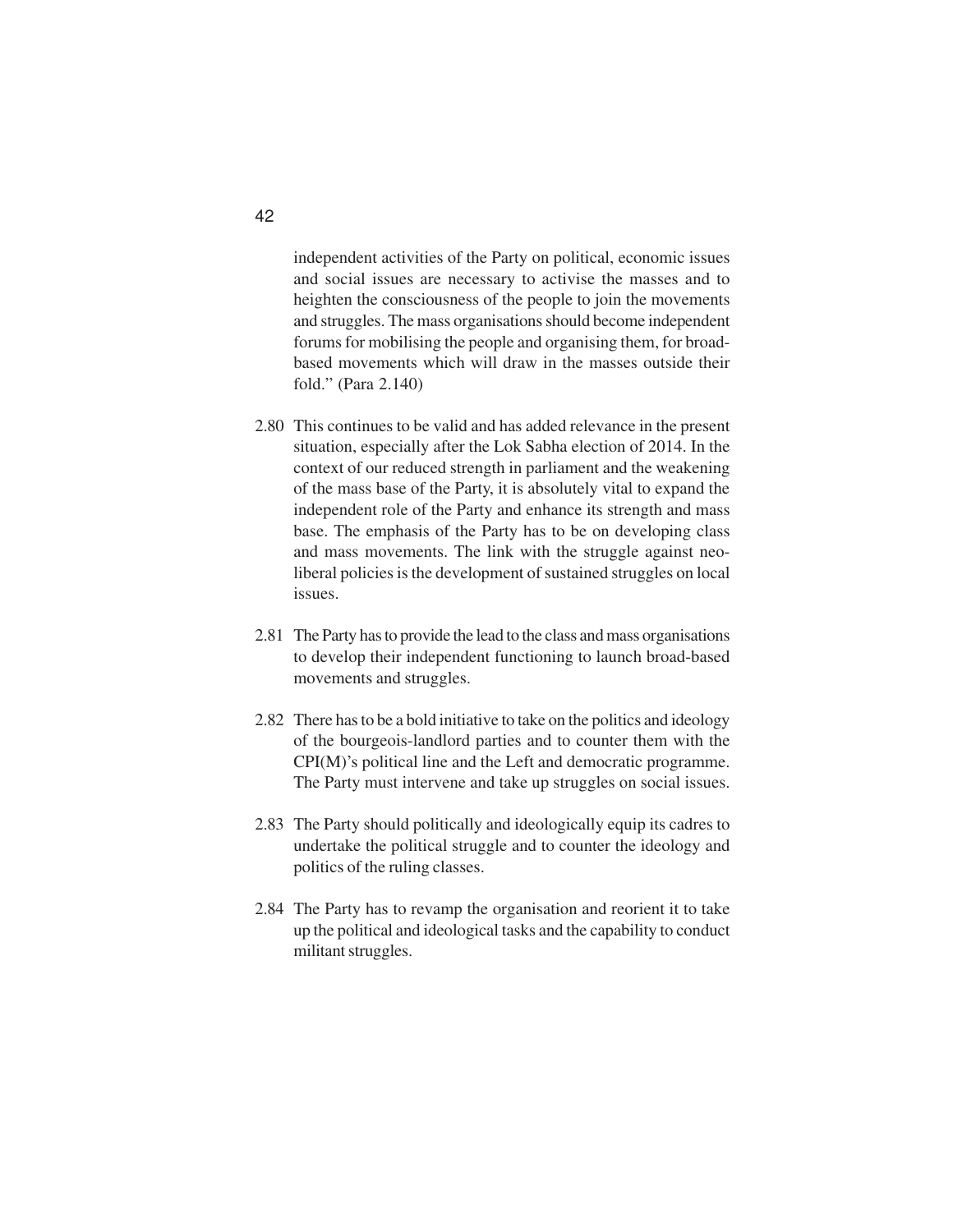## **Left and Democratic Front**

- 2.85 The Left and democratic front is the real alternative to the BJP, the Congress and other bourgeois-landlord forces. This is a front comprising the classes that should be mobilised for the People's Democratic Front. Hence, this front cannot be merely an alliance for elections or for the formation of a government, but must emerge as the front of all the fighting forces representing the working class, the peasantry, the agricultural workers, the middle class, artisans, small shopkeepers, traders and so on.
- 2.86 At present, the nucleus of the forces that can be drawn into the Left and Democratic Front are of the Left parties and their class and mass organisations; Left groups and intellectuals; socialists scattered in various parties and democratic sections within the non-Congress secular parties; democratic organisations of the adivasis, dalits, women and minorities and social movements which are taking up the issues of the oppressed sections. Only by drawing all these forces on to a joint platform based on a programme that is distinct and opposed to the policies of the bourgeois-landlord parties can the movement towards the Left and Democratic Front take a concrete shape. A step in this direction would be to build a common platform with all the various class and mass organisations with a common charter of demands.
- 2.87 The struggle for building Left and democratic unity will proceed differently in different states. Various types of Left and democratic combinations will emerge in the states but they will contribute to the building of the Left and democratic front at the all India level. The focus of all the tactics adopted by the Party should be for the realization of a strong Left and democratic front.

#### **The Left & Democratic Programme**

2.88 The Left & democratic programme is one that encompasses the alternative policies to the bourgeois-landlord-neo-liberal framework and includes the immediate demands of the working class,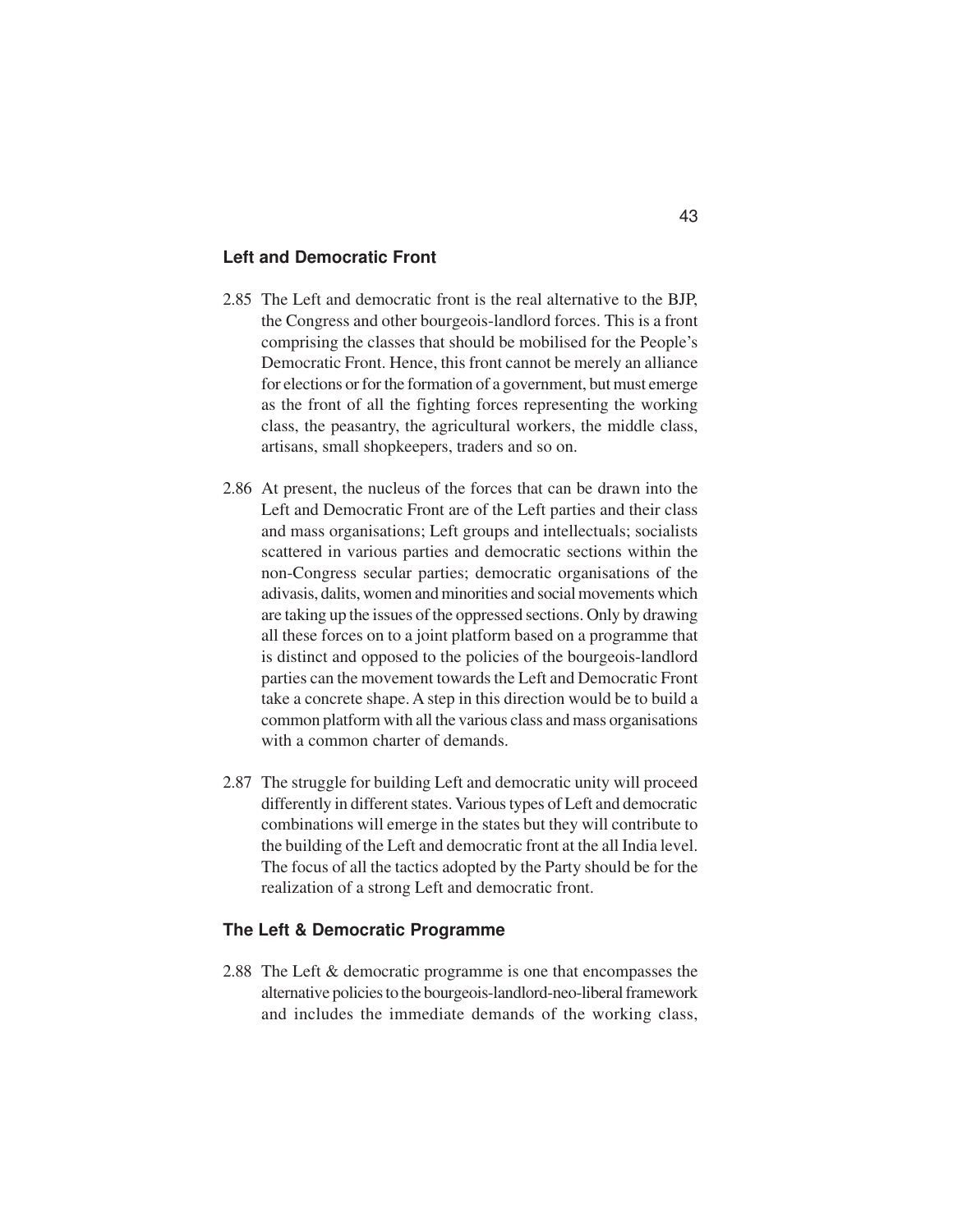peasantry, agricultural workers, rural labour, shopkeepers, artisans, middle class and the intelligentsia. The demands and issues contained in this programme can be the basis for political campaigns, struggles and mass movements by the Left and democratic forces.

- 2.89 The programme must consist of:
	- (i) For a path of development which will promote self-reliance while engaging with the global economy, develop the productive forces, maximize employment and reduce economic and social disparities. There has to be planned development with decentralisation.
	- (ii) For thorough going land reforms and democratic transformation of agrarian relations; development of cooperative farming and marketing.
	- (iii) Check on monopolies, promote public sector in key industries and basic services, fiscal and tax measures for restructuring of wealth.
	- (iv) Separation of religion and State as the basic principle of secularism to be embedded in the Constitution. A democratic and federal structure with restructuring of centre-state relations.
	- (v) **Working Class:** Ensuring statutory minimum wages for workers of not less than Rs. 15,000 and the wage to be linked to the consumer price index; ensuring recognition of trade unions through secret ballot; guarantee of social security and workers participation in management. End contractualisation of jobs.
	- (vi) **Peasantry:** Steps to ensure the viability of peasant cultivation and making farming remunerative. Protection of agricultural land from acquisition for commercial non-agricultural purposes. Prohibition of corporate agriculture and privatisation.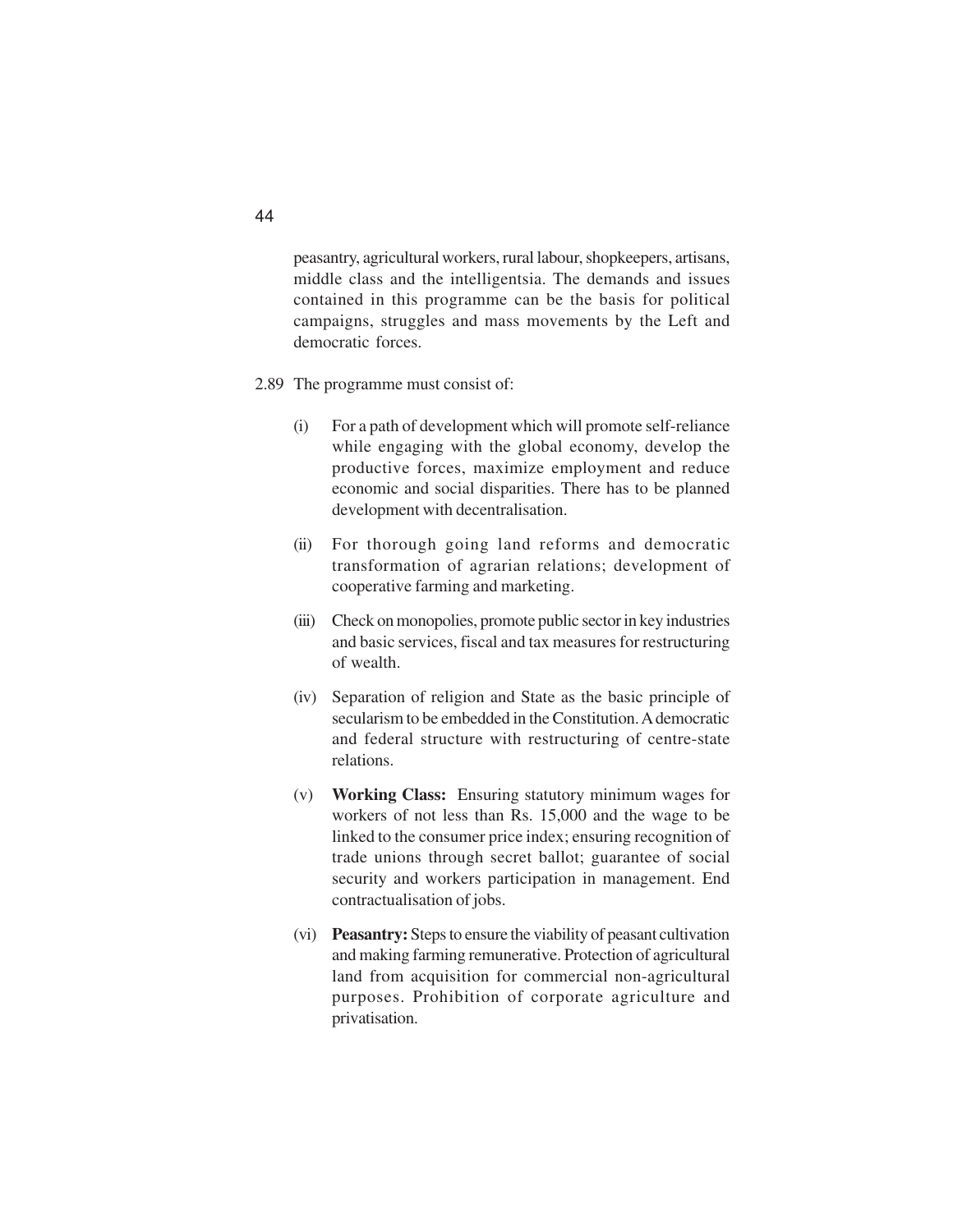- (vii) **Agricultural Workers:** Central legislation for agricultural workers on wages and social security; house sites and housing for rural workers.
- (viii) **Education & Students:** Public expenditure on education to be 6 per cent of the GDP; provision of free and compulsory education upto the secondary level; strengthen the public education system both in terms of quality and expansion; regulate fees and curriculum in private educational institutions.
- (ix) **Youth:** Right to work as a fundamental right in the Constitution. Provision of services for youth – sports, cultural and skill training – for their all round development.
- (x) **Health:** Public expenditure on health to be raised to at least 5 per cent of GDP. Strengthening and expanding the public health system; regulating the private health care centres; control of prices of essential drugs by adopting a cost based pricing formula.
- (xi) **Environment:** Taking steps to reduce emission of greenhouse gases through effective regulation, energy efficiency in all sectors of production and consumption. Promotion of renewable energy; reducing energy inequality. Checking pollution of rivers and other water bodies. No privatisation of water resources.
- (xii) **People's Welfare:** Universal public distribution system with supply of essential commodities apart from food grains. Universal pension benefit. Safe drinking water and sanitation. Housing for urban poor.
- (xiii) **Women:** Provision of one-third reservation for women in parliament and state assemblies; putting in measures to prevent, curb and punish those responsible for all forms of violence against women and children.
- (xiv) **Dalits:** Abolition of caste system and all forms of caste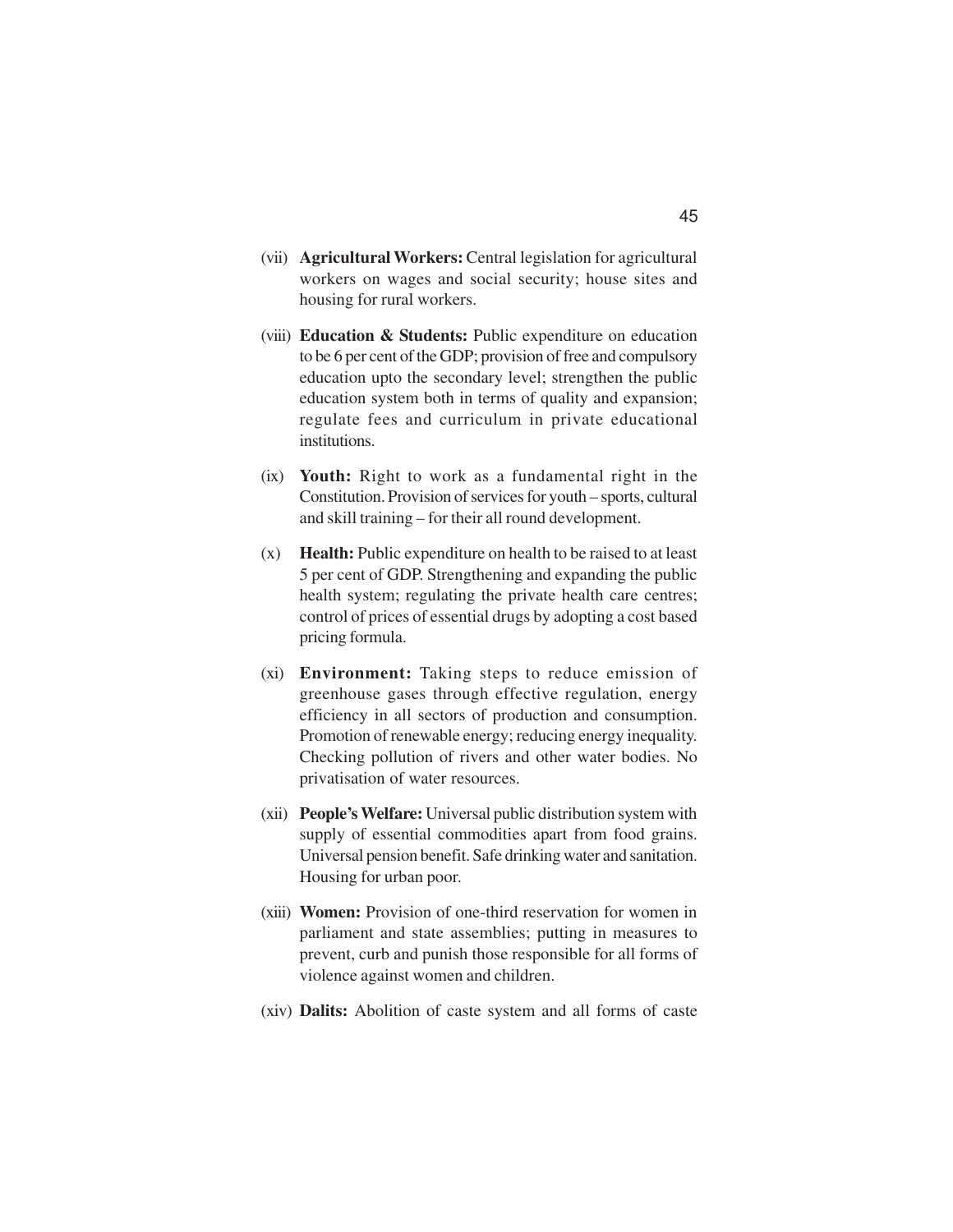oppression; strict punishment against practice of untouchability and atrocities against scheduled castes; filling up of backlogs in reserved seats and positions and in promotions. Scheduled caste status for dalit Christians; reservations in the private sector.

- (xv) **Adivasis:** Protect land rights of adivasis and restoring land illegally alienated from them; implementation of the Forests Right Act in full; minimum support price for minor forest produce.
- (xvi) **Minorities:** Protection of minority rights. Special provisions for education, employment and social welfare for the Muslim community.
- (xvii) **Child Rights:** Ban on all forms of child labour. Universalisation of ICDS/child care for age 1-6.
- (xviii)**Persons with Disabilities:** Rights based framework, amend Constitution to provide for making disability a prohibited ground for discrimination; equal opportunities and level playing field; barrier free access to all public spaces.
- (xix) **Democratic Rights & Electoral Reforms:** Introduce proportional representation with partial list system; provision of State funding in kind for elections; repeal the Armed Forces Special Powers Act; revamp the Unlawful Activities Prevention Act; remove sedition clauses in the IPC; abolition of the death penalty.
- (xx) **Culture & Media:** Development of a democratic culture, free from the corrupting influence of market-driven values. Secular and composite culture to be developed to counter the regressive communal and obscurantist influences. Nurturing the folk arts and traditions. Strengthen public broadcasting services; prohibition of cross-ownership of media; independent regulatory authority for media.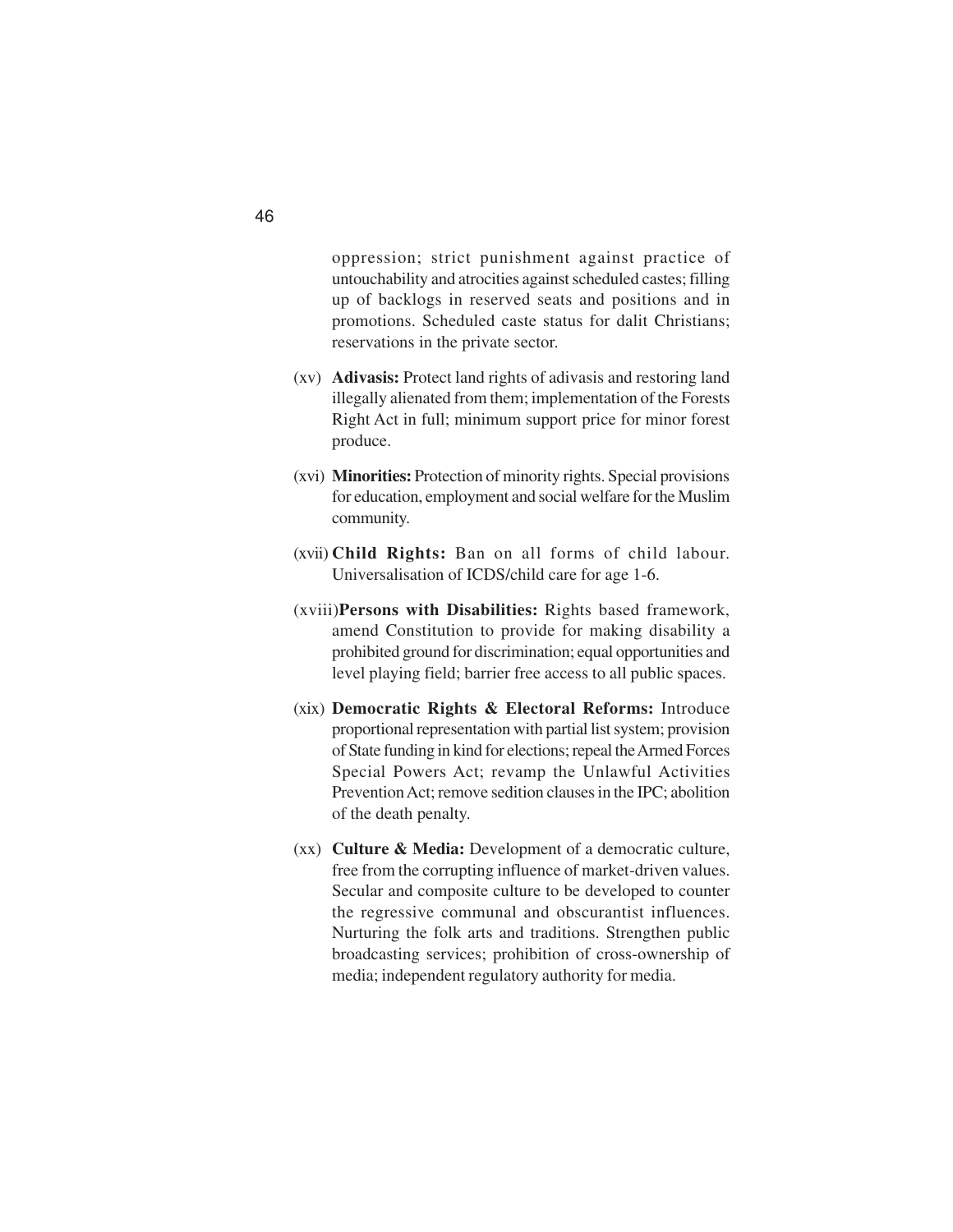# 2.90 **The Tasks**

- i. The fight against the rightwing offensive must be taken up squarely. The Modi government's economic policies which are part of the neo-liberal drive should be stoutly opposed. All manifestations of the neo-liberal attack on the working people should be resisted by organizing and mobilizing the different sections of the working people.
- ii. The Hindutva agenda of the BJP-RSS combine must be fought politically and on the ground by the Party and the mass organisations in the social, cultural, ideological and educational spheres. The broadest mobilization of the secular and democratic forces against the communal danger and in defence of secular values should be undertaken.
- iii. The Party should consistently take up the anti-imperialist agenda. This includes mobilizing the people against the growing strategic ties with the US and the ruling classes succumbing to US pressures. Support should be extended to all anti-imperialist struggles world wide.
- iv. The Party should step up its efforts to defend the interests of the socially oppressed sections, dalits, adivasis and minorities. The Party has to directly intervene to defend the rights of women and to fight against the growing attacks on women.
- v. Fighting against the authoritarian danger posed by the rightward shift by a broad mobilization in defence of democratic rights, artistic freedom and opposing curbs on parliamentary democracy.
- vi. The struggle to defend the Party and the Left from the violence and attacks on democracy in West Bengal must be supported by an all India campaign to defend democracy and democratic rights. The Left and democratic forces should defend the Tripura Left Front government from attacks by reactionary forces and hostility of the central government.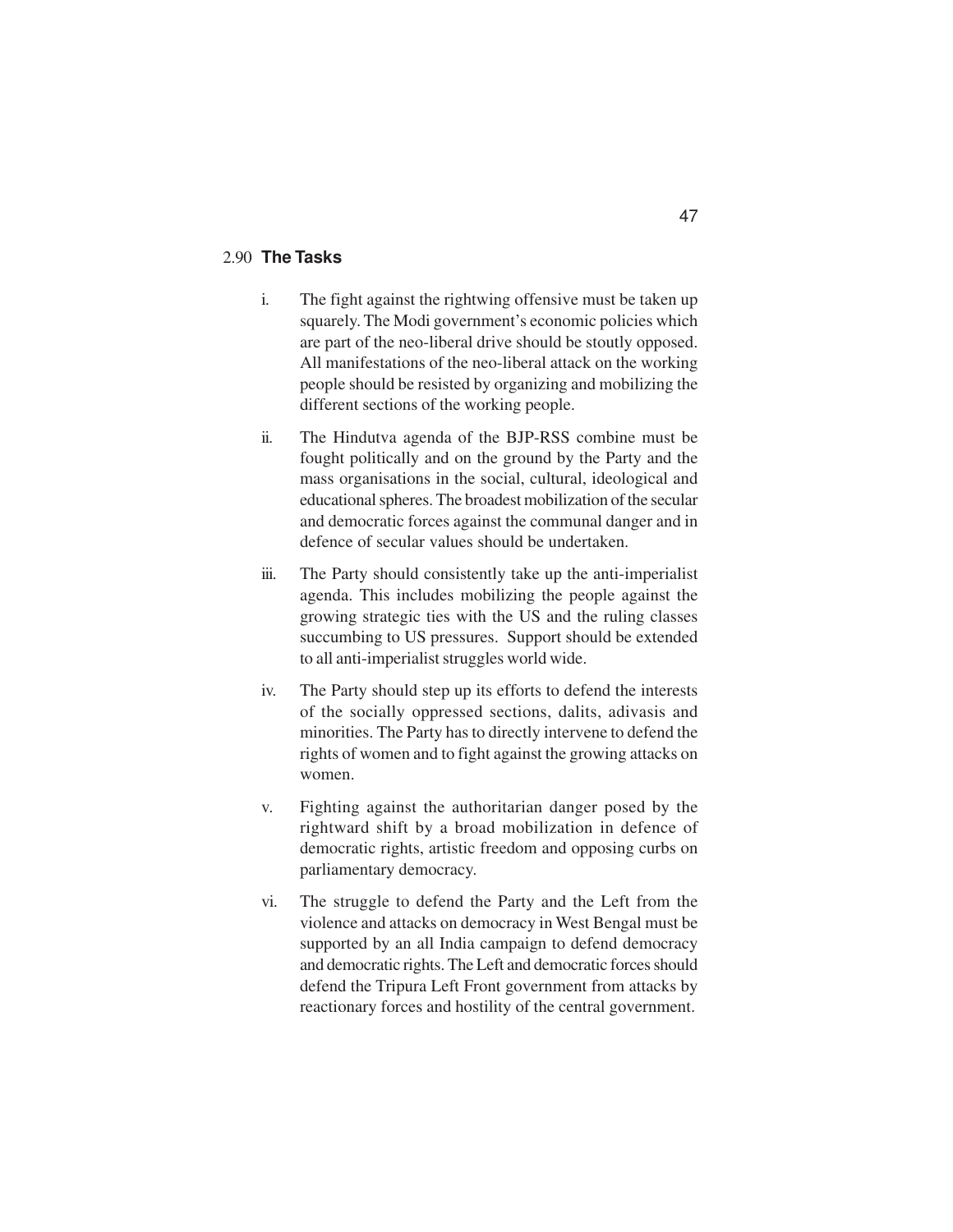- vii. The Party should give utmost attention to expanding its independent role and enhancing its strength and mass base. The Party should stress on united actions on class and mass issues. The class and mass organisations should provide the thrust for united struggles and movements to draw in the masses following the bourgeois parties.
- viii. Building and widening Left unity, rallying the various classes and working people around the Left and democratic programme so that progress can be made towards forging the Left and democratic front.

# **Call to Build a Strong Party**

- 2.91 In the critical situation facing the country, it is of paramount importance to build and strengthen the CPI(M). Let us go towards building such a strong Party:
	- By making the Party a vibrant and militant body to carry out the struggles of all sections of the working people
	- By strengthening the Marxist-Leninist ideological foundations of the Party
	- By reorienting and strengthening the organisation to fulfill the tasks set out

Let us advance the cause of democracy, secularism, social justice and socialism!

Only the Left and democratic alternative can save the country from the havoc being inflicted by neo-liberal capitalism and majoritarian communalism.

Let us go towards building a strong Left and democratic front.

The 21<sup>st</sup> Congress calls upon the entire Party to go to the people with this message.

48